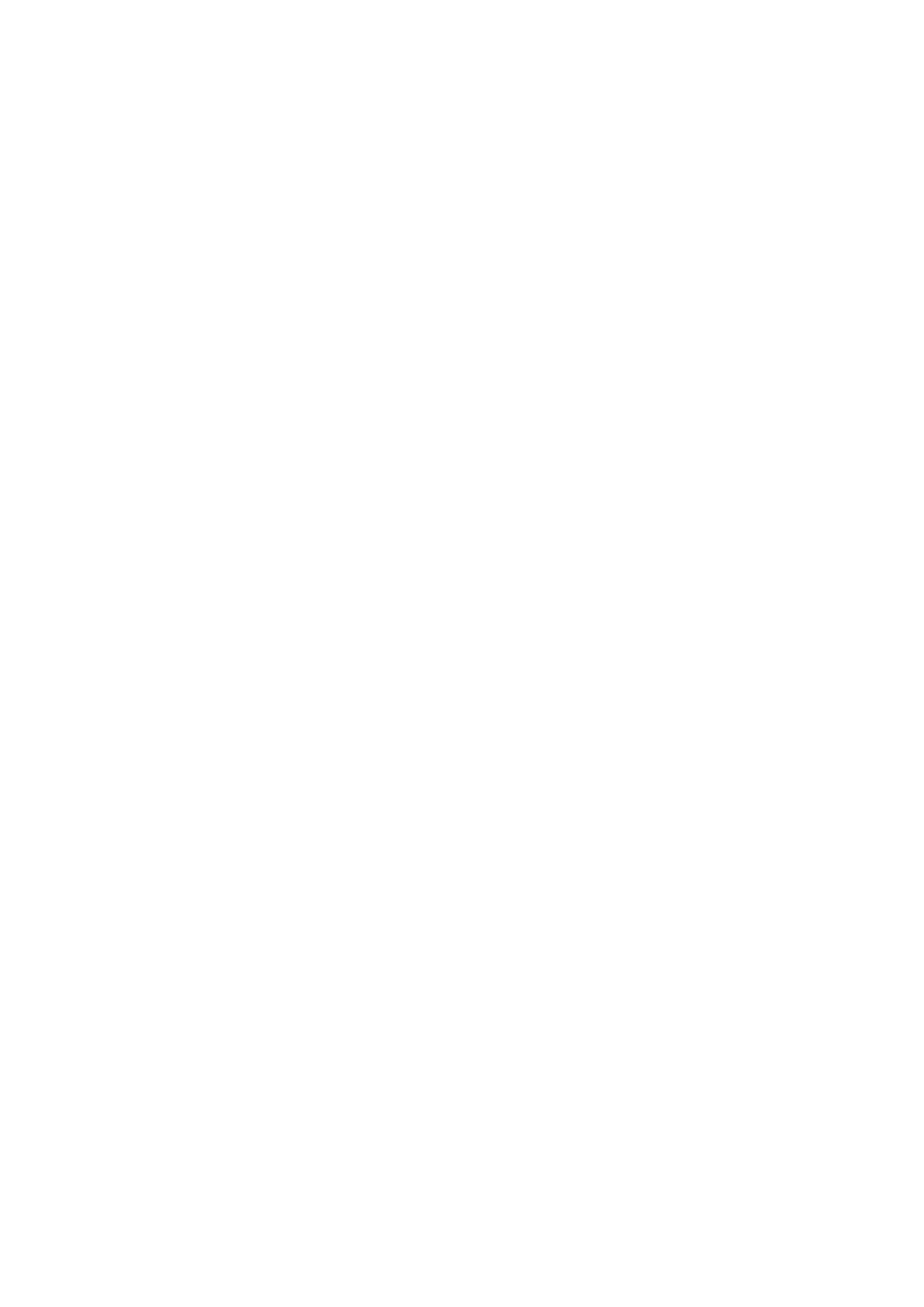

# **The Right to Food and Access to Natural Resources**

Using Human Rights Arguments and Mechanisms to Improve Resource Access for the Rural Poor

Edited by Lorenzo Cotula

Contributing authors: Lorenzo Cotula, Moussa Djiré and Ringo W. Tenga



Food and Agriculture Organization of the United Nations Rome, 2008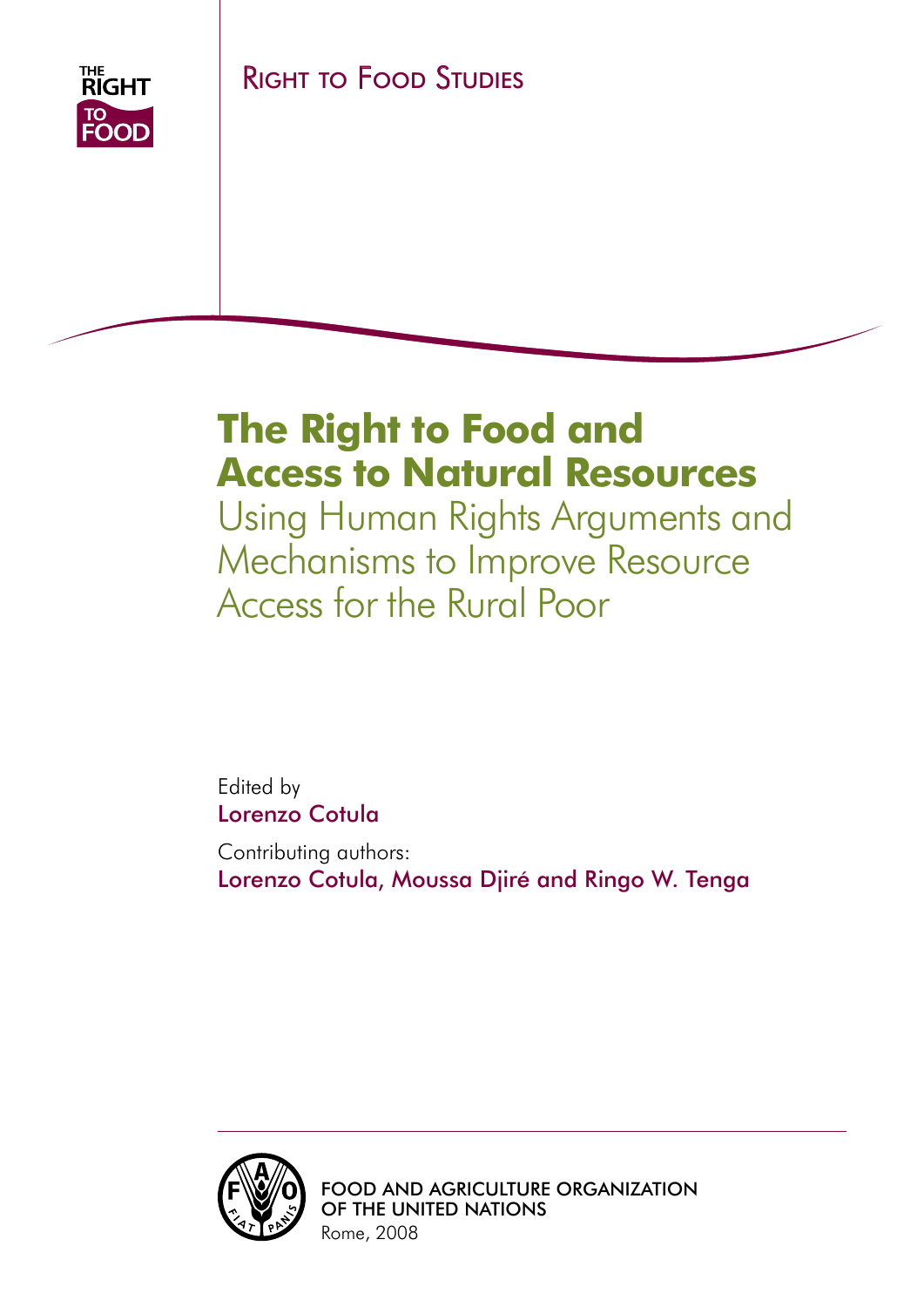The designations employed and the presentation of material in this information product do not imply the expression of any opinion whatsoever on the part of the Food and Agriculture Organization of the United Nations (FAO) concerning the legal or development status of any country, territory, city or area or of its authorities, or concerning the delimitation of its frontiers or boundaries.

ISBN 978-92-5-106177-0

All rights reserved. Reproduction and dissemination of material in this information product for educational or other non-commercial purposes are authorized without any prior written permission from the copyright holders provided the source is fully acknowledged. Reproduction of material in this information product for resale or other commercial purposes is prohibited without written permission of the copyright holders. Applications for such permission should be addressed to: Chief Electronic Publishing Policy and Support Branch Communication Division FAO Viale delle Terme di Caracalla, 00153 Rome, Italy or by e-mail to: copyright@fao.org

© FAO 2009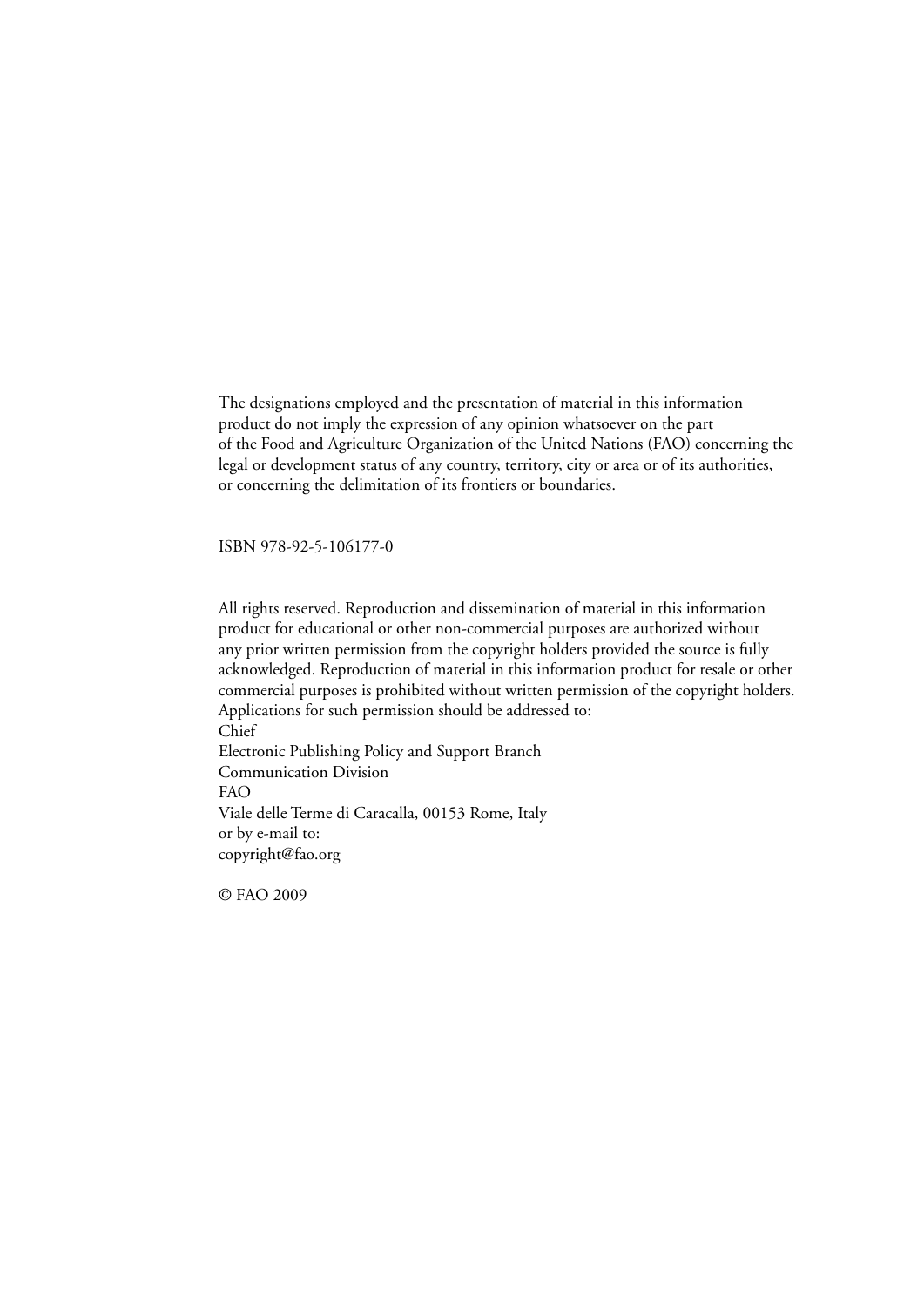

## *The Right to Food and Access to Natural Resources*

## Right to Food Studies

Right to Food Studies are a series of articles and reports on right to food related issues of contemporary interest in the areas of policy, legislation, agriculture, rural development, biodiversity, environment and natural resource management.

The Food and Agriculture Organization of the United Nations (FAO) would like to thank the Government of Germany for the financial support provided through the project: "Creating capacity and instruments to implement the right to adequate food", which made the publication of this study possible.

Right to Food Studies are available at www.fao.org/rightofood. For those without web access, mail or paper copies may be requested from the Right to Food Unit, FAO, Viale delle Terme di Caracalla 00153, Rome, Italy, righttofood@fao.org. Readers are encouraged to send any comments or reactions they may have regarding a Right to Food Study.

The positions and opinions presented do not necessarily represent the views of the Food and Agriculture Organization of the United Nations.

© FAO 2008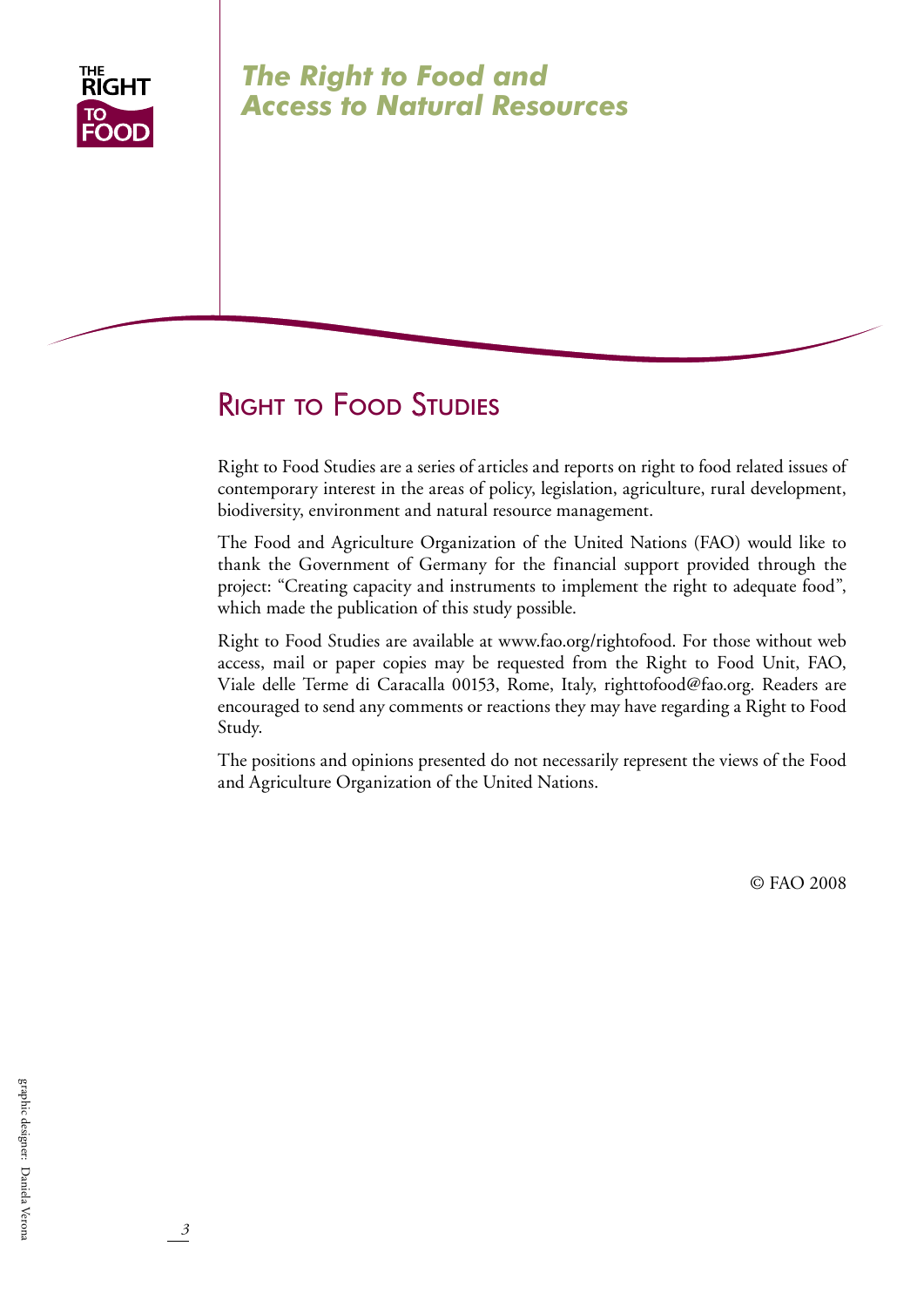About the authors of this paper:

#### Lorenzo Cotula

Lorenzo Cotula is Senior Researcher in Law and Sustainable Development at the International Institute for Environment and Development (IIED), based in the UK. He works with partners in lower and middle-income countries to develop ways to use the law as a tool for empowerment, including in the areas of land rights, investment projects, governance and human rights.

#### Moussa Djiré

Moussa Djiré is professor at the Faculty of Law and Politics of the University of Bamako where he gives courses of political sciences, environmental and international development law. He is also visiting professor at the International University College of Torino (IUCTO) where he is responsible for the seminar "Africa in the globalised world- law and economics in contemporary Africa. In the last years, Moussa Djiré has conducted researches on the topics of land property, local governance and management of natural ressources.

#### Ringo W. Tenga

Ringo W. Tenga is advocate at the High Court of Tanzania, and senior lecturer at the Faculty of Law of the University of Dar es Salaam. He has undertaken research, provided advice and handled court litigation to secure the land rights of pastoral groups in Tanzania.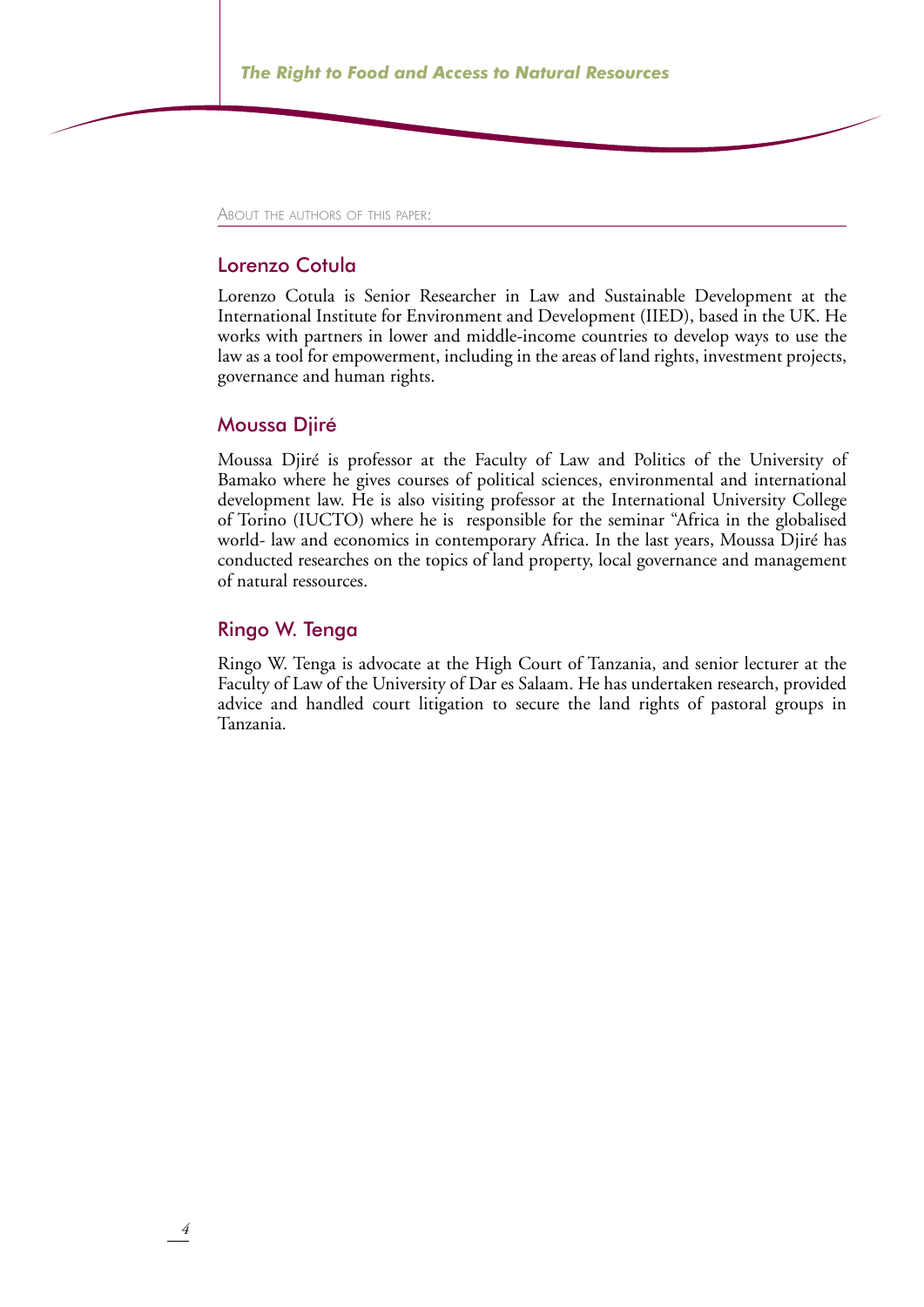

Cover photo  $\circledcirc$  D. Cornelis Cover photo © D. Cornelis

# **The Right to Food and Access to Natural Resources**

| <b>List of Acronyms</b>                                                         |                |
|---------------------------------------------------------------------------------|----------------|
| Introduction                                                                    | 7              |
| Overview                                                                        | $\overline{7}$ |
| Key concepts                                                                    | 9              |
| Plan of the study                                                               | 11             |
| 1. The Right to Food and Resource Access – Conceptual Links                     | 12             |
| 1.1 The legal sources of the right to food                                      | 12             |
| 1.2 The normative content of the right to food                                  | 14             |
| 1.3 Broader implications of the right to food                                   | 17             |
| 1.4 Linkages between the right to food and resource access                      | 21             |
| 1.5 Conclusion                                                                  | 34             |
| 2. The Agriculture Policy Act (LOA) of Mali - Great Potential for Realizing the |                |
| <b>Right to Food through Equitable Access to Land and Natural Resources</b>     | 36             |
| 2.1 Introduction                                                                | 36             |
| 2.2 Context and historical background                                           | 37             |
| 2.3 Equitable access to land and natural resources                              | 40             |
| 2.4. Practical implications                                                     | 45             |
| 2.5. Conclusion                                                                 | 48             |
| 3. The Right to Food and Security of Pastoral Resource Rights in the United     |                |
| <b>Republic of Tanzania</b>                                                     | 50             |
| 3.1 International instruments and trends in domestic legislation                | 50             |
| 3.2. The case of pastoralists' rights in the United Republic of Tanzania        | 52             |
| 3.3. The right to food as a tool to secure resource access                      | 54             |
| 3.4. Conclusion                                                                 | 57             |
| Conclusion                                                                      | 59             |
| References                                                                      | 63             |
| Literature                                                                      | 63             |
| Cases                                                                           | 66             |

 $\frac{5}{1}$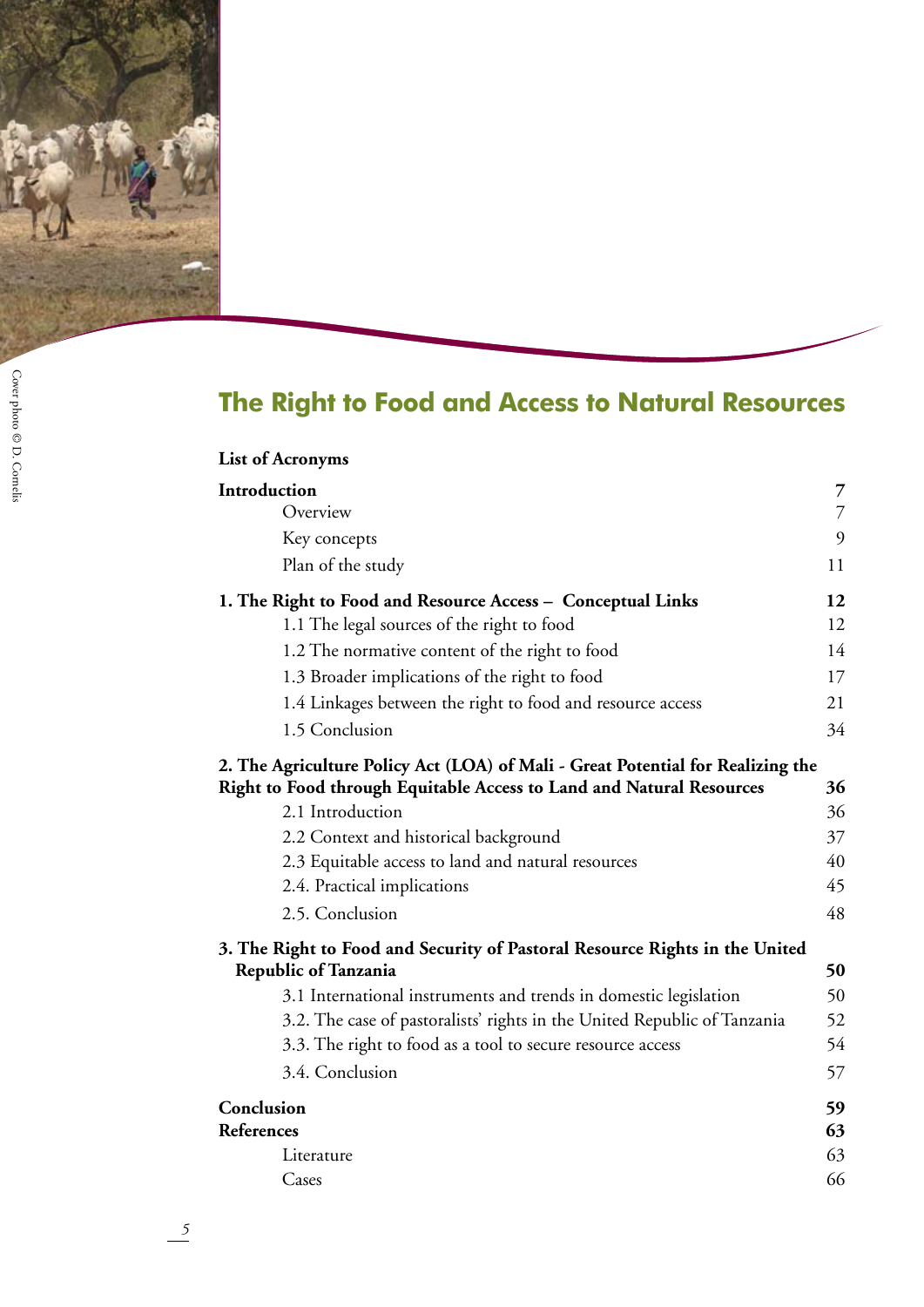### *The Right to Food and Access to Natural Resources*

#### List of Acronyms

Introduction

- 1. The Right to Food and Resource Access Conceptual Link
- 2. The Agriculture Policy Act (LOA) of Mali Great Potential for Realizing the Right to Food through Equitable Access to Land and Natural Resources

3. The Right to Food and Security of Pastoral Resource Rights in the United Republic of Tanzani Conclusion

**REFERENCES** 

## List of Acronyms

| <b>ACHPR</b>  | African Charter on Human and Peoples' Rights                                      |  |  |  |
|---------------|-----------------------------------------------------------------------------------|--|--|--|
| <b>ACHR</b>   | American Convention on Human Rights                                               |  |  |  |
| <b>BIT</b>    | <b>Bilateral Investment Treaty</b>                                                |  |  |  |
| <b>CEDAW</b>  | Convention on the Elimination of All Forms of Discrimination against Women        |  |  |  |
| <b>CESCR</b>  | UN Committee on Economic, Social and Cultural Rights                              |  |  |  |
| <b>CNCR</b>   | Conseil National de Consultation Rurale, National Rural Consultative              |  |  |  |
|               | Council (Senegal)                                                                 |  |  |  |
| <b>CNOP</b>   | Coordination Nationale des Organisations Paysannes, National Coordination         |  |  |  |
|               | of Farmer Organizations (Mali)                                                    |  |  |  |
| <b>ECHR</b>   | European Convention on Human Rights                                               |  |  |  |
| <b>ECOWAS</b> | Economic Community of West African States                                         |  |  |  |
| <b>EID</b>    | Espace d'Intervention Democratique, Democratic Question Time                      |  |  |  |
| FAO           | Food and Agriculture Organization of the United Nations                           |  |  |  |
| <b>ICCPR</b>  | International Covenant on Civil and Political Rights                              |  |  |  |
| <b>ICERD</b>  | International Convention on the Elimination of All Forms of Racial Discrimination |  |  |  |
| <b>ICESCR</b> | International Covenant on Economic, Social and Cultural Rights                    |  |  |  |
| ICJ           | International Court of Justice                                                    |  |  |  |
| <b>IIED</b>   | International Institute for Environment and Development                           |  |  |  |
| <b>ILO</b>    | International Labour Organization                                                 |  |  |  |
| <b>LOA</b>    | Loi d'Orientation Agricole, Agriculture Policy Act (Mali)                         |  |  |  |
| <b>LOASP</b>  | Loi d'Orientation Agro-Silvo-Pastorale, Agro-Sylvo-Pastoral Policy Act            |  |  |  |
|               | (Senegal)                                                                         |  |  |  |
| <b>NGO</b>    | Non-governmental organization                                                     |  |  |  |
| <b>UDHR</b>   | Universal Declaration of Human Rights                                             |  |  |  |
| <b>UN</b>     | <b>United Nations</b>                                                             |  |  |  |
| <b>WAEMU</b>  | West African Economic and Monetary Union                                          |  |  |  |
| <b>WFP</b>    | World Food Programme                                                              |  |  |  |
|               |                                                                                   |  |  |  |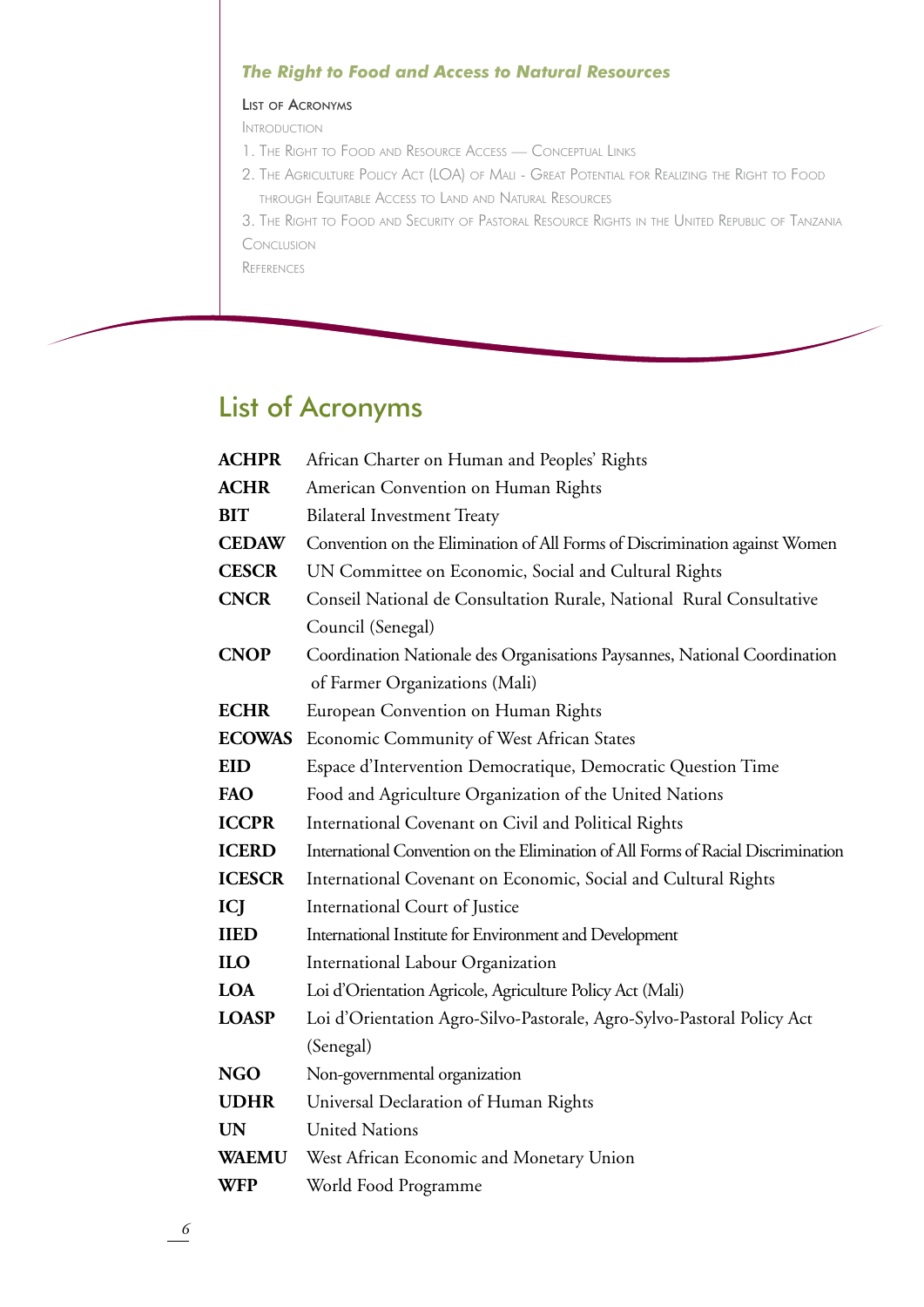

#### *The Right to Food and Access to Natural Resources*

List of Acronyms

**INTRODUCTION** 

- 1. The Right to Food and Resource Access Conceptual Link
- 2. The Agriculture Policy Act (LOA) of Mali Great Potential for Realizing the Right to Food through Equitable Access to Land and Natural Resources

3. The Right to Food and Security of Pastoral Resource Rights in the United Republic of Tanzani Conclusion

**REFERENCES** 

## Introduction

Lorenzo Cotula

## **OVERVIEW**

In 1948, the Universal Declaration of Human Rights (UDHR) affirmed the right of everyone to an adequate standard of living, including adequate food. The right to food was subsequently reaffirmed and clarified by several other international human rights instruments. Lastly, the Voluntary Guidelines to Support the Progressive Realization of the Right to Adequate Food in the Context of National Food Security, adopted by the Food and Agricultural Organization of the United Nations (FAO) Council in 2004 ("Right to Food Guidelines"), spelt out the implications of the right to food for a range of policy areas.

Sixty years after the first affirmation of the right to food, much remains to be done to make this a reality. In 2006, FAO's *State of Food Insecurity in the World* report estimated the number of undernourished people at 820 million – down by only 3 million compared to 1990–92. While reductions in undernourishment have been achieved in regions like Asia and Latin America, in sub-Saharan Africa the number of undernourished people has increased from 169 to 206 million between 1990 and 1992 and 2001 and 2003 (FAO, 2006a).<sup>1</sup> One-third of Africa's population suffers from chronic hunger (FAO, 2006). Paradoxically, undernourishment significantly affects food producers in rural areas (Berthelot, 2005).

In the rural areas of many developing countries, natural resources are an important source of food, both through direct consumption and through providing the basis for incomegenerating activities (e.g. cash crops, forest products) that enable people to purchase food. Because of this, measures to improve access to resources are an important element of strategies for the progressive realization of the right to food.

Yet, for a long time, human rights and resource-access literatures and practitioners operated in a compartmentalized way. Human rights arguments were the reserved domain of lawyers and human rights campaigners, and prioritized civil and political rights like freedom from torture or freedom of expression. Resource-access issues were traditionally tackled through diverse combinations of technical interventions and political mobilization — more rarely through human rights arguments.

<sup>&</sup>lt;sup>1</sup> Because population has grown faster than the number of undernourished people, however, sub-Saharan Africa has experienced a decline in the share of undernourished population – from 35% to 32% (FAO, 2006).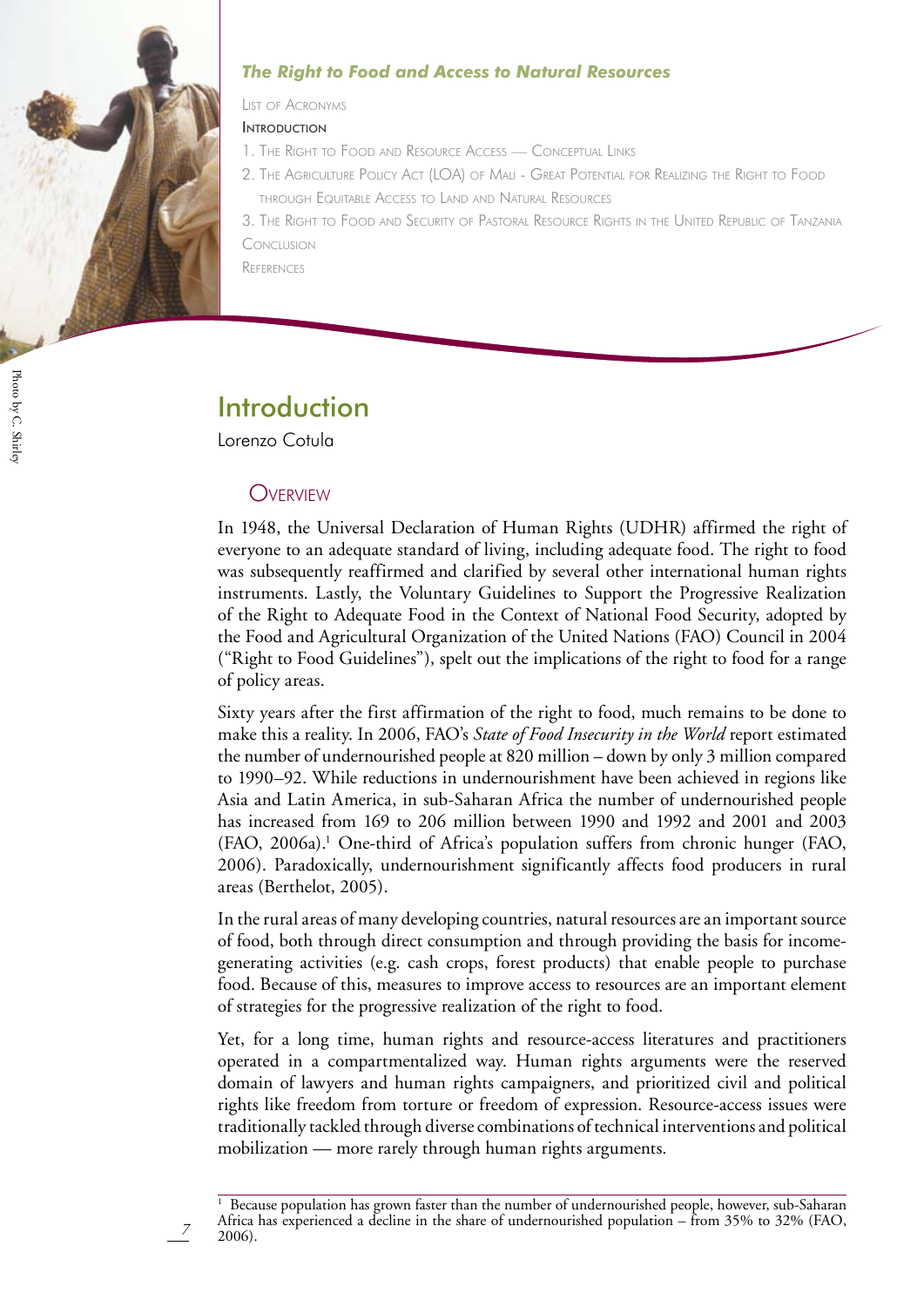As for the literature, a vast body of work documents lessons learnt from policies and programmes to improve access to natural resources, including measures to improve security of tenure and redistributive measures to increase access to resources for poorer and more vulnerable groups. Only rarely has this literature engaged with human rights arguments and mechanisms — although there has been a growing engagement with other international instruments, including provisions on access to information, to justice and to decision-making under principle 10 of the 1992 Rio Declaration on Environment and Development. On the other hand, a separate literature spells out the obligations stemming from human rights treaties, including provisions concerning the right to food and related human rights. But only rarely does this literature consider the national and local tenure systems through which rural groups gain access to resources, and/or the practical challenges of securing or increasing resource access for poorer and more vulnerable groups.

In more recent years, human rights arguments and efforts to improve access to resources have converged to a much greater extent. Human rights language has been used to support resource-access claims, and rights-based approaches have been pursued as a means for empowerment. For instance, international alliances of rural producers' organizations have used human rights language to back up political claims, namely with regard to the concept of food sovereignty and to demands that local producers and family farmers be given priority over large-scale, foreign-owned agribusiness (see e.g. the 2007 Nyéléni Declaration on Food Sovereignty). Advocacy organizations have campaigned for a "human right to livelihood and land",<sup>2</sup> and/or documented human rights violations in large-scale investment projects, including through negative impacts on resource access for local groups.

In addition, international tribunals have been more prepared to use human rights instruments with regard to resource-access disputes, and in several cases they have linked government action undermining resource access for vulnerable groups to human rights violations — for instance with regard to human rights cases upholding the land rights of indigenous peoples (e.g. the cases *Mayagna [Sumo] Awas Tingni v Nicaragua, and Maya Indigenous Communities of the Toledo District v Belize*).

At the national level, some recent natural resource legislation has placed greater emphasis on empowerment, public participation, community-based management, transparency and accountability — concepts that are in line with human rights approaches to development (e.g. on common pool resources, see Lindsay, 2004). Several development agencies have sought to "mainstream" a "rights-based approach" in their work — including in their resource-access programmes (e.g. Sida, 2007).

While the human rights and resource-access agendas are converging, some have raised concerns as to the empowerment potential of human rights approaches. Concerns include the perception that human rights approaches constitute a one-size-fits-all solution presented in neutral and "apolitical" terms, which does not tackle imbalances in the distribution of wealth, status and power (Kennedy, 2002); and that those approaches put the state (and state obligations) at the centre of the emancipatory process, although in many contexts the state is a threat to the realization of human rights rather than a benevolent regulator pursuing it (Kennedy, 2002; Mitlin and Patel, 2005). Some have

8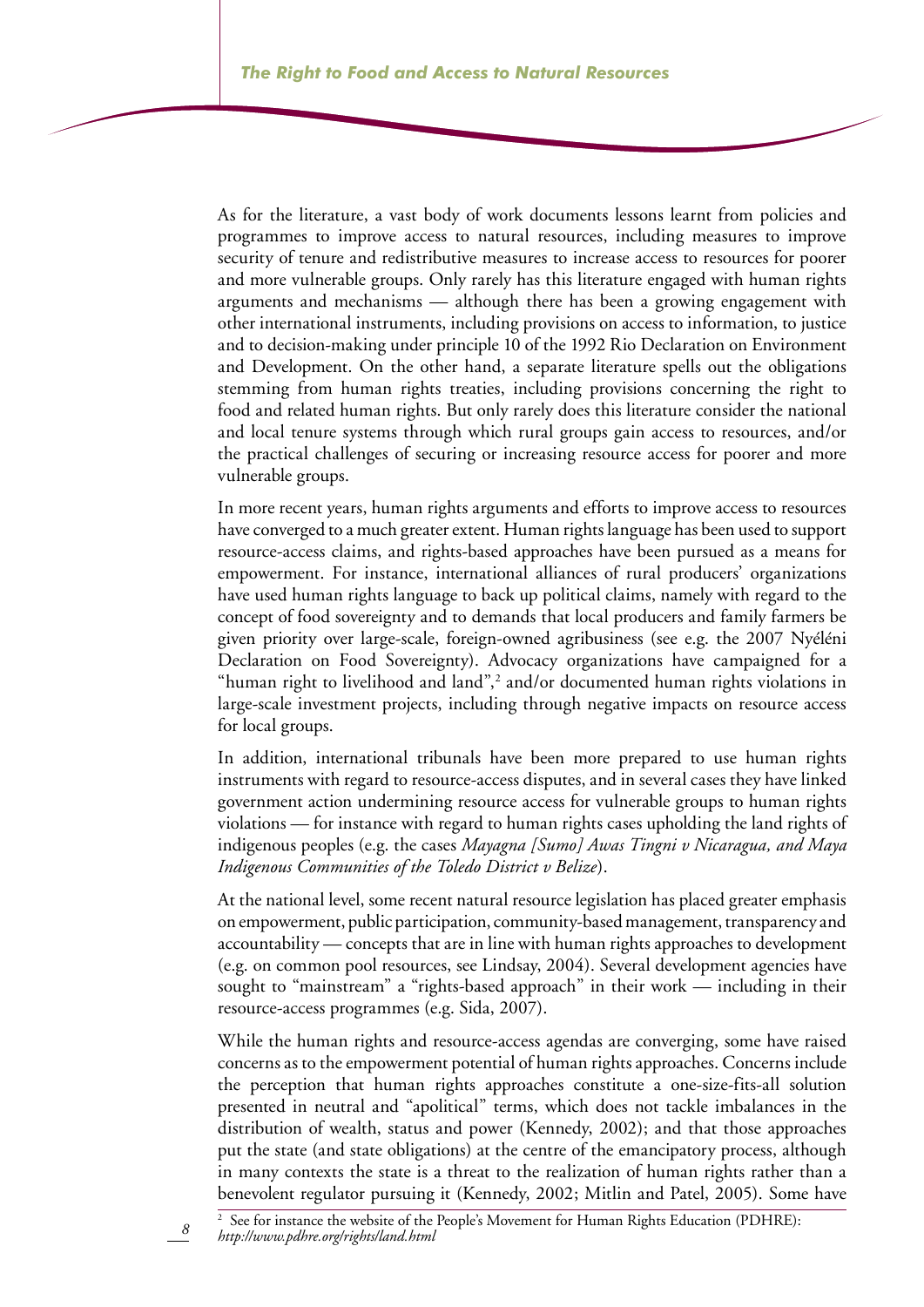also argued that legal processes may in themselves be disempowering, as they shift control away from beneficiaries to legal professionals through use of complex language and procedures (Mitlin and Patel, 2005). Efforts to use human rights arguments and mechanisms in order to improve access to resources must come to terms with these concerns and demonstrate that they can be addressed.

However, beyond enthusiastic appropriations of human rights language and sceptical critiques of those, there is little understanding of the relationship between internationally recognized human rights and access to natural resources. Some human rights claims made in support of resource access are based on shaky legal grounds, while other concerns raised about human rights approaches to resource access are based on an incomplete understanding of what those approaches actually entail.

It is necessary to clarify the relationship between human rights and access to natural resources. This requires combining sound legal analysis with an understanding of resource-access dynamics at local and national levels. It entails tackling questions like: What are the implications of the international recognition of the right to adequate food for natural resource policies, laws and programmes? Can human rights arguments and mechanisms support the resource-access efforts of poorer and more vulnerable groups, and if so, how?

This study seeks to address these questions. It explores the relationship between human rights — particularly the right to adequate food — and access to natural resources particularly land. It does so through a conceptual analysis based on international treaties and instruments, and through two country studies — one from Mali (which includes a comparison with legislation from Senegal) and the other from the United Republic of Tanzania. While human rights arguments are universal in nature and while the issues tackled by this study are of global relevance, special attention is paid to sub-Saharan Africa, where as discussed the challenge of realizing the right to food is particularly acute.

### Key concepts

#### **Access to natural resources**

Access to natural resources is broadly defined here as the processes by which people, individually or collectively, are *able* to use natural resources, whether on a temporary or permanent basis. These processes include participation in both formal and informal markets; resource access through kinship and social networks, including the transmission of resource rights through inheritance and within families; and resource allocation by the state and other authorities with control over natural resources.<sup>3</sup>

Resource *access* is therefore broader than resource *rights* in a legalistic sense. Resource rights do contribute to shaping access — not only rights of full ownership but also a much wider range of entitlements (e.g. various types of use rights). Nonetheless, access to resources is also shaped by social relations, including control over markets, capital and technology; relations of power, authority and social identity; and relations of reciprocity, kinship and friendship. These factors may entail a disconnection between having a legal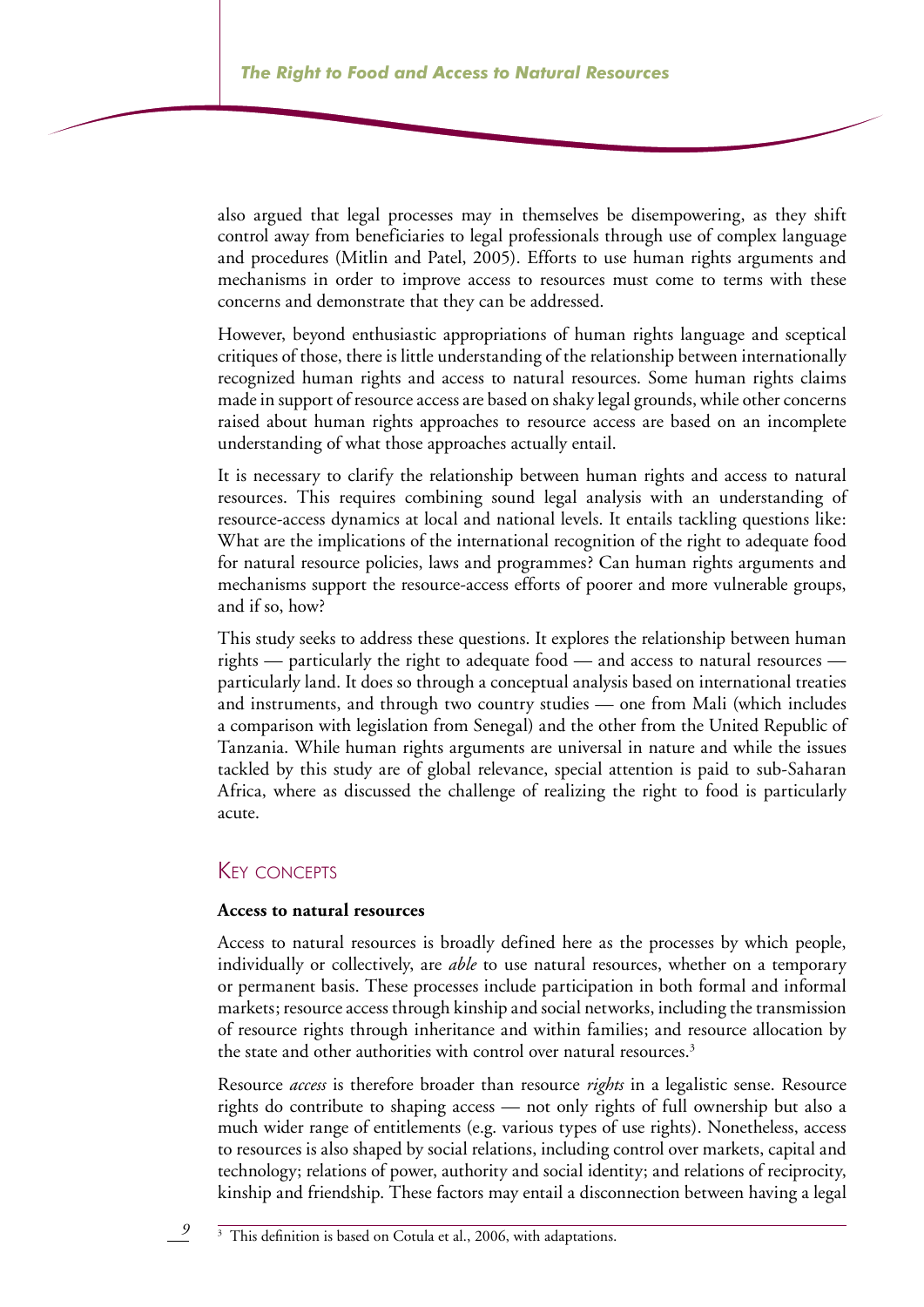right to use natural resources and being *able* to claim and enjoy that right in practice (Ribot and Peluso, 2003).

This disconnection is particularly marked in contexts where legislation struggles to be implemented on the ground. In much of Africa, lack of financial resources and of institutional capacity in government agencies, lack of legal awareness and, often, lack of perceived legitimacy of official rules and institutions all contribute to limiting the outreach of state legislation in rural areas. On the other hand, local ("customary") resource-tenure systems are often applied even where not backed by (or inconsistent with) legislation, because they tend to be more accessible to rural people.

"Customary" systems claim to draw their legitimacy from "tradition", as shaped both by practices over time and by systems of belief. However, they have been profoundly changed by decades of colonial and post-independence government interventions, and are continually adapted and reinterpreted as a result of diverse factors such as cultural interactions, population pressures, socio-economic change and political processes. While local tenure systems are extremely diverse, resources are usually held by clans or families on the basis of assorted blends of group to individual rights, accessed on the basis of group membership and social status, and used through complex systems of multiple rights (Cotula, 2007).

Therefore, while there may be a significant degree of overlap between resource *rights*  and resource *access*, the two concepts are distinct. While some groups may hold legal rights over natural resources they may not be able to use those resources because of a lack of legal awareness, power asymmetries or other factors. On the other hand, some groups may not hold any legal rights over natural resources and yet enjoy resource access through other mechanisms such as social relations of kinship, alliance and reciprocity, or local tenure systems that are not backed by legislation but are perceived as "legitimate" in the eyes of the local population.

Improvements in resource access may entail *more secure* access to resources, for instance through stronger protection of existing legal or other entitlements for access to resources (for instance, through greater legal recognition of resource rights perceived as legitimate on the ground); or increased access to resources, for instance through land-redistribution programmes.

Although this study considers access to natural resources, and although different resources and different resource rights are closely interrelated, $4$  the focus is on access to land. Access to related resources such as water, grazing and forests is also touched upon. Subsoil resources, fisheries and genetic resources are also of great relevance but are outside the scope of this study owing to time and space constraints.

#### **Human rights**

Human rights are the fundamental rights and freedoms to which all human beings are entitled. By affirming these rights and freedoms, human rights law aims to protect human dignity.

The Universal Declaration of Human Rights (UDHR), adopted by the United Nations General Assembly in 1948, is the cornerstone of international human rights law. The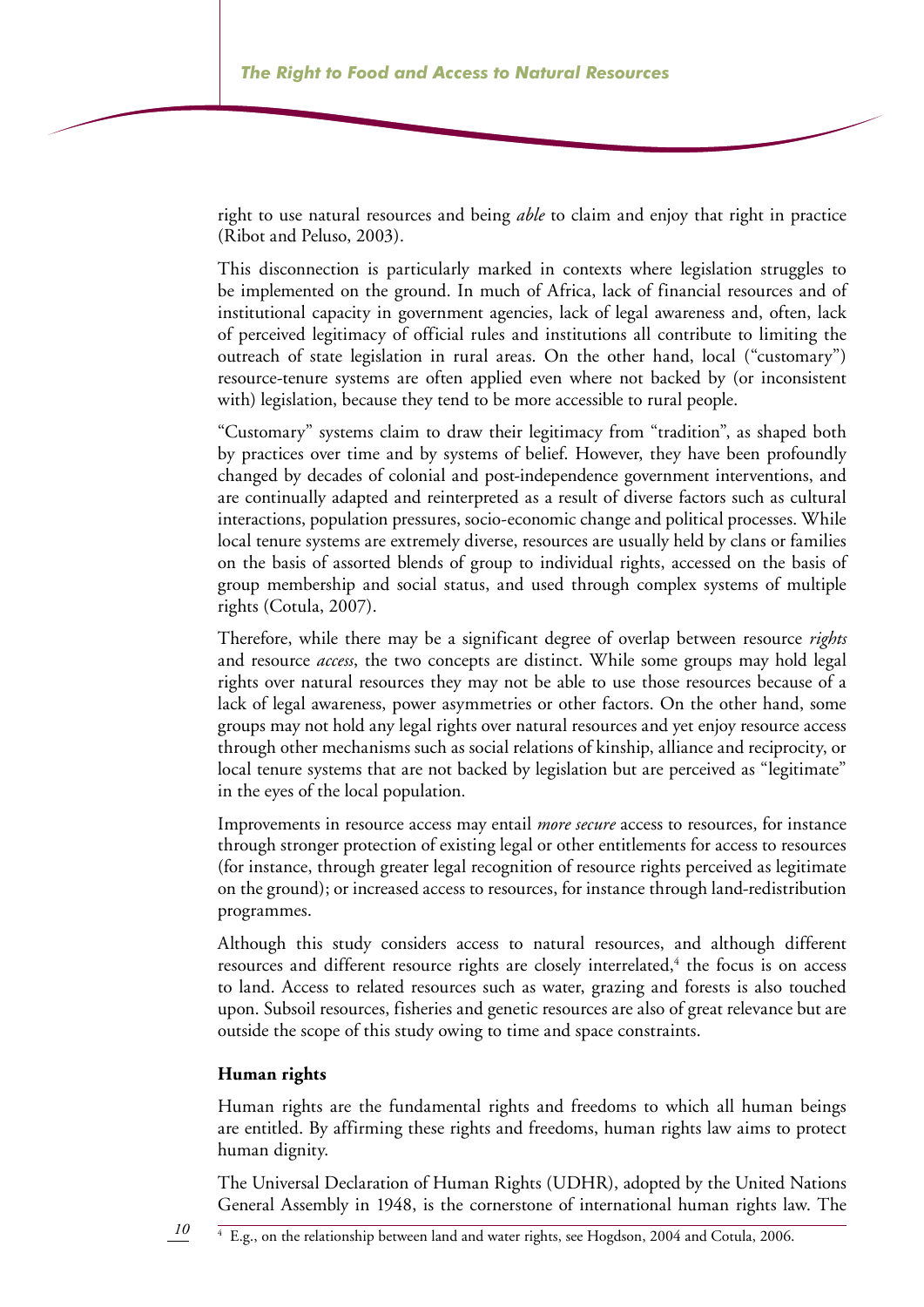human rights affirmed in the UDHR are spelt out in a set of legally binding treaties. Key treaties include the 1966 International Covenant on Civil and Political Rights (ICCPR) and its Protocols, the 1966 International Covenant on Economic, Social and Cultural Rights (ICESCR), the 1965 International Convention on the Elimination of All Forms of Racial Discrimination (ICERD), the 1979 Convention on the Elimination of All Forms of Discrimination against Women (CEDAW) and the 1989 Convention on the Rights of the Child (CRC).

In addition, human rights are protected by regional treaties: in Europe, the 1950 European Convention for the Protection of Human Rights and Fundamental Freedoms (ECHR) and its Protocols, and the European Social Charter; in the Americas, the 1969 American Convention on Human Rights (ACHR) and its Additional Protocol on economic, social and cultural rights; and in Africa, the 1981 African Charter on Human and Peoples' Rights (ACHPR) and its Protocols (including the 1998 Protocol on the Establishment of an African Court on Human and Peoples' Rights).

For each human right, states have an obligation to "respect" (i.e. to refrain from undertaking activities that affect the enjoyment of that right negatively), to "protect" (i.e. to prevent individuals and groups from impinging on the rights of others), to "facilitate" (i.e. to implement policies, laws and programmes that promote the realization of that right, particularly for vulnerable groups), and to "provide" (i.e. to provide support where individuals or groups are unable to fend for themselves).<sup>5</sup> States must also refrain from discriminating among different groups or individuals in the enjoyment of human rights.

The focus here is on the right to adequate food — a human right recognized in several of the regional and global human rights instruments mentioned above. Given the interdependence between all human rights, the study also considers other relevant human rights (e.g. the right to property).

#### PLAN OF THE STUDY

In addition to this introduction, the study is organized in a conceptual chapter to explore the relationship between the right to food and access to natural resources, mainly drawing on human rights treaties and other international instruments (Chapter 1); in two chapters providing case studies further to illustrate that relationship in light of the experience of Mali (Chapter 2) and the United Republic of Tanzania (Chapter 3); and in a conclusion summarizing key findings and outlining implications for action at local, national and international levels.

<sup>&</sup>lt;sup>5</sup> This classification of legal obligations was developed in "General Comments" adopted by UN human rights bodies to provide guidance on the interpretation of human rights treaties (e.g. General Comments 12 and 15 of the UN Committee on Economic, Social and Cultural Rights, on the right of food and the right to water, respectively). It was also followed by the African Commission for Human and Peoples' Rights in the case *SERAC* v *Nigeria* (2001) AHRLR 60.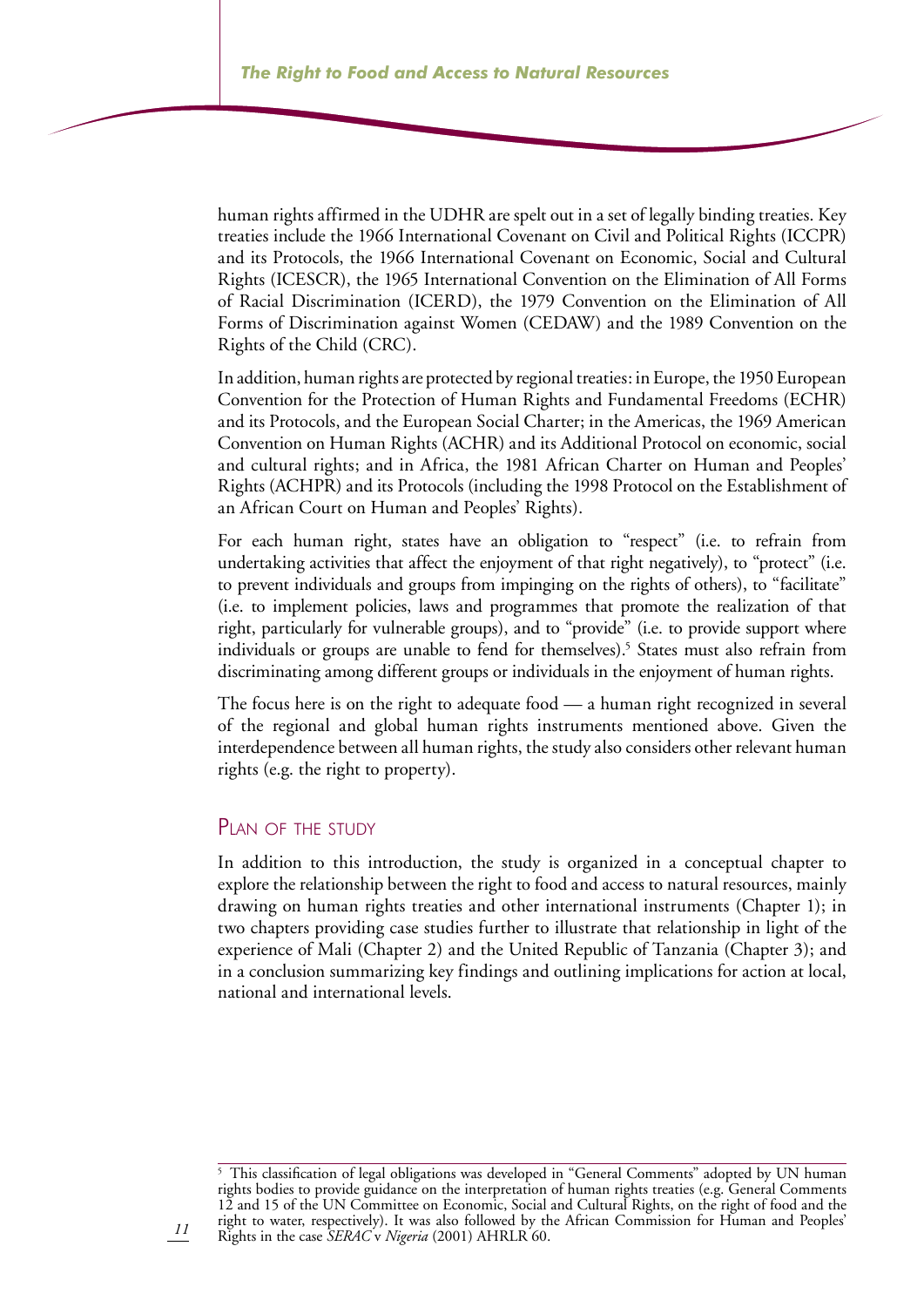

### *The Right to Food and Access to Natural Resources*

List of Acronyms

Introduction

- 1. The Right to Food and Resource Access Conceptual Links
- 2. The Agriculture Policy Act (LOA) of Mali Great Potential for Realizing the Right to Food through Equitable Access to Land and Natural Resources

3. The Right to Food and Security of Pastoral Resource Rights in the United Republic of Tanzani Conclusion

**REFERENCES** 

## 1. The Right to Food and Resource Access Conceptual Links

Lorenzo Cotula

*12*

## 1.1 The legal sources of the right to food

Several international instruments affirm the right to adequate food. These include:

- The **Universal Declaration of Human Rights (UDHR)**, Article 25 of which states: "everyone has the right to a standard of living adequate for the health and well-being of himself and of his family, including food [...]". •
- The **International Covenant on Economic, Social and Cultural Rights (ICESCR)**, which recognizes "the right of everyone to an adequate standard of living for himself and his family, including adequate food [...]" (Art. 11(1)); and "the fundamental right of everyone to be free from hunger" (Art. 11(2)). The meaning of these provisions has been clarified by the UN Committee on Economic, Social and Cultural Rights (CESCR) in its **General Comment No. 12** of 1999. Other General Comments are also relevant to the right to food (e.g. General Comments 3 of 1990 and 15 of 2000). While not binding per se, General Comments constitute the authoritative interpretation of legally binding treaty provisions, issued by the UN body responsible for monitoring the application of the treaty. •
- The **Convention on the Rights of the Child (CRC)**, which recognizes "the right of every child to a standard of living adequate for the child's physical, mental, spiritual, moral and social development" (Art. 21(1)). The CRC requires states to combat child malnutrition (Art.  $24(2)(c)$ ); and to "take appropriate measures" to assist parents in fulfilling their primary responsibility to implement children's right to an adequate standard of living, "particularly with regard to nutrition" (Art. 27(3)). •
- The **Convention on the Elimination of all Forms of Discrimination Against Women (CEDAW)**, which requires states to ensure that women have "adequate nutrition during pregnancy and lactation" (Art. 12(2)); and to "take all appropriate measures to eliminate discrimination against women in rural areas in order to ensure, on a basis of equality of men and women, that they participate in and benefit from rural development and, in particular [...], to enjoy adequate living conditions, particularly in relation to housing, sanitation, electricity and water supply, transport and communications" (Art.  $14(2)(h)$ ). •

The normative content of the right to adequate food has been clarified further by the Voluntary Guidelines to Support the Progressive Realization of the Right to Adequate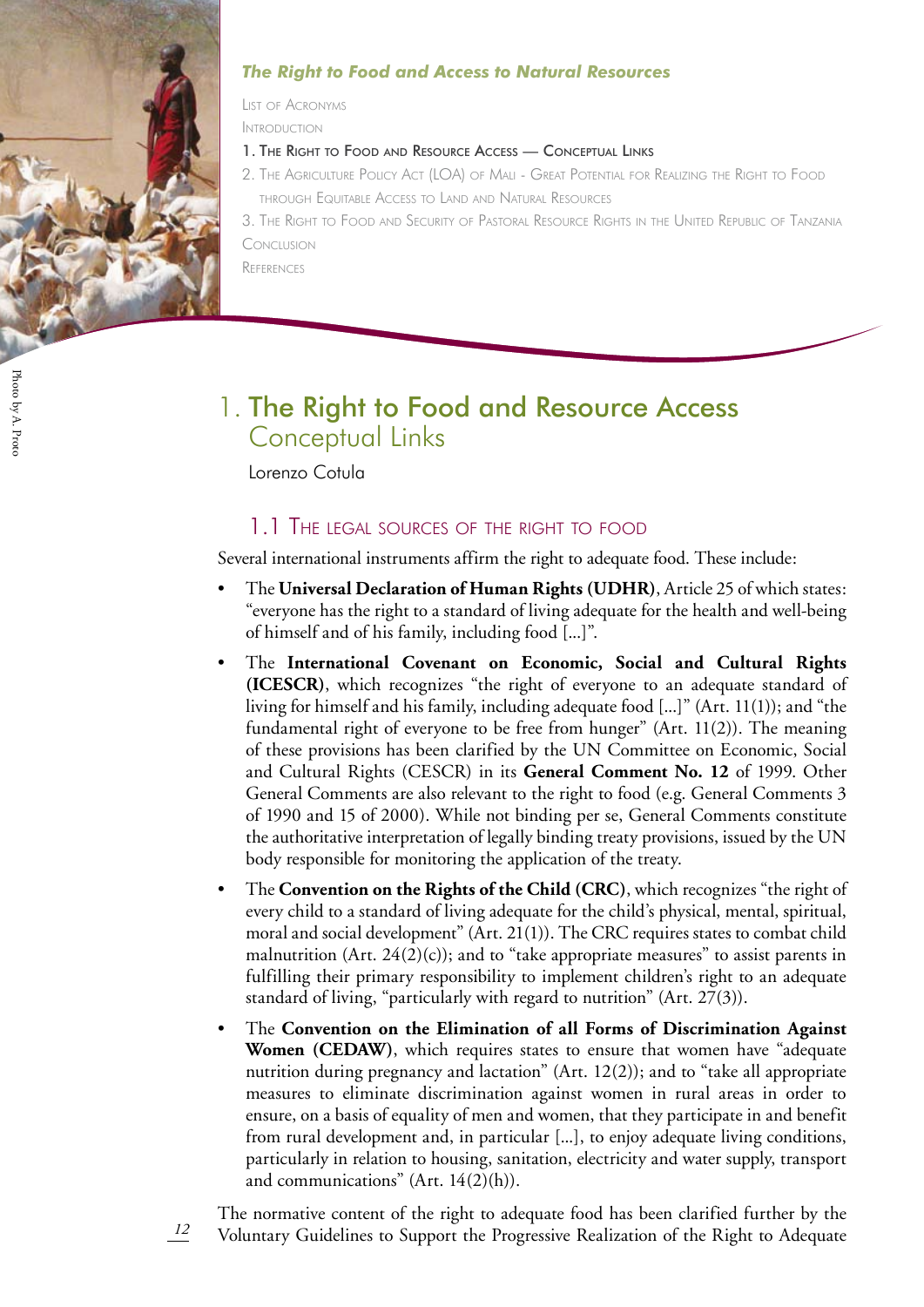Food in the Context of National Food Security — adopted by the FAO Council in 2004 ("**Right to Food Guidelines**"). While the Right to Food Guidelines per se are not legally binding, some of them reflect binding international law (for instance, the references to the Geneva Convention provisions on the protection of civilians within armed conflict; Guideline 16.2); while other parts are intended to provide states with guidance on how best to pursue the progressive realization of the right to adequate food. While General Comment 12 is authoritative because it has been adopted by the UN body responsible for overseeing the implementation of the ICESCR and because it is based on sound legal reasoning, the Right to Food Guidelines are authoritative because they have been adopted by states and express the political commitment of these to the realization of the right to food.

With regard to Africa's regional human rights system, the **African Charter on Human and People's Rights** (ACHPR), the main legal instrument underpinning that system, does not refer explicitly to the right to food. However, in the case SERAC v Nigeria (the "Ogoni" case), the African Commission on Human and People's Rights held that the right to food is "implicit" in the Charter, particularly in light of its provisions on the rights to life (Art. 4), to health (Art. 16) and to development (Art. 22). Further, the 2003 ACHPR Protocol on the Rights of Women in Africa affirms women's "right to food security" (Art. 15).

At the national level, the right to adequate food is stated explicitly in some **African constitutions** — as a fully fledged and self-standing right (e.g. South Africa<sup>6</sup>) or as part of "directive principles of state policy" or similar principles, which require the state to "endeavour" to achieve, or to "actively promote", food security (e.g. Ethiopia,<sup>7</sup> Malawi,<sup>8</sup> Namibia,<sup>9</sup> Uganda<sup>10</sup>).

In addition, the right to adequate food is linked to several other human rights, as these may be instrumental to the realization of the right to food. This is in line with the principle that all human rights are interdependent and interrelated, stated by the 1993 UN Vienna Declaration on Human Rights (para. 5). Particularly relevant are:

<sup>6</sup> "Everyone has the right to have access to […] sufficient food and water […]. The state must take reasonable legislative and other measures, within its available resources, to achieve the progressive realization of each of these rights" (Arts 27 (1) and (2)).

<sup>&</sup>lt;sup>7</sup> "Every Ethiopian shall be entitled, within the limits of the country's resources, to food, clean water, shelter, health, education, and security of pension" (Art. 90(1)). Although this provision is included among the "Principles of National Policy", its formulation ("shall be entitled") entails a fully-fledged right.

<sup>&</sup>lt;sup>8</sup> "The State shall actively promote the welfare and development of the people of Malawi by progressively adopting and implementing policies and legislation aimed at achieving the following goals […] to achieve adequate nutrition for all in order to promote good health and self-sufficiency" (Art. 13). See also Article 30(2) on access to food as a means to realize the right to development.

<sup>&</sup>lt;sup>9</sup> "The State shall actively promote and maintain the welfare of the people by adopting, inter alia, policies aimed at the following: […] consistent planning to raise and maintain an acceptable level of nutrition and standard of living of the Namibian people and to improve public health […]" (Art. 95).

<sup>&</sup>lt;sup>10</sup> "The State shall endeavour to fulfil the fundamental rights of all Ugandans to social justice and economic development and shall, in particular, ensure that:

all developmental efforts are directed at ensuring the minimum social and cultural well-being of the people and all Ugandans enjoy rights and opportunities and access to education, health services, clean and safe water, work, decent shelter, adequate clothing, food security and pension and retirement benefits" (Art. XIV).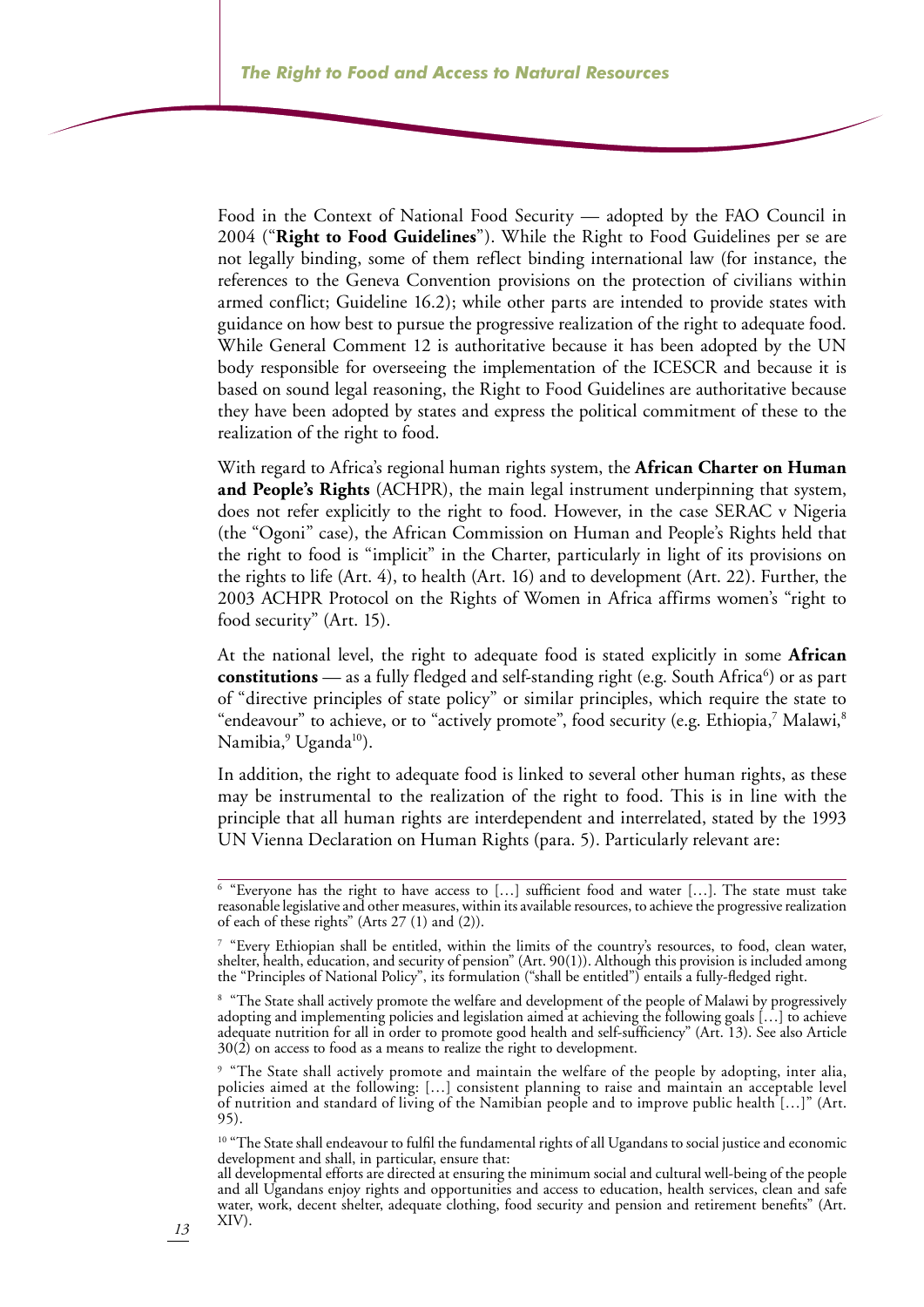- The **right to property**, which is of direct relevance to efforts to secure natural resource rights, and other "substantive" human rights such as the **right to housing**, peoples' "**right to a generally satisfactory environment favourable to their development**",11 and **peoples' right to freely dispose of their natural resources**. •
- Rights of public participation, including **freedom of expression, assembly and association** and "**procedural rights**" that enable resource users to have greater say in decisions affecting their access to resources (e.g. rights of access to information and of public participation in decision-making). •
- Rights aimed at ensuring legal protection of other human rights, particularly the **right to a remedy**. •

### 1.2 The normative content of the right to food

In its General Comment 12, the CESCR clarified that "the right to adequate food is realized when every man, woman and child, alone or in community with others, has physical and economic access at all times to adequate food or means for its procurement" (para. 6). This definition was further developed by the UN Special Rapporteur on the Right to Food. For the Special Rapporteur, the right to food is "the right to have regular, permanent and unrestricted access, either directly or by means of financial purchases, to quantitatively and qualitatively adequate and sufficient food corresponding to the cultural traditions of the people to which the consumer belongs, and which ensure a physical and mental, individual and collective, fulfilling and dignified life free of fear".<sup>12</sup>

According to General Comment 12, the realization of the right to adequate food requires:

- the *availability* of food in sufficient quantity and quality; •
- food *accessibility*, i.e. the ability of individuals and groups to gain access to adequate food, both economically and physically (paras 8 and 13). •

This way of conceptualizing the normative content of the right to food builds on the concept of food security. Food security is achieved "when all people, at all times, have physical and economic access to sufficient, safe and nutritious food to meet their dietary needs and food preferences for an active and healthy life" (Rome Declaration on World Food Security, 1996).

The concept of food security has evolved significantly over the past few decades. While in the 1970s emphasis was on the *availability* of food, since the 1980s this has shifted to a focus on economic and physical access to food. This partly resulted from research showing that some of the worst famines occurred in contexts of abundant food supply and were caused by people's lack of entitlements to gain access to available food (Drèze and Sen, 1989). In referring to both food accessibility and availability, the normative content of the right to food builds on these insights.

Article 11 of the ICESCR makes a distinction between the right to adequate food and the right to be free from hunger (paras 1 and 2, respectively). The right to be free from

<sup>&</sup>lt;sup>11</sup> Article 24 of the ACHPR.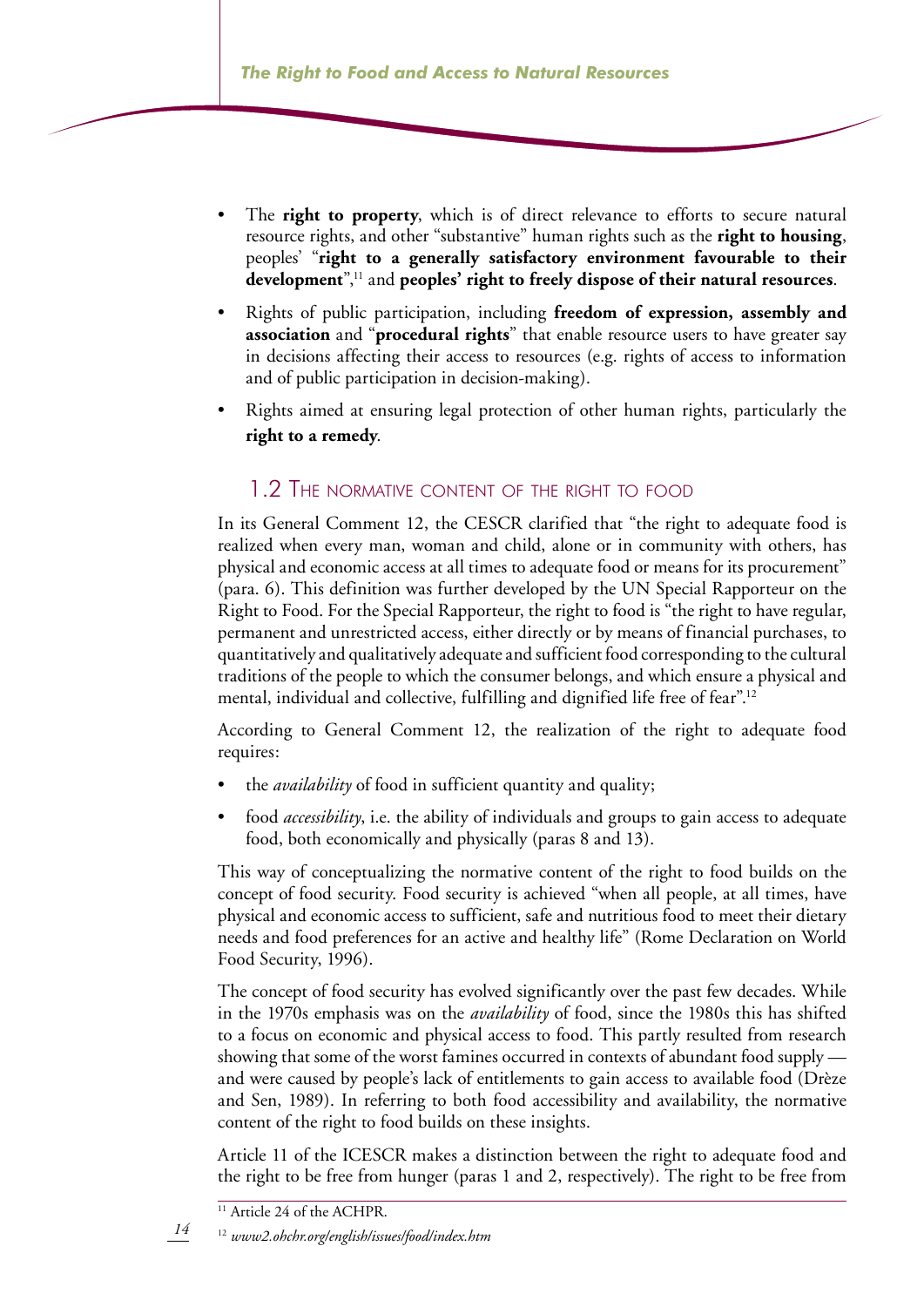hunger ensures a minimum daily nutritional intake and the survival of the person. The right to adequate food goes beyond freedom from hunger to include also an "adequacy" standard. This means that food must be in "a quantity and quality sufficient to satisfy the dietary needs of individuals, free from adverse substances, and acceptable within a given culture" (para. 8 of General Comment 12, which presents "adequacy" as a third pillar of the right to food, together with availability and accessibility).

While the right to adequate food is to be realized progressively (see below), the right to freedom from hunger requires "more immediate and urgent steps" (General Comment 12, para. 1). Some have argued that while for the right to adequate food status of customary law is "premature", a "particularly strong argument" can be made that the right to be free from hunger "has already achieved the status of customary international law" (Narula, 2006:791).

## 1.2.1 The obligation to take steps

The right to adequate food does not mean that individuals and groups (the "right holders") have a general entitlement to be provided food. It is primarily interpreted as the right to feed oneself in dignity, through economic and other activities. In other words, individuals and groups are responsible for undertaking activities that enable them to have access to food.

Nonetheless, the state has an important role to play in supporting these efforts. Under the ICESCR, states must "take steps [...] to the maximum of [their] available resources, with a view to achieving progressively the full realization of the [right to food] by all appropriate means" (Art. 2(1)). In other words, the key obligation of states is to "take steps" towards the progressive realization of the right to food. This concept was clarified by the CESCR in paragraph 9 of its General Comment 3:

*The concept of progressive realization constitutes recognition of the fact that full realization of all economic, social and cultural rights will generally not be able to be achieved in a short period of time. […] Nevertheless, the fact that realization over time, or in other words progressively, is foreseen under the Covenant should not be misinterpreted as depriving the obligation of all meaningful content. [….The Covenant…] imposes an obligation to move as expeditiously and effectively as possible towards that goal. Moreover, any deliberately retrogressive measures in that regard would require the most careful consideration and would need to be fully justified by reference to the totality of the rights provided for in the Covenant and in the context of the full use of the maximum available resources.*

In other words, the obligation to take steps entails restrictions on measures that would worsen enjoyment of the right to food ("non-retrogression principle"); and the duty to take measures that improve enjoyment of that right.

This duty to take steps is further concretized by the wording of the ICESCR:

The expression "to the maximum of […] available resources", which limits state discretion in resource allocation, and directs states to prioritize the realization of the rights recognized in the Covenant over other policy goals. •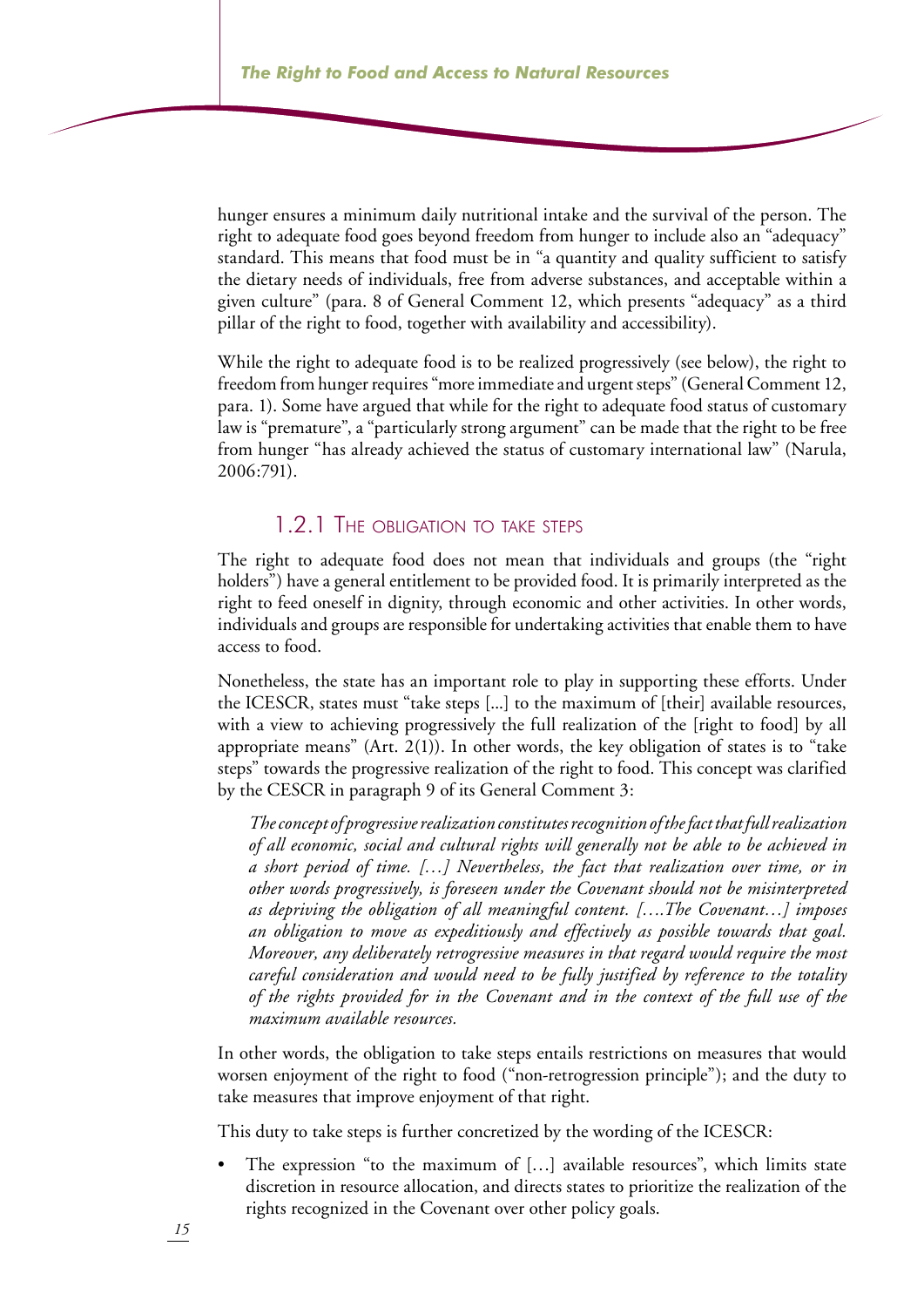The expression "by all appropriate means", which leaves states with wide discretion in deciding which measures to take but establishes a standard of "appropriateness" with which such measures must comply.<sup>13</sup> •

#### 1.2.2 Respect, protect, fulfil

The nature of the steps that states must take is defined by a well-established analytical framework followed by General Comment 12 (and subsequently developed further by the CESCR, e.g. in its General Comment 15 on the right to water). According to this framework, states must take three sets of steps: (i) "respect", (ii) "protect" and (iii) "fulfil". In turn, fulfil includes two sets of steps — (i) "facilitate" and (ii) "provide".

The obligation to respect requires states to refrain from taking measures that affect access to food negatively. This obligation reflects the fact that the right to adequate food is primarily to be realized by right holders themselves through their economic and other activities. States have a duty not to unduly hinder the exercise of those (lawful) activities, and not to arbitrarily undermine existing access to food.

The obligation to protect requires states to take measures to ensure that third parties (e.g. individuals, enterprises) do not deprive right-holders of their access to food. This means that the state could be held liable for violations of the right to food committed by third parties where it shows "lack of due diligence to prevent the violation or to respond to  $it^{"14}$ 

The obligation to fulfil/facilitate requires states to support the efforts of individuals and groups to gain access to adequate food. It is exemplified by Article 11(2) of the ICESCR, which reads: "the States Parties to the present Covenant [...] shall take [...] the measures [...] which are needed [...] to improve methods of production, conservation and distribution of food by making full use of technical and scientific knowledge, by disseminating knowledge of the principles of nutrition and by developing or reforming agrarian systems in such a way as to achieve the most efficient development and utilisation of natural resources [...]".

The obligation to fulfil/provide requires states to provide food "whenever an individual or group is unable, for reasons beyond their control, to enjoy the right to adequate food by the means at their disposal" (General Comment 12, para.15). This may entail establishing effective social safety nets, for instance for natural disasters.

States must also refrain from discriminating among different groups or individuals in their access to food. Specific non-discrimination obligations apply in relation to particular

14 The quotation is from the case *Velásquez Rodríguez v Honduras*, which did not concern violations of the right to food directly (para. 172). On state responsibility for human rights violations by third parties, see also the case *Delgado Paez v Colombia*.

<sup>&</sup>lt;sup>13</sup> The case *Government of the Republic of South Africa and Others v Grootboom and Others*, decided by the Constitutional Court of South Africa, provides insights on how courts may review compliance with the "appropriateness" standard. The case concerned the right to housing, which is protected under the South African Constitution. The latter requires the state to take "reasonable" measures to realize the right to housing progressively. On the basis of this provision, the Constitutional Court reviewed whether legislation and programmes for realizing the right to housing complied with the "reasonableness" standard – and found that they did not. In its judgment, the Court clarified the specific requirements flowing from the "reasonableness" standard (including e.g. addressing both short- and long-term needs). Although the South African Constitution (and hence the case) refers to "reasonableness" rather than to "appropriateness", the two standards are in practice similar and require courts to perform similar roles (as argued by Golay, 2002).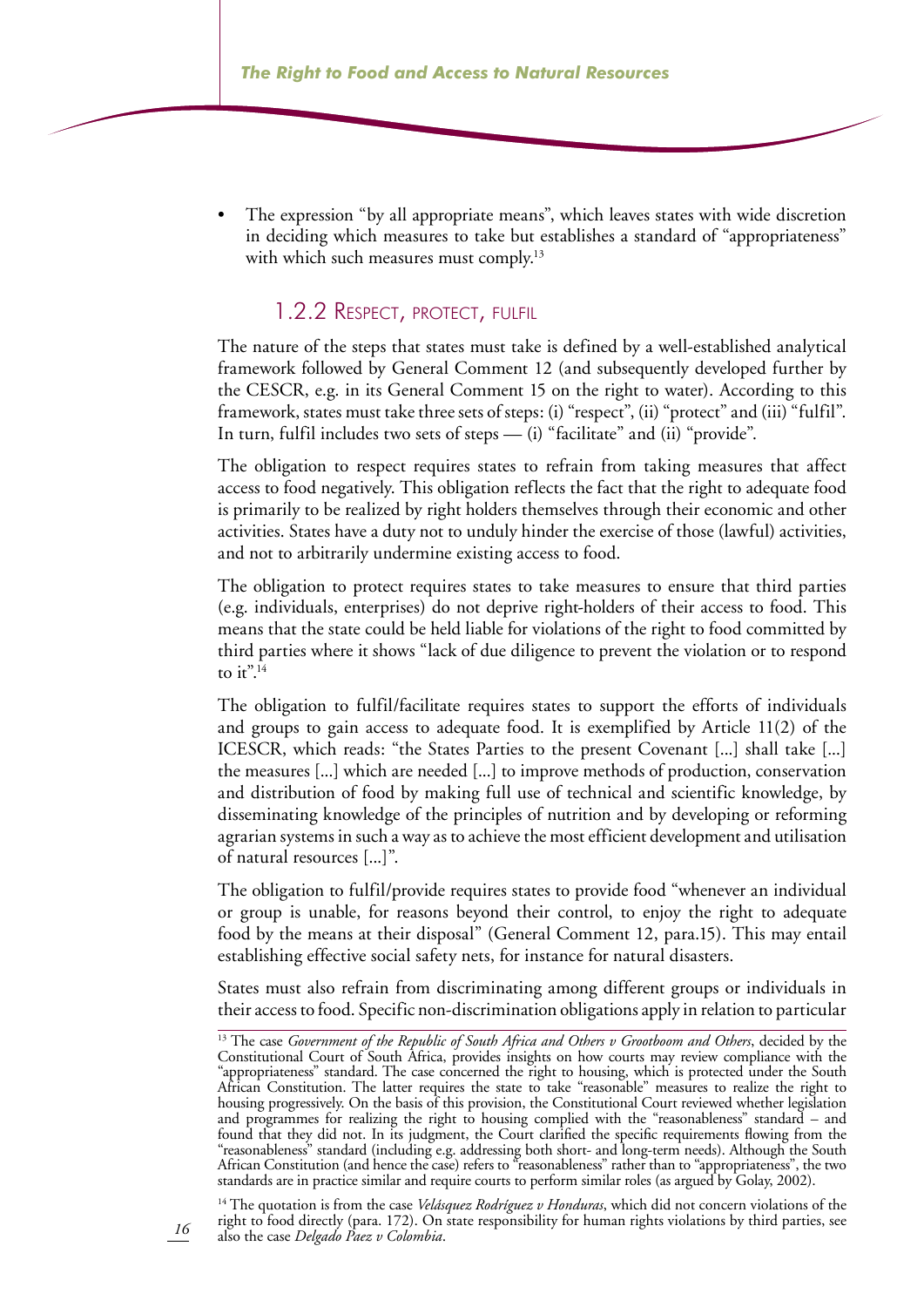groups. For instance, the CEDAW prohibits gender discrimination and requires states to adopt measures to ensure gender equality (articles 3 and 5).

These state obligations are of a different nature. The obligations to respect and not to discriminate require states to refrain from doing something ("negative obligations"), and are of immediate effect. The obligations to protect, to facilitate and to provide require states to take action ("positive obligations"), and may have important resource implications (e.g. the obligation to provide). They are therefore to be realized progressively and to the maximum of available resources — although for the very minimum core of freedom from hunger these obligations are of immediate effect.

#### 1.3 Broader implications of the right to food

#### 1.3.1 Food security through <sup>a</sup> human rights lens

Seeing food security through a right-to-food lens entails a change in perspective. In a rightsbased perspective, taking steps to achieve food security is not a matter of policy discretion but a legal obligation. Moreover, in line with recent shifts in emphasis in the concept of food security, a rights perspective is based on the understanding that the realization of the right to food is not only a function of improving the *availability* of key livelihood assets such as food or the means to procure it. It is also a function of institutions and processes that address power imbalances and ensure access to those assets for the poorer and more vulnerable groups. This has implications for the formulation of policies, laws and programmes — in terms of both content and process.

As for content, a rights perspective provides benchmarks for evaluating policies and programmes — such as non-discrimination and "non-retrogression" (see above). These entail that action resulting in loss of access to food for some would need to be properly justified in order for it to be lawful. In other words, a human rights approach does not provide normative guidelines on the merits of strategic policy choices — for instance, on the model of agricultural development. But it does require that certain basic principles be respected — such as nondiscrimination; and that, whatever the policy choice, measures must be taken to ensure that those who lose out have access to reliable, alternative sources of support.

As for process, a rights perspective requires decision-making processes (from policy formulation to law-making down to administrative acts) to comply with participation, accountability, non-discrimination, transparency, human dignity, empowerment and rule of law (following the "PANTHER" framework developed by FAO, 2006b). Participation requires that everyone have the right to subscribe to decisions that affect them (FIAN, 2007). Accountability requires that politicians and government officials be held accountable for their actions through elections, judicial procedures or other mechanisms (FIAN, 2007). Nondiscrimination prohibits arbitrary differences of treatment in decision-making. Transparency requires that people be able to know processes, decisions and outcomes. Human dignity requires that people be treated in a dignified way, while empowerment requires that they are in a position to exert control over decisions affecting their lives. Finally, rule of law requires that every member of society, including decision-makers, must comply with the law.

From a legal point of view, these process-related principles flow from the recognition that taking steps to achieve food security is a legal obligation, and from the close

*17*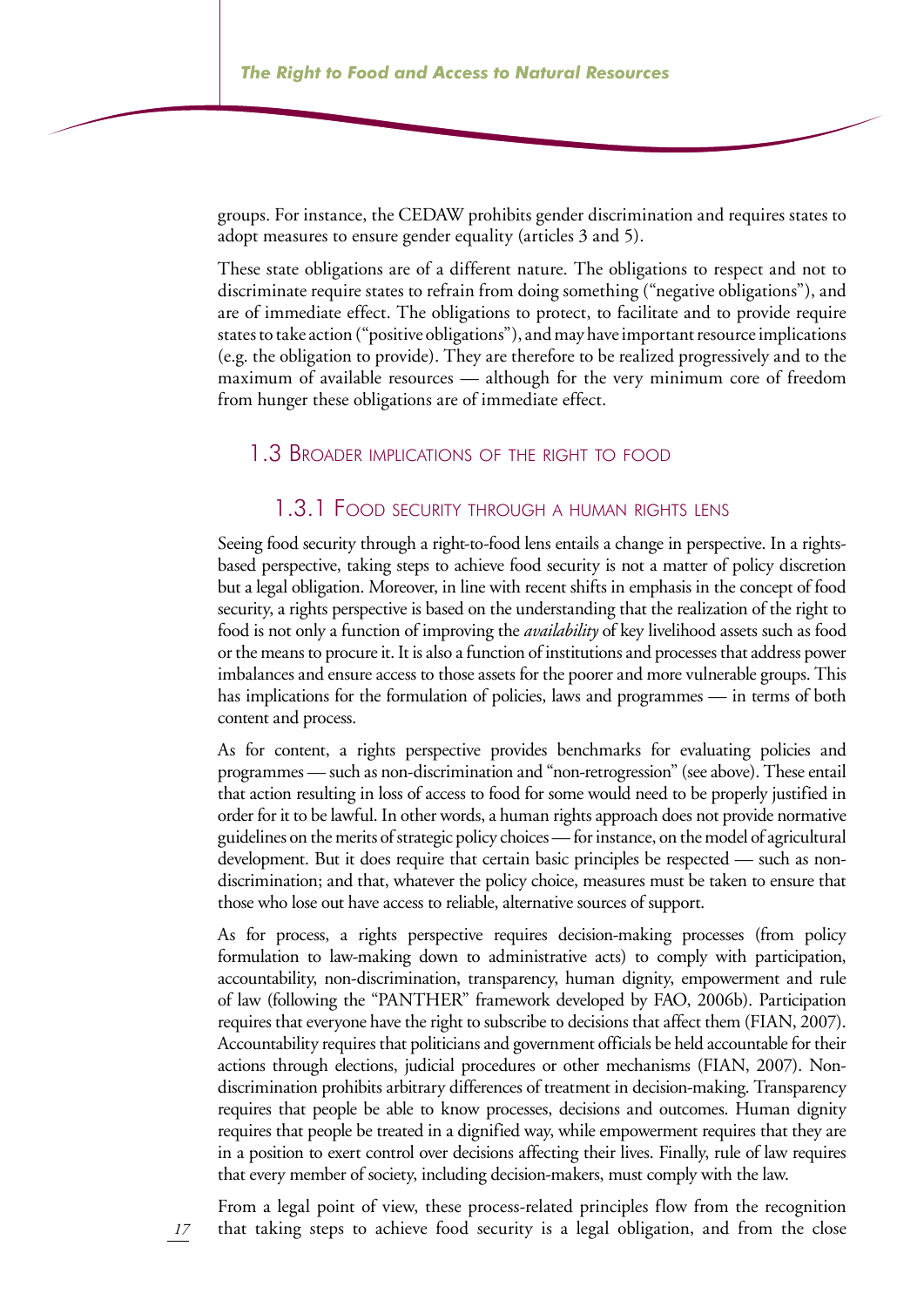interdependence between the right to food and other internationally recognized human rights like rights of political participation — including freedom of expression,<sup>15</sup> freedom of assembly and association,<sup>16</sup> the right to receive information,<sup>17</sup> and the right to take part in the conduct of public affairs.<sup>18</sup> In addition, General Comment 12 emphasizes the importance of accountability, transparency, and participation for the formulation and implementation of strategies to realize the right to food (para. 23); while Right to Food Guideline 1 states that freedom of expression, assembly and association "enhances" the realization of the right to food.

In environmental matters, rights of public participation are also embodied in the "procedural rights" established by the 1992 Rio Declaration on Environment and Development and the 1998 Aarhus Convention on Access to Information, Public Participation in Decision-Making and Access to Justice in Environmental Matters. The Rio Declaration states that "environmental issues are best handled with the participation of all concerned citizens"; requires states to grant "each individual" access to information and "the opportunity to participate in decision-making processes"; and calls for "effective access to judicial and administrative proceedings" (principle 10).

The Aarhus Convention develops the implications of principle 10 further, with a geographical focus on Europe.<sup>19</sup> In addition, the European Court on Human of rights has developed case law under the the right to respect for private and family life (recognized under Art. 17 of the ICCPR and Art. 8 of the ECHR). In *Guerra* v *Italy*, environmental pollution from a fertilizer factory located near the applicants' home was found to violate Article 8, as the Italian government had failed to inform local residents of the health risks posed by the emissions.<sup>20</sup>

A provision on access to information, public participation in environmental decision making and access to justice in environmental matters is also embodied in the 2003 Revised African Convention on the Conservation of Nature and Natural Resources (Art. XVI) — although this Convention, aimed at replacing the pre-existing 1969 Algiers Convention on the same topic, is not yet in force.

Within accountability, access to justice – courts, human rights institutions, alternative dispute resolution — is key to enforcing rights, obtaining redress for violations and holding violators to account. Despite longstanding academic debates on the "justiciability" of the right to food, it is now accepted that violations of this right can be brought before courts. This concerns both national and international institutions (such as, in Africa, the African Commission and Court on Human and Peoples' Rights). Justiciable violations include, for instance, discriminatory practices, disruption of existing access to food, and lack of diligence in protecting the food access of some from interference by others.

*18*

20 On this case law, see Birnie and Boyle (2002).

<sup>15</sup> UDHR, Art. 19; ICCPR, Art. 19; ECHR, Art. 10; ACHR, Art. 13; and ACHPR, Art. 9(2).

<sup>16</sup> UDHR, Art. 20; ICCPR, Arts 21–22; ECHR, Art. 11; ACHR, Arts 15– 16; and ACHPR, Arts 10–11.

<sup>17</sup> ACHPR, Art. 9(1).

<sup>18</sup> UDHR, Art. 21(1); ICCPR, Art. 25; ACHR, Art. 23; and ACHPR, Art. 13.

<sup>&</sup>lt;sup>19</sup> The Convention was promoted by the UN Economic Commission for Europe, and is therefore applicable to the Northern hemisphere. However, "any other state […] that is a member of the United Nations may accede to the Convention upon approval by the meeting of the parties" (Art. 19(3)). While this provision opens the possibility that African states may one day accede to the Convention, this has not happened yet.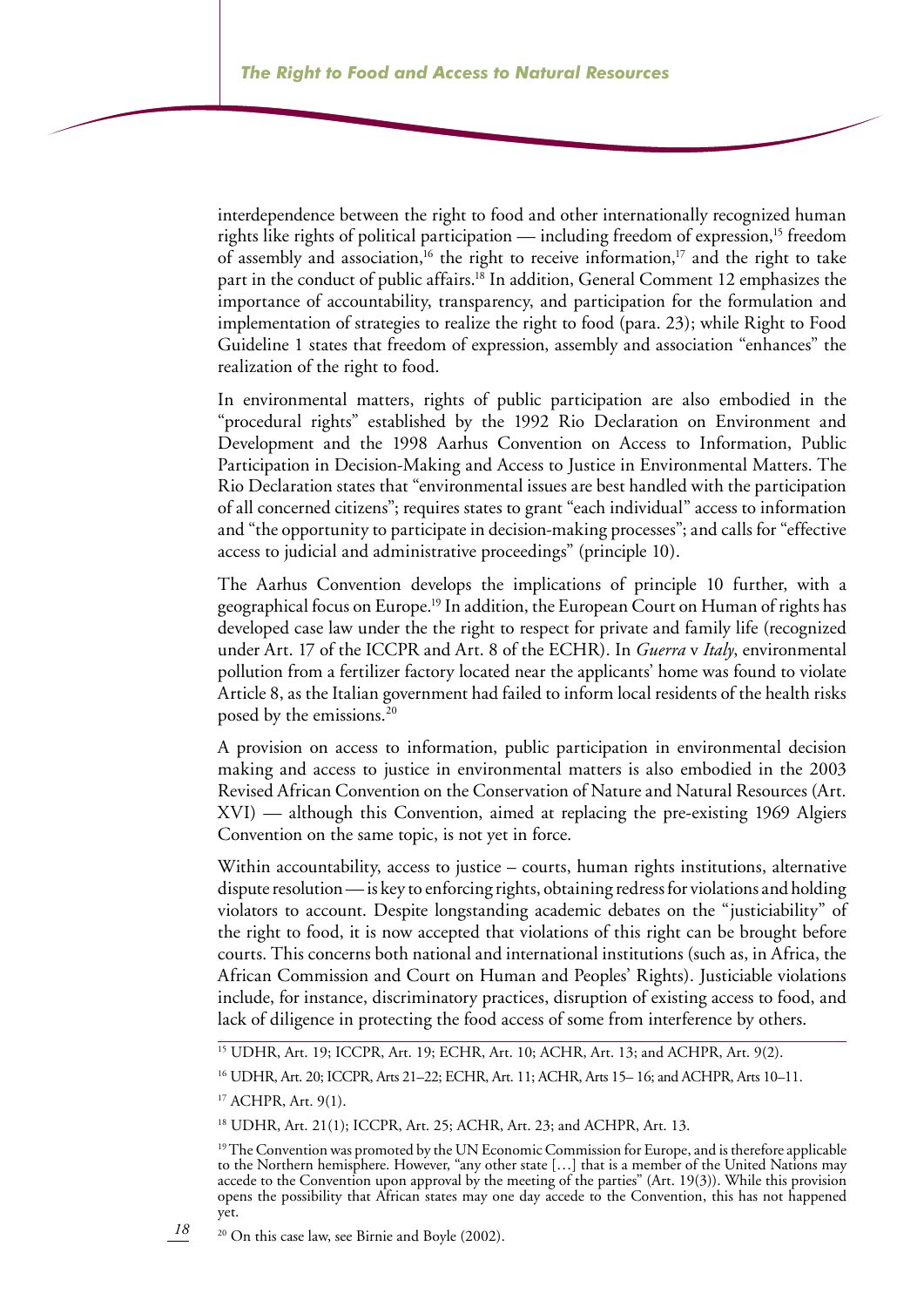The justiciability of the last two elements was specifically upheld in the ACHPR case *SERAC* v *Nigeria*. In this case, the African Commission on Human and Peoples' Rights found that the destruction of crops by the Nigerian security forces and the government's failure to protect locals from oil spillages and other negative effects of oil activities violated the government's obligations to respect and to protect the right to food.

Reliance on the right to food is much broader than justiciability, however. The legal recognition of the right to food and the state obligations associated with it provide people with an asset in political negotiations among different social groups — for instance, within the context of law-making processes. New legislation or amendments to existing legislation may not run counter the realization of the right to food. This "legal hook" can strengthen the negotiating position of weaker groups who may stand to lose from proposed reforms. Conversely, calls for legal reform favouring poorer and more vulnerable groups would be reinforced by legal provisions that require the state to legally realize the right to food of those groups.



## FIGURE 1.1. THE RIGHT TO FOOD: STATE OBLIGATIONS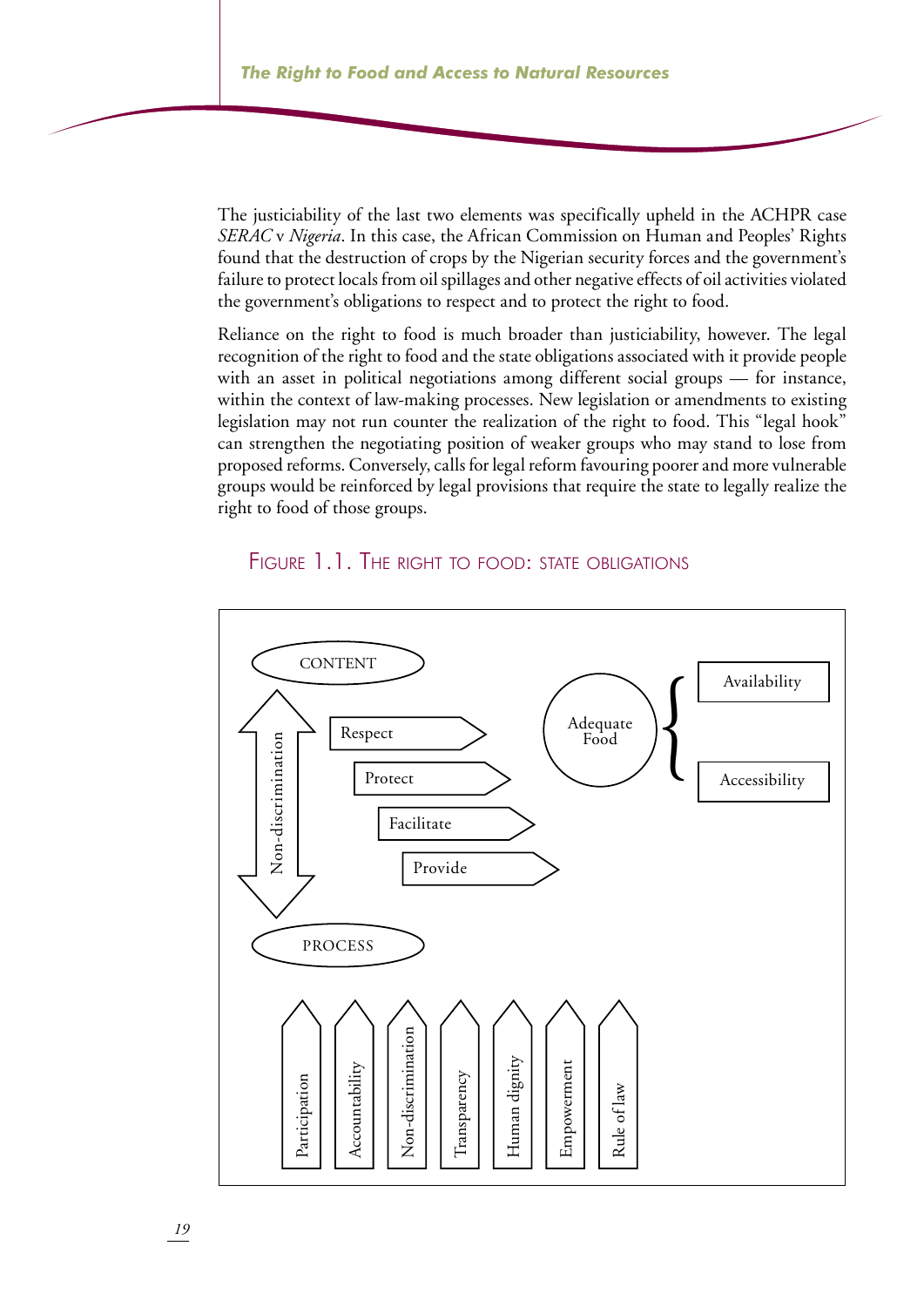### 1.3.2 The right to food and food sovereignty

While the legal concept of right to food overlaps with and reshapes the concept of food security, it is also linked to the concept of "food sovereignty". The latter concept has been at the heart of the recent mobilization of peasant movements around the world.

The **Nyéléni Declaration on Food Sovereignty** adopted by the recent Food Sovereignty Forum (Sélingué, Mali, 27 February 2007) states that food sovereignty is "the right of peoples to healthy and culturally appropriate food produced through ecologically sound and sustainable systems". The Declaration is not a legal document but a manifesto adopted by the forum of civil society organizations.<sup>21</sup>

According to the Nyéléni Declaration, food sovereignty is the "right" of "peoples" to define their food and agricultural systems. Emphasis is on the international trade system and its implications for hunger and malnutrition in poorer countries. A central pillar of food sovereignty is therefore peoples' right to freely define food and agricultural policies that are best suited to them — irrespective of constraints deriving from the international trade system. Within this, food sovereignty prioritizes production for local and national markets over international trade. It also prioritizes family farming and peasants' access to land over agribusiness, and calls for democratic control over the introduction of technologies such as genetically modified organisms.

While the right to food is an internationally recognized and legally enforceable human right, food sovereignty is not. At present, it is essentially a political concept, and is advanced through the social mobilization of farmers' organizations worldwide (Windfuhr and Jonsén, 2005). Some of its core elements are linked to general international law and to human rights law, however. The freedom to define national policies is a key attribute of state sovereignty under international law. In addition, formulating "appropriate national development policies that aim at the constant improvement of the well-being of the entire population" is a *right* and a *duty* of states under the right to development (Art. 2(3) of the 1986 UN Declaration of the Right to Development).<sup>22</sup> The term "well-being" used in this formulation should be interpreted as the realization of internationally recognized human rights — including the right to food. Food sovereignty is also specifically linked to the right to food. For instance, the fact that international trade negotiations cannot violate the human rights obligations of states, including with regards to the right to food, makes this right a possible avenue for the promotion of food sovereignty (UNSR, 2004).

However, the normative content of the right to food and the concept of food sovereignty also present significant differences. The right to food is conceptualized as a right of individuals; food sovereignty is advocated as a peoples' right. The right to food is realized when people have access to food that meets specified adequacy standards — irrespective of whether that food is imported or produced domestically, or whether it is produced by family farmers or by agribusiness. Food sovereignty goes beyond availability and accessibility of adequate food to favouring food that is produced domestically by family farmers. In other words, while the right to food does not favour particular food security

<sup>&</sup>lt;sup>21</sup> The Forum brought together some 600 delegates from some 80 countries, mainly from movements representing farmers, herders, fisherfolk, indigenous peoples, landless peoples, rural workers and other social groups. The concept of food sovereignty was first launched by the international farmers' movement Via Campesina back in 1996.

<sup>&</sup>lt;sup>22</sup> The right exists vis-à-vis other states; the duty is vis-à-vis citizens (Orford, 2001).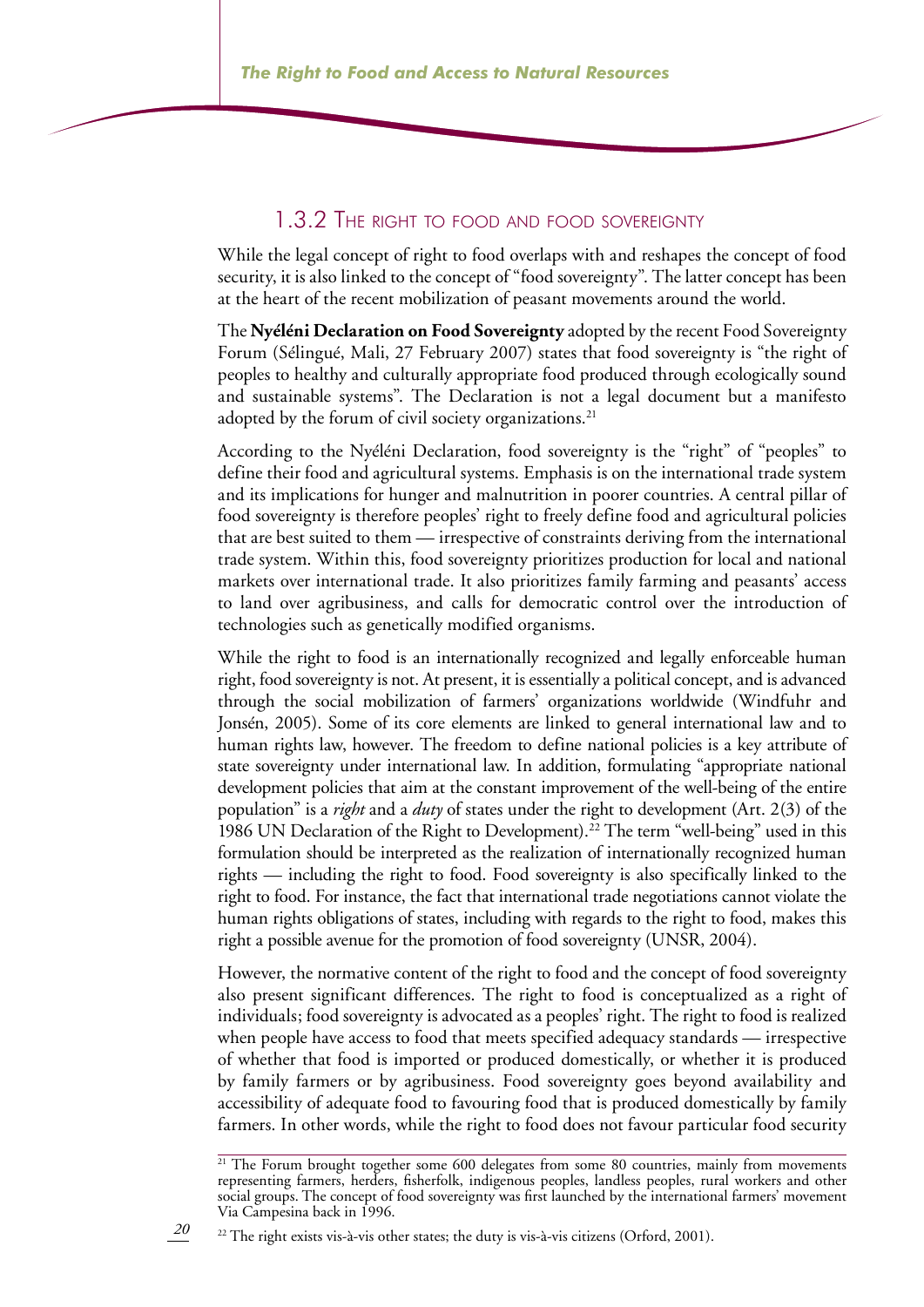policies (beyond creating a legal obligation to pursue those policies to the maximum of available resources, and to comply with basic principles such as non-discrimination), food sovereignty is linked to a more specific policy orientation — thought not to a readily made set of policies (Windfuhr and Jonsén, 2005). These differences have implications for the different emphasis placed on access to land and other natural resources — as will be discussed below.

#### 1.4 Linkages between the right to food and resource access

## 1.4.1 Conceptual links

#### **Food access through production or procurement**

The normative content of the right to adequate food has major implications for access to natural resources. In much of Africa, access to natural resources is a main source of food for the majority of the rural population. Land and water are central to food production. Forest resources provide a basis for subsistence harvesting as well as for income-generating activities (e.g. through timber production). There is therefore an important relationship between realizing the right to food and improving access to natural resources. Both General Comment 12 and the Right to Food Guidelines tackle this relationship.

In both cases, the focus is on access to food – regardless of the form that such access takes. General Comment 12 states that the right to food may be exercised through direct food production; through income-generating activities (on- or off-farm) that enable procurement of food; or through combinations of both.

This approach emerges from the statement that the right to food is realized when individuals or groups "have physical and economic access […] to adequate food *or means for its procurement*" (para. 6 of General Comment 12; emphasis added). This applies to both food availability and accessibility. The availability of food may be assured through either direct food production or "well functioning distribution, processing and market systems that can move food from the site of production to where it is needed" (para. 12). Accessibility of food may be achieved through "any acquisition pattern or entitlement through which people procure their food" (para. 13); this would include both food production and food procurement.

A similar approach is taken in the Right to Food Guidelines. Guideline 8 ("Access to resources and assets") deals with access to natural resources such as land, water and genetic resources. Other natural resources (e.g. forests, grazing) must also be considered as included, however. This is in line with the more general wording of the first paragraph of Guideline 8 ("resources" and "assets", at 8.1) and with that of other Right to Food Guideline provisions (e.g. "productive resources" in Guideline 2, at 2.4).

Guideline 8 calls for measures to secure land rights and, "as appropriate", for agrarian reform to enhance land access for the poor (Guideline 8b). The Guideline also deals with income-generating activities in a food-procurement mode, however. It calls for measures to promote employment and self-employment (Guideline 8a). Similarly, Guideline 2 calls for a "holistic and comprehensive approach" to hunger resolution, including measures to ensure access to productive resources and to employment (Guideline 2.4).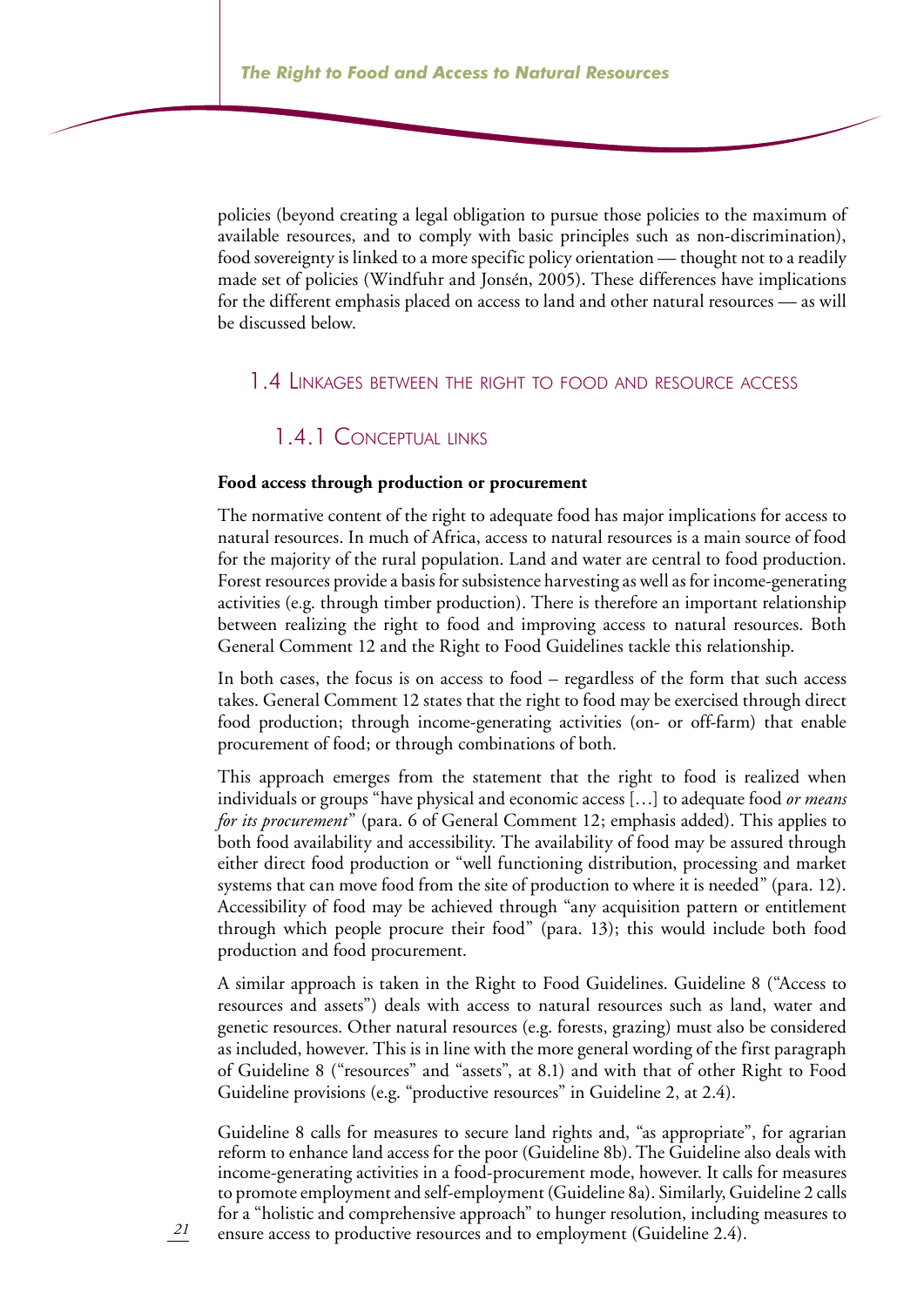These provisions clarify the meaning of Article 11 of the ICESCR, particularly its call for states "to improve methods of production, conservation and distribution of food", including "by developing or reforming agrarian systems in such a way as to achieve the most efficient development and utilisation of natural resources" (Art. 11(2)(a)). Both General Comment 12 and Guideline 8 clarify that improving access to natural resources is a key mechanism for the realization of the right to food.

#### **Access to natural resources as part of broader livelihood strategies**

The wording of General Comment 12 and of Guideline 8 reflects the diversity of ways in which people gain access to food. In this regard, Drèze and Sen (1989) have used the concept of "entitlements" to analyse the ways people gain access to food. Entitlements are defined as the "set of alternative bundles of commodities over which a person can establish […] command" (p. 9). They may include income from employment, and access to resources for food production or income generation.

A useful way of conceptualizing the role of resource access within broader livelihood strategies is provided by the "sustainable livelihoods" framework (see e.g. Chambers and Conway, 1992; Carney, 2002; Moser and Norton, 2001). This defines livelihoods as the capabilities, assets and activities through which households make a living (Moser and Norton, 2001), including with regard to accessing food.

Among other things, the sustainable-livelihoods literature identifies five types of capital assets as the basis of household livelihoods: (i) financial capital (e.g. income from employment or self-employment, pensions, credit, remittances from relatives abroad or in urban areas); (ii) human capital (e.g. skills, knowledge); (iii) natural capital (e.g. land, forests, water, genetic resources); (iv) physical capital (e.g. equipment); and (v) social capital (e.g. networks of social relations). Household livelihoods depend on diverse and evolving combinations of these different assets (see Figure 1.2 below). In this context, access to natural resources is one of the five types of livelihood assets.



#### Figure 1.2. The "capital asset pentagon"

*22*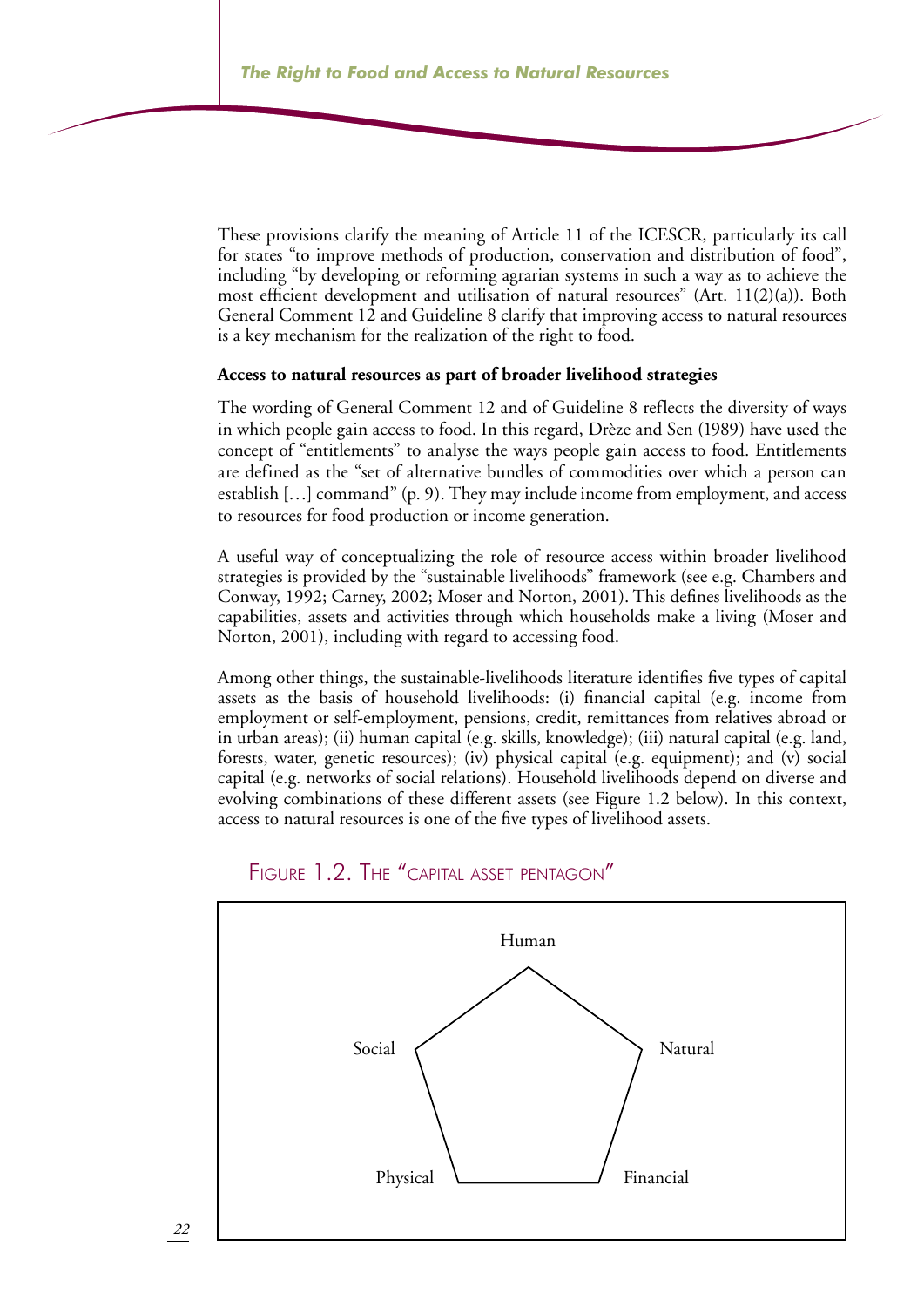It is submitted here that interpreting the right to food in light of the "sustainable livelihoods" framework provides useful insights on the implications of that right for protecting property rights over natural resources. Within that conceptual framework, realizing the right to adequate food requires ensuring that individuals and groups enjoy access to appropriate combinations of these different assets, so as to be able to obtain adequate food. What matters is the ability to ensure that sufficient food is available in a given area, whether because it is produced there or because it is imported from other areas; and the ability to gain access to available food, whether through direct production or through income generation for purchasing food.

#### **Implications for the linkages between the right to food and resource access**

The above entails that improving access to natural resources — as the basis for food production and income generation — is a key element of realizing the right to food. However, unlike other human rights such as the right to property (see below), protecting access to resources (access to natural capital, in the "sustainable livelihoods" framework) is not at the very core of the human right to food, but a means to an end — the production or procurement of food. This end may also be achieved through other (complementary or alternative) means, such as through income from employment.

For instance, governments may pursue the progressive realization of the right to food through policy interventions in areas other than resource access (e.g. through promoting off-farm diversification) if this is an effective strategy for improving the combinations of livelihood assets and their food access outcomes. However, not taking "appropriate" steps (to the maximum of available resources) to tackle resource access where this results in insufficient access to adequate food (because of a lack of alternative livelihood sources) would violate the right to food (as will be argued below).

In addition, where resource access is eroded, the right to food may still be realized if those who have lost access to resources for direct food production earn new income that enables them to purchase food. But loss of resource access would violate the right to food if it is not compensated for by improvements in access to other capital assets such as income from employment, compensation schemes or safety nets; and if this undermines the availability and/or accessibility of food.

In practice, the relative weight of resource access as a means to realize the right to food varies depending on socio-economic — rather than legal — factors. Where natural resources are the main source of food availability and accessibility, where there are limited off-farm livelihood opportunities, and where the ability of markets to ensure access to food is constrained, then improving access to natural resources is the focus of the obligations concerning the realization of the right to food. On the other hand, where income from employment or self-employment is the main mechanism through which the majority of the population gains access to food, the relative importance of resource access diminishes considerably.

Thorny issues may arise when development processes entail the loss of resource access for some and the generation of employment for others. This may include transitions from subsistence to commercial agriculture, infrastructure development, urban expansion and other processes. In these cases, important trade-offs may arise between the right to food of different people, and possibly between different human rights (e.g. between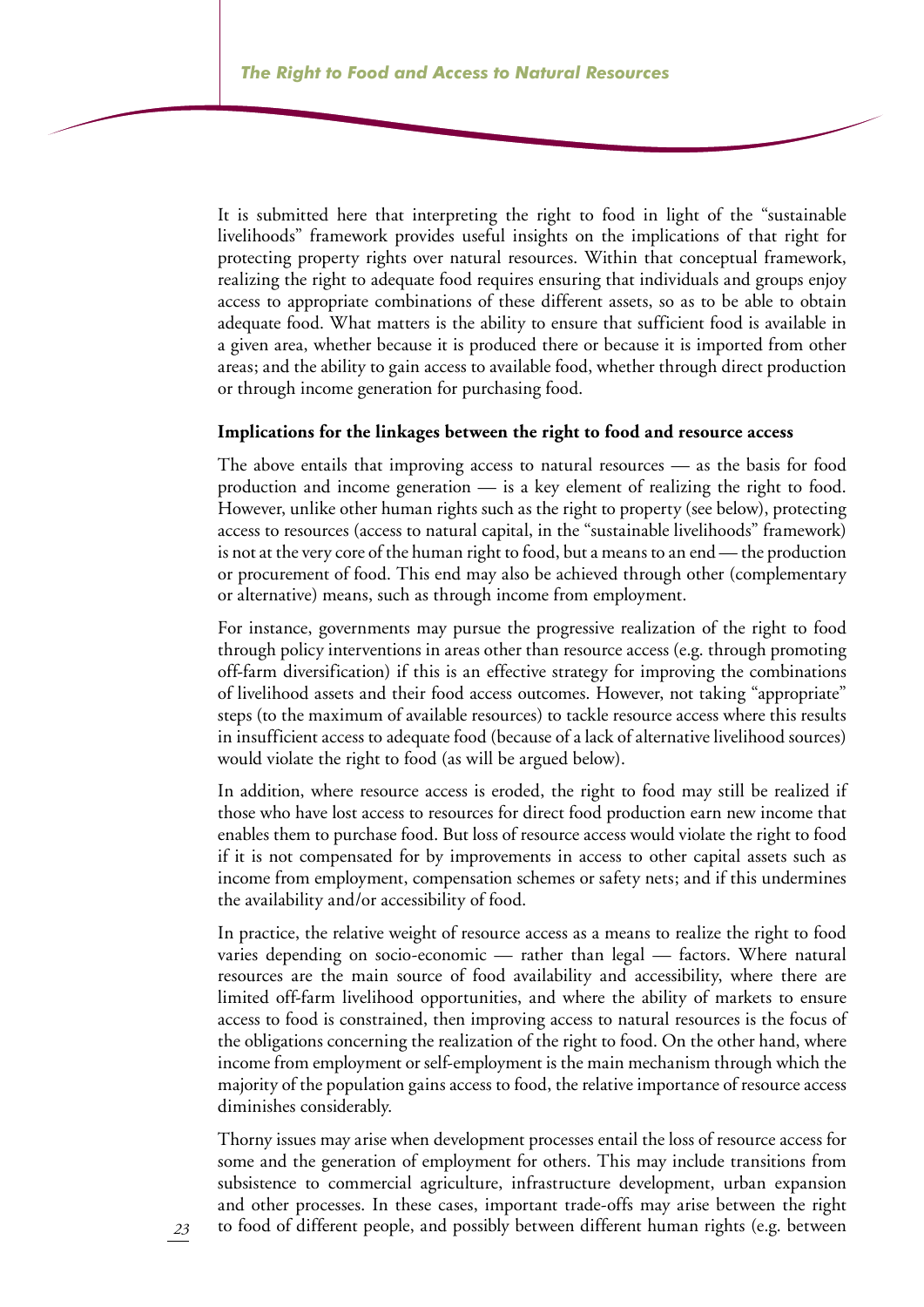the right to food and the right to work). In these cases, the right to food requires at the very minimum that losses in resource access be incurred only through meaningfully participatory decision making, and be offset by improvements in access to other livelihood assets, so that those who lose out have access to at least the same quantity and quality of food as before the intervention.

#### **Food sovereignty and access to natural resources**

Because of its different conceptual underpinnings, the political (rather than legal) concept of food sovereignty places more specific emphasis on access to resources. Because food sovereignty "empowers peasant and family farmer-driven agriculture", it requires "genuine and integral agrarian reform that guarantees peasants full rights to land, defends and recovers the territories of indigenous peoples, ensures fishing communities' access and control over their fishing area and ecosystems, [and] honours access and control by pastoral communities over pastoral lands and migratory routes" (Nyéléni Declaration on Food Sovereignty).

In other words, the food sovereignty framework provides more far-reaching ammunition than the right to food for calls to improve resource access. It entails not just a focus on access to adequate food, however produced, but also a policy priority for specific mechanisms for food access — namely, those based on local production by smallholders through access to natural resources. On the other hand, although less far-reaching in scope, the resource-access arguments based on the right to food enjoy the greater authority flowing from the fact that this right is enshrined in binding international law; and that taking steps to realize such a right is a legal obligation of states.

#### **Other human rights and access to natural resources**

While under the right to food-improving resource access is a means to an end (ensuring access to adequate food for all), together with other means such as improving access to other livelihood assets (e.g. employment), other human rights create state obligations specifically concerning access to natural resources as such — i.e. the "natural asset" corner of the livelihood asset pentagon (see Figure 1.2).

Most relevant among these is the **right to property**, recognized by the Universal Declaration of Human Rights (Art. 17), at the global level;<sup>23</sup> and, at the regional level, by the European Convention on Human Rights (Protocol 1, Art. 1), the American Convention on Human Rights (Art. 21) and the African Charter on Human and Peoples' Rights (Art. 14).24 Other relevant human rights include **procedural rights, peoples' right to freely dispose of their natural resources, peoples' right to a generally satisfactory environment, the right to housing and the right to a legal remedy**. In addition, **procedural rights** such as access to information, to justice and to public participation can also be used to improve access to natural resources for poorer groups.

<sup>&</sup>lt;sup>23</sup> Article 17 of the UDHR states: "everyone has the right to own property alone as well as in association with others" (Art. 17(1)); and "no one shall be arbitrarily deprived of his property" (Art. 17(2)). This provision includes both individual and collective property ("alone as well as in association with others").

<sup>&</sup>lt;sup>24</sup> Article 14 of the ACHPR reads: "The right to property shall be guaranteed. It may only be encroached upon in the interest of public need or in the general interest of the community and in accordance with the provisions of appropriate laws".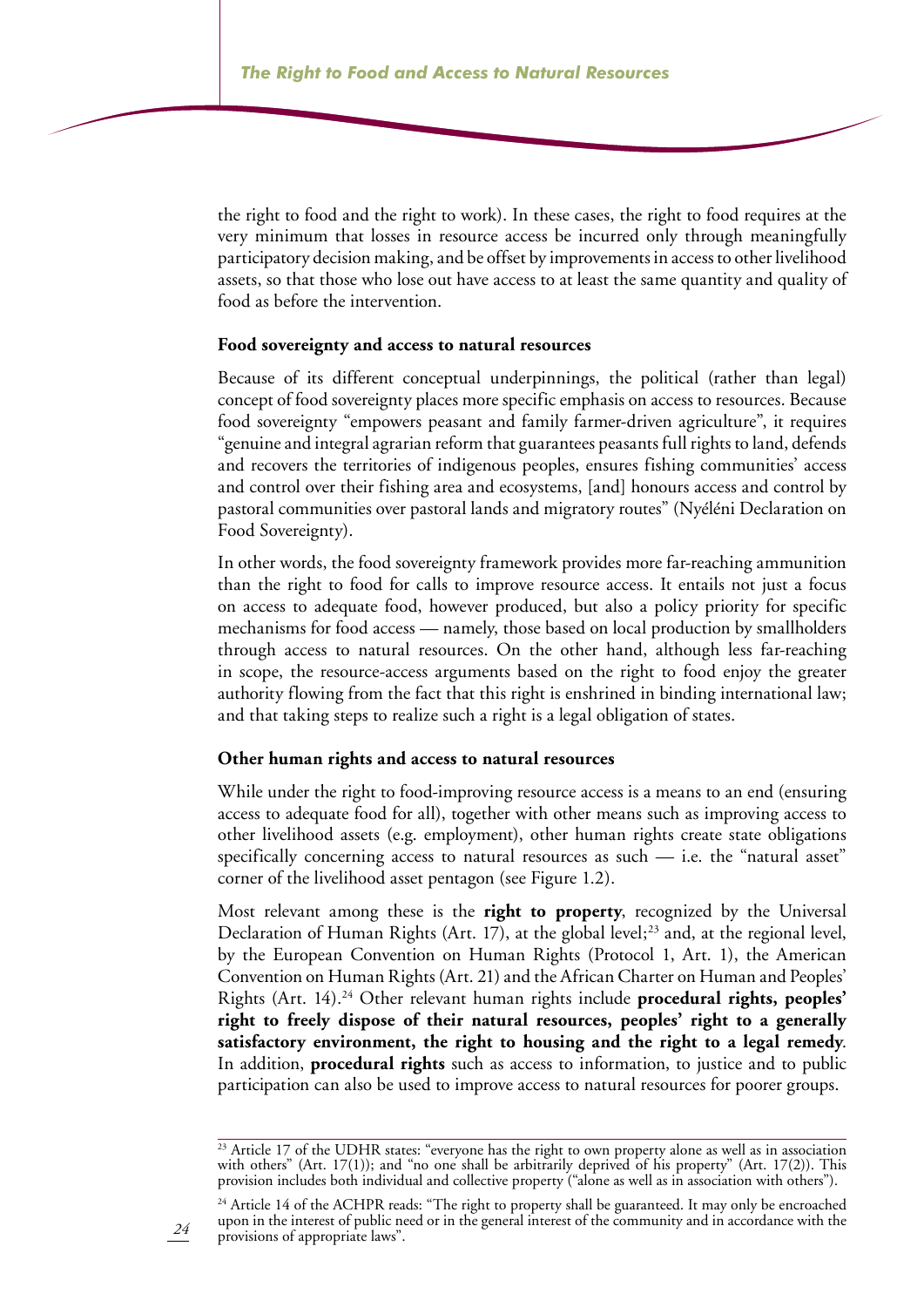#### **Respect, protect, fulfil and non-discrimination in resource access**

Each of the obligations stemming from the right to food (respect, protect and fulfil, plus other cross-cutting obligations such as non-discrimination) has implications for access to natural resources. These implications are interwoven with those flowing from the obligation to respect, protect and fulfil other human rights — such as the right to property. The next few sections explore these implications in more detail.

#### 1.4.2 The obligation to respect

#### **Right to food**

The obligation to respect the right to food requires states not to arbitrarily deprive people of their existing resource access. In other words, the impairment of existing resource access as a result of state action would violate the obligation to respect if it negatively affects the ability of individuals and groups to gain access to adequate food.

As noted above, in *SERAC* v *Nigeria*, the African Commission on Human and Peoples' Rights found that the destruction and contamination of food sources (e.g. water, soil and crops) by the Nigerian government and by the Nigerian state oil company violated the right to food of the Ogonis.

In its Advisory Opinion on the *Legal Consequences of the Construction of a Wall in the Occupied Palestinian Territory*, the International Court of Justice (ICJ) found that the construction of a wall and the related destruction and requisition of property (together with restrictions on freedom of movement) had serious repercussions for agricultural production, and impeded the realization of the right to an adequate standard of living (of which the right to food is part).

Deprivation of resource access that impairs access to food violates the obligation to respect where such deprivation is arbitrary — i.e. discriminatory, not (adequately) compensated or without due process (as in the *SERAC* v *Nigeria* case). In addition, a case may be made that, under certain circumstances, deprivation of existing resource access may violate the obligation to respect even if it formally complies with domestic legislation. From a domestic-law perspective, this is particularly the case where the national constitution affirms the right to food — whether directly (e.g. in South Africa, Ethiopia, Malawi, Namibia and Uganda; see above) or indirectly, though other related human rights. This is because in most jurisdictions constitutional rules prevail over ordinary legislation.

A concrete example may illustrate this. In many large-scale, state-owned irrigation systems in the Sahel, land is owned by the state, managed by a para-statal agency and accessed by farmers through use-rights based on licences or contracts. In several cases, payment of the annual water fee is a condition for the farmers' continued access to irrigated land under national law and under the farming contracts (e.g. see Mali's Decree 96—188 of 1996, regulating the Office de Niger irrigation scheme). In these cases, if farmers default on their obligation to pay the water fee, their irrigated plot is withdrawn and reallocated — irrespective of how long they have cultivated it for.

This deprivation of resource access is fully consistent with domestic legislation. However, even here, the right to food requires states to make sure that those who have lost their irrigated plot as a result of non-payment are in a position to fend for themselves through alternative livelihood sources. Where they are not, the state is under an obligation to "provide" social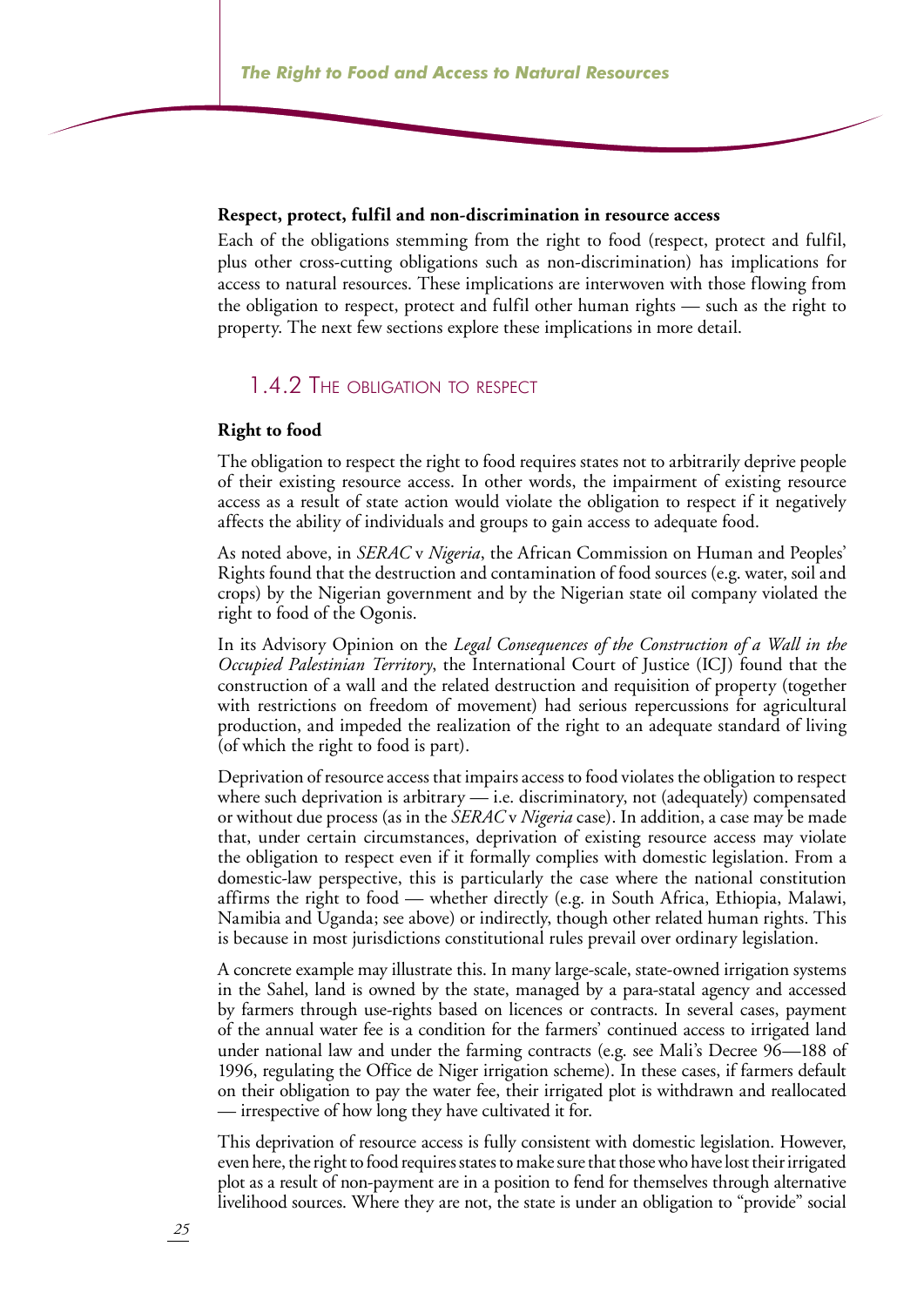safety nets "to the maximum of its available resources" (see below, Section 2.2.1).<sup>25</sup> In this regard, useful insights may be drawn from case law on the right to housing. In the case *Government of the Republic of South Africa and Others v Grootboom and Others*, the South African Constitutional Court held that measures aimed to promote cheap housing (and in that sense to realize the right to housing) violated the constitutional right to housing of people who had illegally occupied an area of land and who were forcibly evicted from it in order to implement the housing programme. Although these people had no legal claim on the land, the housing programme failed to consider their immediate and "desperate" need for shelter (see Box 1.1).

#### Box 1.1. The Grootboom case

*26*

Ms Grootboom and her community — some 390 adults and 510 children — were homeless and illegally occupying a piece of land, where they lived in shacks. The land area was privately owned and earmarked for construction of low-cost housing for the poor — as part of a government housing programme. Therefore, on the basis of a magistrate's order, the local municipality forcibly evicted the community. As a result, they were left with no shelter. They then filed a lawsuit to enforce their right to adequate housing, protected by the South African Constitution. The Cape High Court ordered the government to provide them basic shelter.

Upon appeal, the Constitutional Court examined whether the measures adopted by the government under its housing programme were "reasonable" for the progressive realization of the right to adequate housing — as required by the South African Constitution. The Court noted that the programme catered for medium- to long-term housing needs. However, it did not consider the short-term housing needs of those "in desperate need". Therefore, it was not "reasonable", and as such unconstitutional. The Court ordered the government to design and implement a comprehensive housing programme capable both of responding to long-term needs and of addressing the immediate needs of the most desperate.

Besides cases where loss of resource access impairs access to food, the obligation to respect is also relevant in the reverse situation — where deprivation of food is used as an eviction strategy. In the Botswana case *Sesana, Setlhobogwa and Others v Attorney General*, the High Court of Botswana found that the government's refusal to issue hunting permits to San groups living in a game reserve, coupled with its termination of basic services (including food rations) in the reserve, was unlawful. The measures aimed to relocate the San outside the reserve. In a separate opinion, Phumaphi J. explicitly stated that the measures were "tantamount to condemning the remaining residents of the [reserve] to death by starvation" (para. 137); and found that such measures violated the San's constitutional right to life.

<sup>&</sup>lt;sup>25</sup> This abstract scenario is inspired by the recent evictions for failure to pay the water fee that occurred in Mali's Office du Niger irrigation scheme.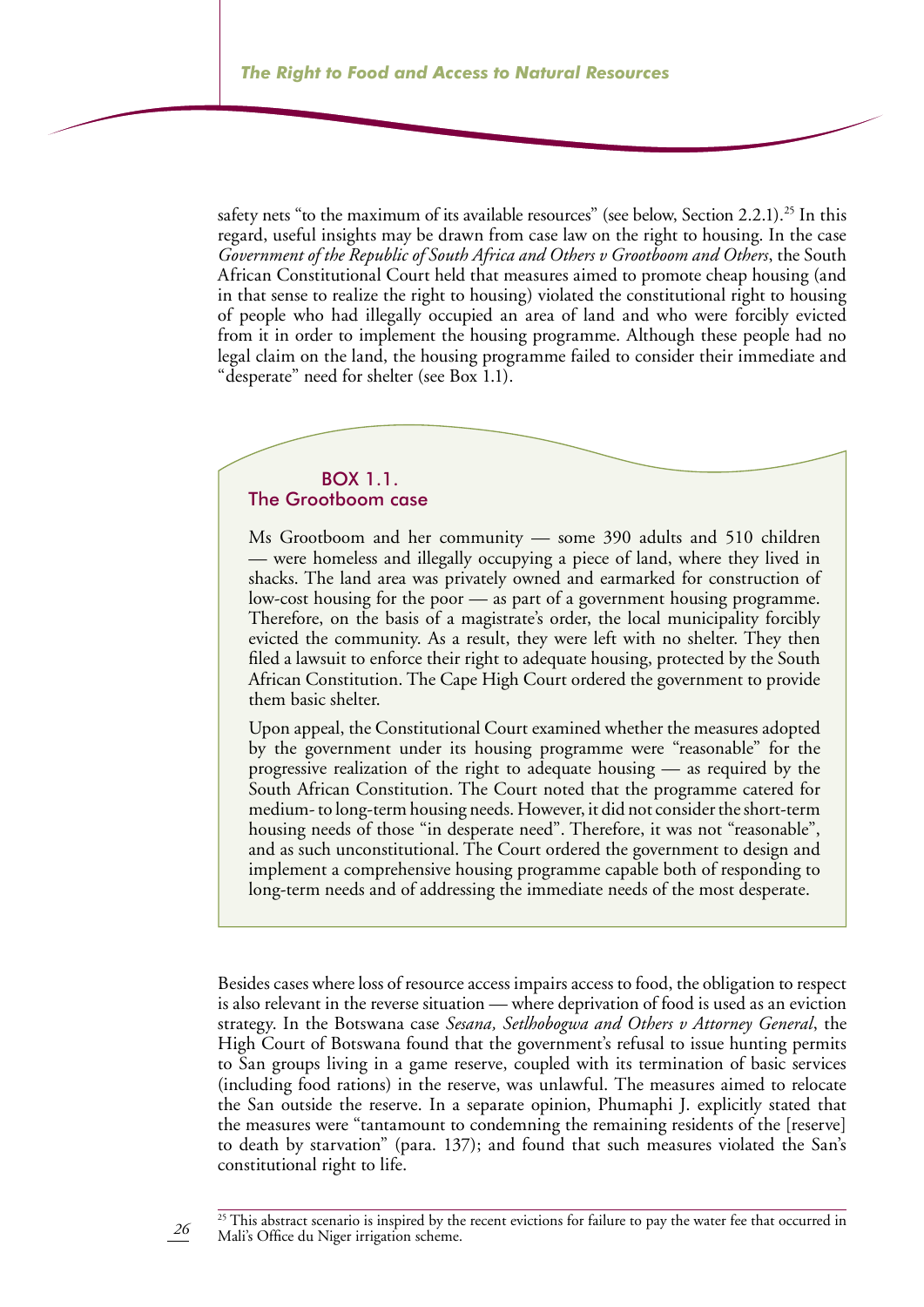#### **The right to property**

The obligation to respect the right to food is reinforced by the obligation to respect other human rights, particularly the right to property. The latter requires states to refrain from arbitrarily interfering with existing property rights. It entails that loss of property rights may only occur where appropriate conditions are satisfied — depending on the formulation of the right-to-property provision: public purpose, non-discrimination, due process and payment of compensation. In Africa, the ACHPR requires public purpose and non-discrimination (Arts 14 and 2), but not due process and payment of compensation. These aspects are to be regulated by domestic law. Lack of compensation requirements significantly weakens the ACHPR protection of the right to property in comparison to its European and American counterparts. However, it may be argued that a duty to pay compensation flows from the prohibition of "arbitrary" deprivations of property embodied in Article 17 of the UDHR. Given that in Africa much of the land is owned formally by the state, and accessed by local users on the basis of "customary" rules, a key issue is whether right-to-property guarantees apply not only to ownership rights backed by legal title but also to "customary" resource-use rights.

While the African Commission has not yet clarified this issue, several factors justify a broad interpretation of Article 14 of the ACHPR — as including not only private ownership based on legal title but also a wider range of resources-use rights established under customary or statutory law. First, this interpretation is consistent with the very broad wording of Article 14. Second, it prevents Article 14 being effectively useless, given the small share of land held under formal tenure in the continent. Indeed, only between 2 and 10 per cent of the land in the continent is held under "formal" tenure (Deininger, 2003). Third, it is in line with the case law developed under other regional human rights systems. This includes the ACHR cases *Mayagna* (Sumo) *Awa Tingni* and *Maya Indigenous Communities of the Toldeo District*. It also includes the ECHR cases *Matos E Silva LDA and Others v Portugal*, in which the European Court held that the notion of "possessions" under Protocol 1 of the ECHR has an autonomous meaning, and applies to the unchallenged exercise of rights over disputed land — irrespective of whether a right of ownership exists under domestic law; and *Holy Monasteries v Greece*, in which the Court held that "possessions" include untitled land rights acquired through adverse possession.

This broad interpretation is also supported by recent developments in the domestic law of some African countries, including legislation protecting "customary" rights and case law developed under domestic constitutions. For instance, in the Tanzanian case *Attorney General v Akonaay, Lohar and Another*, the Tanzanian Court of Appeal held that although customary land rights do not amount to full ownership, they are nevertheless "real property" protected by Article 24 of the Tanzanian Constitution (which protects the right of every person to acquire and own property and to have such property protected). Therefore, the Court held that expropriation of customary land rights requires payment of "fair" compensation, as required by Article 24(2) of the Constitution.<sup>26</sup> the United Republic of Tanzania's Land Act 1999, adopted after this landmark case, states that lawful land occupation under customary tenure is deemed as "property" (section 4(3)), while the Village Land Act 1999 states that customary rights of occupancy have "equal status and effects" to statutory rights (section 18(1)). Similarly, in Botswana, the High Court held that customary hunting rights were protected by the

<sup>&</sup>lt;sup>26</sup> The case involved a legal challenge to expropriation without compensation of customarily held land within the context of Operation Vijiji, which entailed widespread reallocation of land within and between villages. In the case, the attorney general had argued that customary land rights do not constitute "property" under Article 24 of the Constitution. In so doing, he relied on colonial-era case law stating that customary rights do not constitute property rights, and on the provisions of Tanzanian legislation vesting land ownership with the president. In addition, the attorney general had argued that customary rights could not be considered full-fledged property rights because they are typically not exclusive and non-transferrable.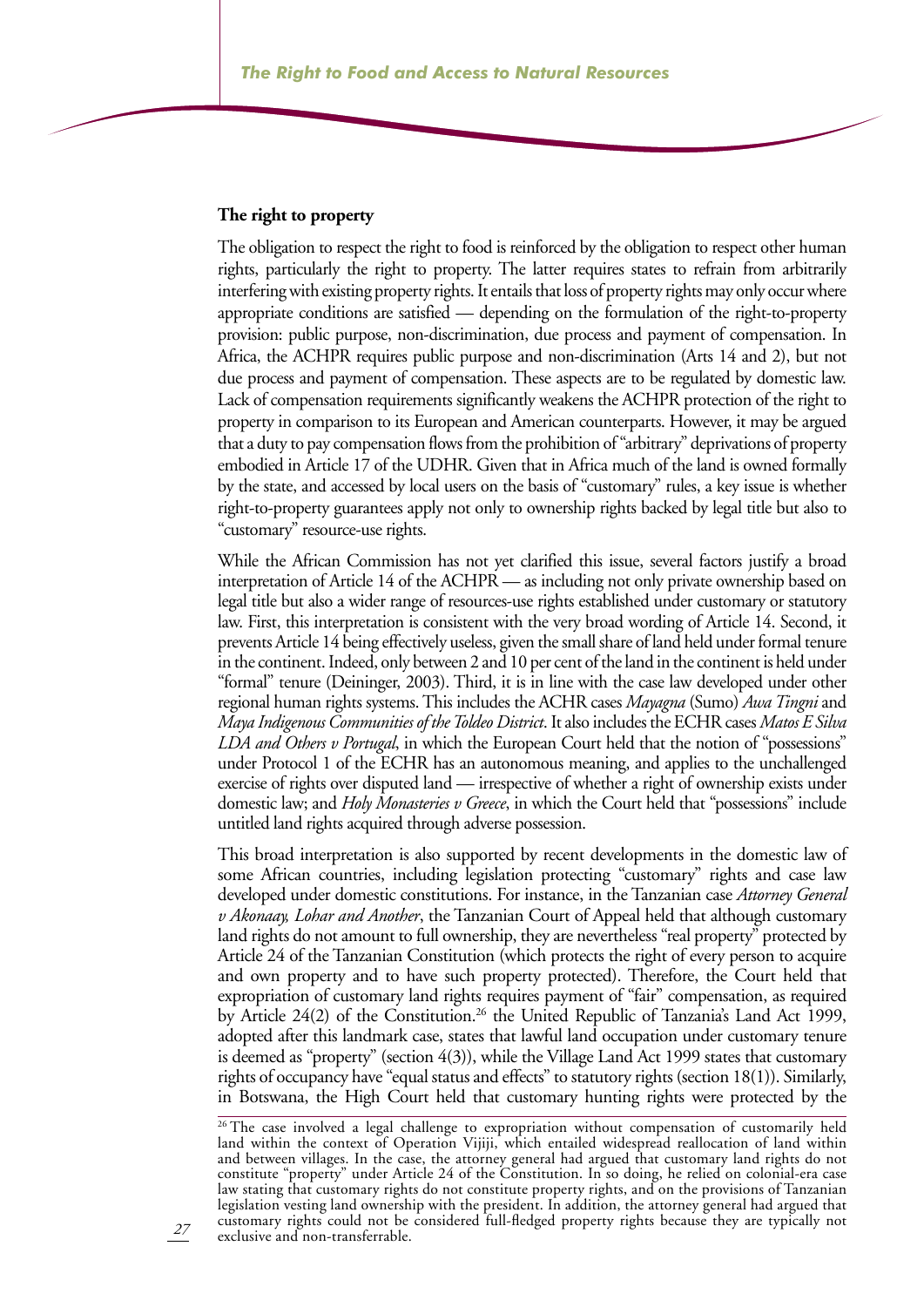constitutional provisions on the right to property (*Sesana Sethlobogwa* and *Others v Attorney-General*).

Compared to the obligation to respect with regards to resource access flowing from the right to food, the right to property entails a different and complementary entry point. On the one hand, it protects resource access irrespective of its contribution to food security: natural resource rights are protected under the right to property even if they do not contribute to access to food. This differs from the right to food angle, whereby compressions of resource access are restricted insofar as they have implications for the availability or accessibility of food.

On the other hand, the right to food goes beyond the protection offered by the right to property. While the right to property requires compensation for assets lost (and in fact the ACHPR does not contain any compensation requirements at all), the right to food requires that those who lose access to resources be placed at least in the same food-access position as they were before the loss. In some cases, compensation for loss of resource rights may not be enough to achieve this aim. For instance, cash compensation based on market value is widely considered as complying with the right to property; yet, in contexts where local land markets are constrained, it may not enable recipients to purchase alternative land of equivalent value. If this negatively affects availability or accessibility of food, it would not be enough to meet the international standards flowing from the right to food.

In addition, in several African countries loss of access to state-owned land attracts compensation only for the "improvements" made by local resource users (buildings, crops, fences, wells, etc.). It has been argued above that the right to property would protect "customary" resource rights on state land even if these have no legal backing under domestic law. Even if this argument was not accepted, lack of compensation for loss of "customary" resource rights would violate the right to food should it result in loss of availability or accessibility of food.

#### **Peoples' right to freely dispose of their natural resources**

Peoples' right to freely dispose of their natural resources is affirmed in both the ICCPR and the ICESCR.<sup>27</sup> It is linked to the principle of permanent sovereignty over natural resources, which is stated in UN General Assembly Resolution 1803 of 1962 ("Permanent sovereignty over natural resources"),<sup>28</sup> and in the 1974 Charter of Economic Rights and Duties of States.29 While Resolution 1803 is not binding per se, it is widely seen as reflecting customary international law. At the regional level, the right of peoples to freely dispose of their natural resources does not feature in the ACHR and the ECHR but has been further developed in Article 21 of the ACHPR.30

<sup>27</sup> Article 1 of both Covenants affirms the right of all peoples to self-determination and states: "All peoples may, for their own ends, freely dispose of their natural wealth and resources without prejudice to any obligations arising out of international economic co-operation, based upon the principle of mutual benefit, and international law. In no case may a people be deprived of its own means of subsistence."

<sup>28</sup> UN General Assembly Resolution 1803 of 1962 on Permanent Sovereignty of States over Natural Resources. Article 1 of the Resolution reads: "The right of peoples and nations to permanent sovereignty over their natural wealth and resources must be exercised in the interest of their national development and of the well-being of the people of the State concerned."

<sup>29</sup> Article 2(1) of the 1974 Charter of Economic Rights and Duties of States reads: "Every State has and shall freely exercise full permanent sovereignty […] over all its wealth, natural resources and economic activities.'

<sup>30</sup> Article 21 of the African Charter states:

"1. All peoples shall freely dispose of their wealth and natural resources. This right shall be exercised in the exclusive interest of the people. In no case shall a people be deprived of it.

2. In case of spoliation, the dispossessed people shall have the right to the lawful recovery of its property as well as to an adequate compensation. [...]

*28* The principle of permanent sovereignty over natural resources is further discussed below, Section 2.2.3.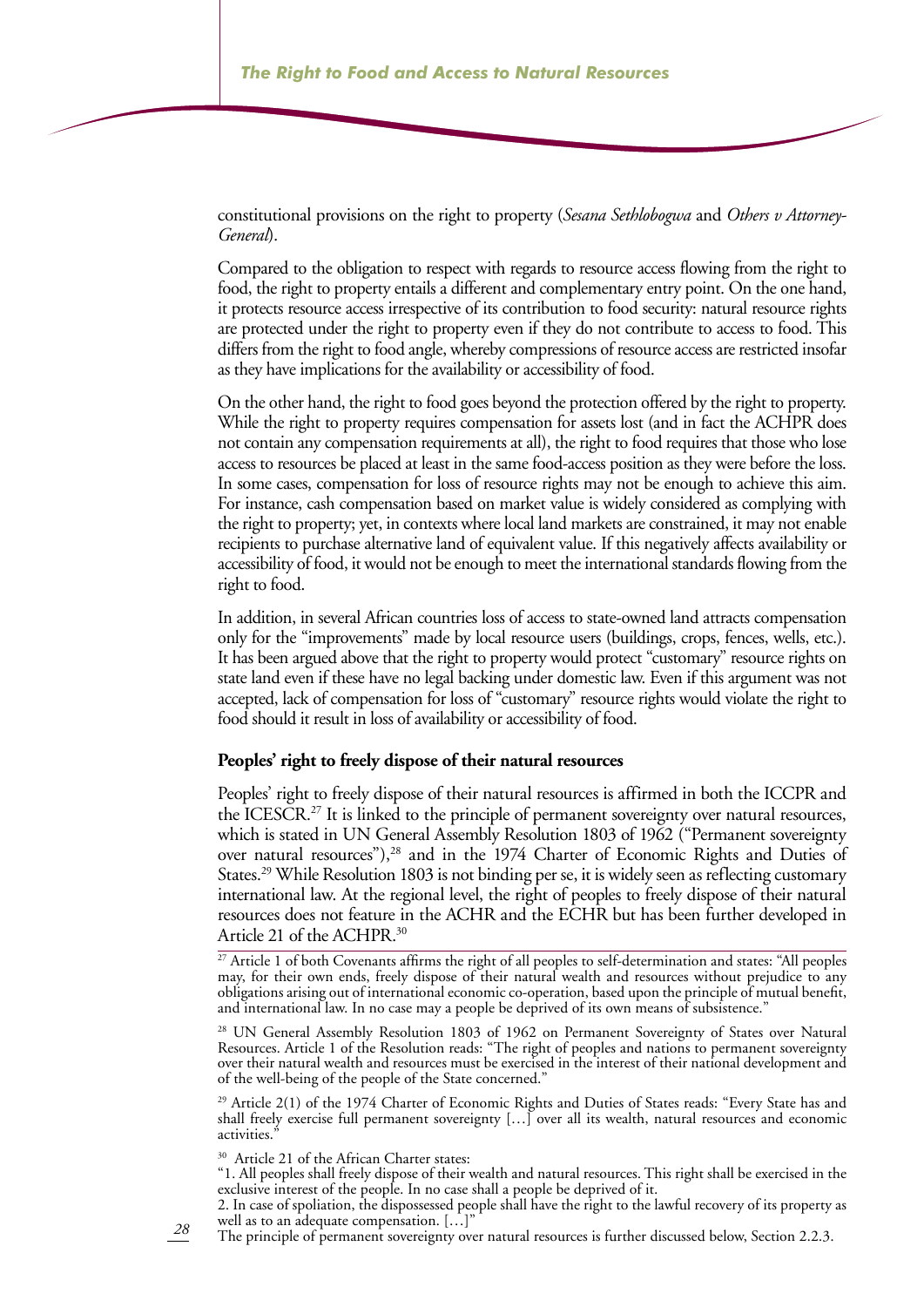The exact meaning, scope and content of these provisions has been hotly debated — particularly from the 1960s through to the early 1980s, when newly independent developing countries claimed permanent sovereignty over natural resources as part of their revendications for a New International Economic Order — revendications that were resisted by industrialized countries.

None of the above provisions defines "peoples", the designated holders of this right. While General Assembly Resolution 1803 refers to the permanent sovereignty of "peoples", the 1974 Charter of Economic Rights and Duties of States refers to "every state". As for the ACHPR, while sections (1) and (2) of Article 21 refer to "peoples", section (4) refers to this right being exercised by "states parties".

In practice, the principle of permanent sovereignty has been mainly interpreted as referring to states — and was one of the key instruments used by developing countries in the 1960s and 1970s to assert their claims vis-à-vis industrialized countries and foreign investors. This predominant interpretation reflected the political will of developing country governments to assert control over natural resources not only vis-à-vis outsiders but also vis-à-vis their own people. Use of the term "sovereignty", traditionally associated with statehood in international law, seemed to support this interpretation.<sup>31</sup>

However, the requirement that sovereignty over natural resources be exercised in the interest of the "well-being of the people" (Art. 1 of Resolution 1803) adds another dimension. Not only do states have a right vis-à-vis other states and foreign investors, they also have a duty towards their own citizens to use that sovereignty in pursuit of their well-being. Such "well-being" is to be interpreted in the light of internationally recognized human rights,<sup>32</sup> which include the rights to food and to property. In addition to its "external" dimension concerning relations between the host states and outsiders, the principle of permanent sovereignty has an "internal" dimension concerning relations between the host state and its citizens.

This internal dimension is illustrated by the ACHPR case *SERAC* v *Nigeria*. In this case, the African Commission on Human and Peoples' Rights found that the government of Nigeria had violated Article 21 of the the ACHPR because it failed to protect the right of the Ogoni people to freely dispose of their wealth and natural resources visà-vis interferences from third parties — namely from oil companies. According to the Commission, "the Nigerian Government has given the green light to private actors, and the oil Companies in particular, to devastatingly affect the well-being of the Ogonis" — in violation of Article 21 (para. 58).

The *SERAC* v *Nigeria* decision applies peoples' right to freely dispose of natural resources, as stated in the ACHPR, to groups *within* an independent state — the Ogoni people of Nigeria. It therefore tackles a different level compared to the dominant construction of "permanent sovereignty" — not relations between the state and outside entities, but relations between the state and its citizens. Peoples' right to freely dispose of natural resources has also been invoked with regard to protecting local land rights from government interference in the ACHPR case *Bakweri Land Claims Committee v Cameroon* — although this complaint was declared inadmissible due to non-exhaustion of domestic remedies. It is this double level of operation that makes peoples' right to freely dispose of their natural resources a valuable international reference for efforts to secure access to natural resources in Africa.

*29*

<sup>&</sup>lt;sup>31</sup> The principle of permanent sovereignty over natural resources is further discussed below, Section 2.2.3.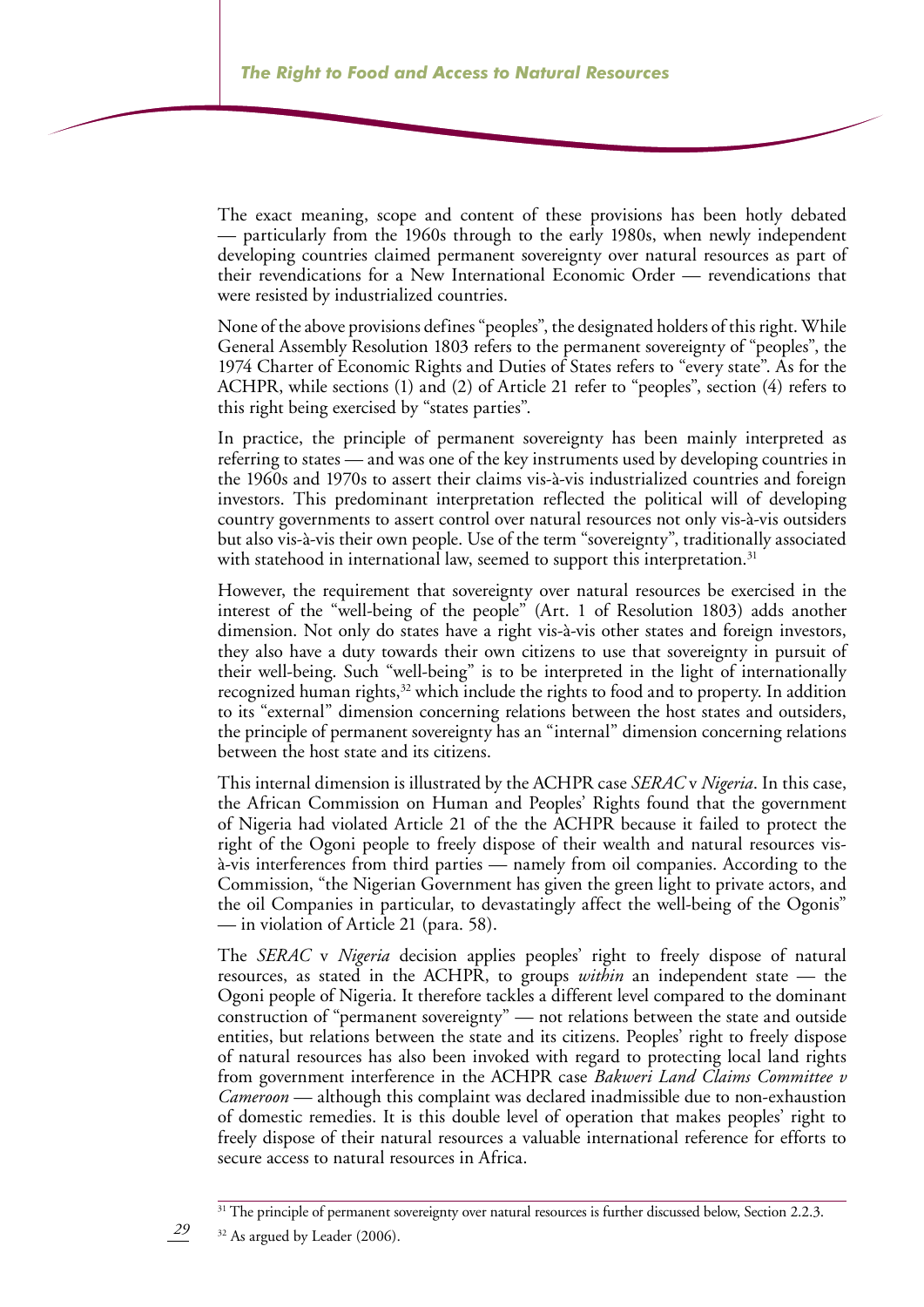However, the content and implications of the "internal dimension" of peoples' right to freely dispose of their natural resources remain unclear. While this aspect of the *SERAC* v *Nigeria* decision is centred on the obligation to "protect", it may be argued that peoples' right to freely dispose of their natural resources also entails obligations to "respect" and "fulfil". With regard to the obligation to respect, Article 21(2) of the ACHPR explicitly states that this right entitles peoples to "lawful recovery" and "adequate compensation" in case of "spoliation" of their natural resources.

Besides reinforcing obligations concerning the realization of the right to food, peoples' right to freely dispose of their natural resources also presents a degree of convergence with some aspects of the political (rather than legal) concept of food sovereignty, which was briefly discussed above. This includes the very concept of "sovereignty" as the ability to decide on local food/resource tenure systems, and its conceptualization as a peoples' right.

Overall, however, the normative content and the legal implications of peoples' right to freely dispose of their natural resources remain less clear and less developed than those of the right to property — partly because of its more recent emergence and of the dearth of case law on this. Much remains to be done to clarify key elements of this right — from the nature of the right holder (what group can qualify as "people" and hold its government responsible for violations of this right?) to its normative content (what degree of local control over natural resources vis-à-vis their government are "peoples" entitled to?). This indeterminacy undermines the effectiveness of peoples' rights to freely dispose of their natural resources as a tool for strengthening international protection of local resource rights.

#### **Rights of public participation**

Rights of public participation, such as freedom of expression, freedom of assembly and association, and "procedural rights" such as access to information, public participation in decision-making and access to justice (see above, Section 1.3.1) are the foundations of a vibrant civil society and the cornerstone of principles like accountability, transparency and empowerment. Evidence suggests that countries where these rights are enjoyed are less likely to suffer famines, owing to the pressure to act that public oversight and accountability tend to put on governments (Drèze and Sen, 1989).

With specific regard to resource access, rights of public participation contribute to protecting access to natural resources from arbitrary interference, by giving local resource users greater say over decisions affecting their resource rights. They reinforce the obligation to respect the right to food and its corollary that losses in resource access be incurred only through meaningfully participatory decision-making.

## 1.4.3 The obligation to protect

#### **Right to food**

The obligation to protect the right to food (and other rights such as the right to property and peoples' right to freely dispose of their natural resources) requires states to take steps to ensure that action by private entities does not negatively affect resources access for others, and thereby impair their ability to gain access to food. In *SERAC* v *Nigeria*, for instance, the African Commission on Human and Peoples' Rights found the government of Nigeria to be liable not only for the destruction of food sources such as crops it had caused directly; but also for the environmental degradation caused by private oil companies.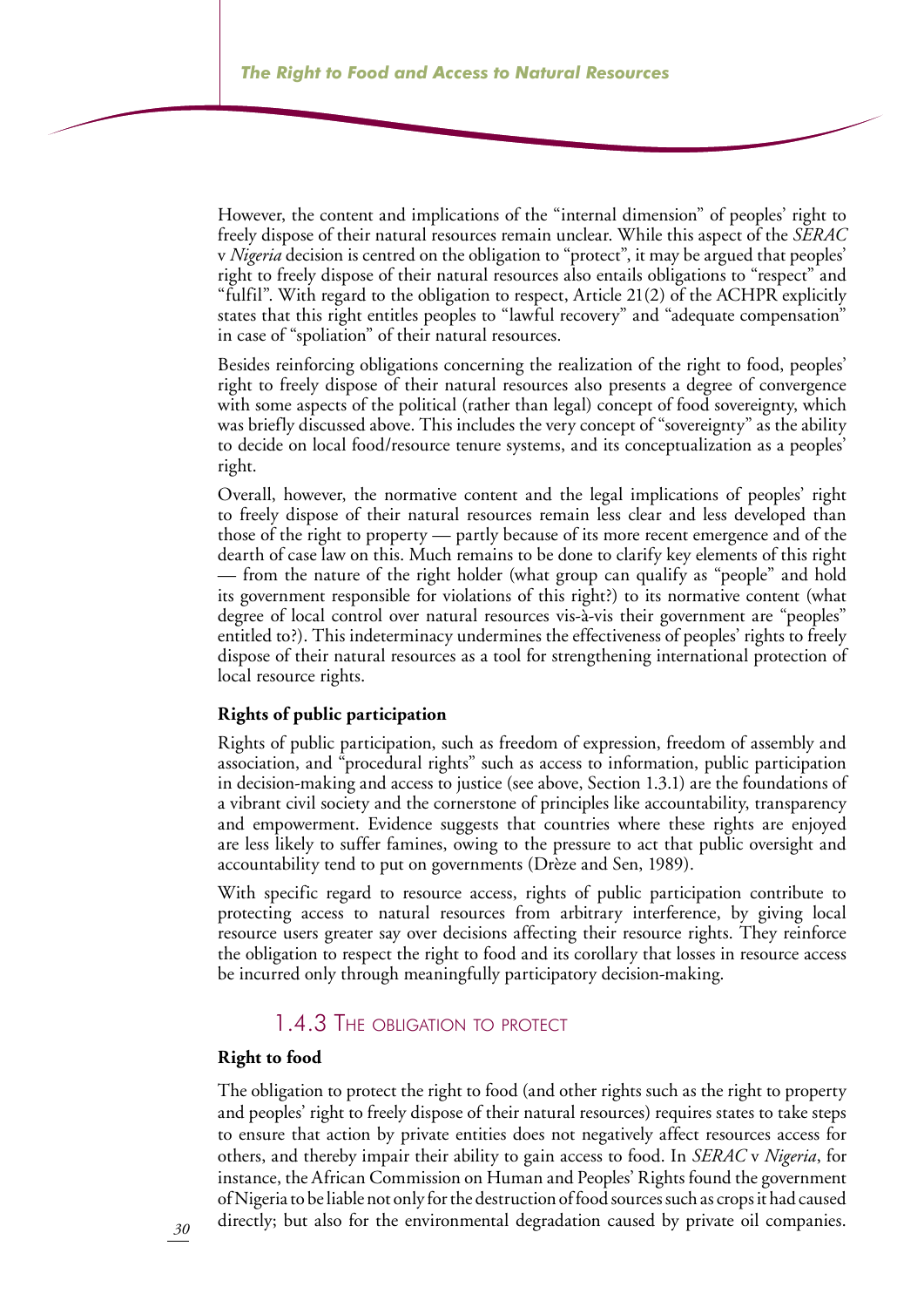Such liability was based on the government's failure to regulate and oversee the activities of oil companies within its territory — in breach of its obligation to protect.

## 1.4.4 The obligation to fulfil

#### **Right to food**

The obligation to fulfil the right to food requires states to take steps to improve access to natural resources. This may include securing existing access through improving legal protection of natural resource rights; and increasing access to natural recourses, e.g. through restitution, redistribution and/or other programmes. In this respect, the obligation to fulfil is linked to the call for agrarian reform in Article 11(2)(a) of the ICESCR (on which see above).

Given the highly sensitive and political nature of these measures, states enjoy a large margin of appreciation in determining strategies for ensuring access to food (e.g. with regard to different combinations of access to natural resources and to the other livelihood assets identified above); and, where improving access to natural resources is an element of those strategies, in identifying measures to improve resource access. This margin of appreciation is considerably broader for the obligation to fulfil than for the obligations to respect and to protect (which require respecting/protecting existing resource access from undue interference, rather than improving access).

Because of this broad margin of appreciation, courts are unlikely to play a significant role in this — e.g. through judicial review and other processes. However, the margin of appreciation is qualified by the standard of "appropriateness" required by the ICESCR (discussed above, Section 1.2.1): under the ICESCR, states must take steps to realize the right to food "by all appropriate means". This standard opens the door for citizens to challenge and for courts to scrutinize whether the measures adopted by the government are appropriate.

Due to the political issues at stake, courts and (even more so) international human rights institutions are likely to display deference to governments in applying the "appropriateness" standard. But the South African *Grootboom* case illustrates how judicial scrutiny may nevertheless have significant practical implications (see above). In that case, the South African Constitutional Court held that the standard of "reasonableness" embodied in the South African Constitution required the government to prioritize the needs of poorer and more vulnerable groups, and to cater for short-term as well as medium- to long-term housing needs. Government food security strategies that do not tackle issues of resource access adequately in contexts where this is the main source of food for the majority of the rural population may be subject to scrutiny along these lines under the "appropriateness" standard required by the ICESCR.

In addition, the ICESCR commits states to pursue measures for realizing the right to food "to the maximum of their available resources" — which may also provide an entry point for civil society scrutiny of government action.

Outside the African context, the issue of land restitution was tackled in the ACHR case *Yakye Axa (Indigenous Community)* v *Paraguay*. The case concerns the land restitution claim of an indigenous community that was unwillingly deprived of its ancestral lands in the nineteenth century. The Inter-American Court of Human Rights found that by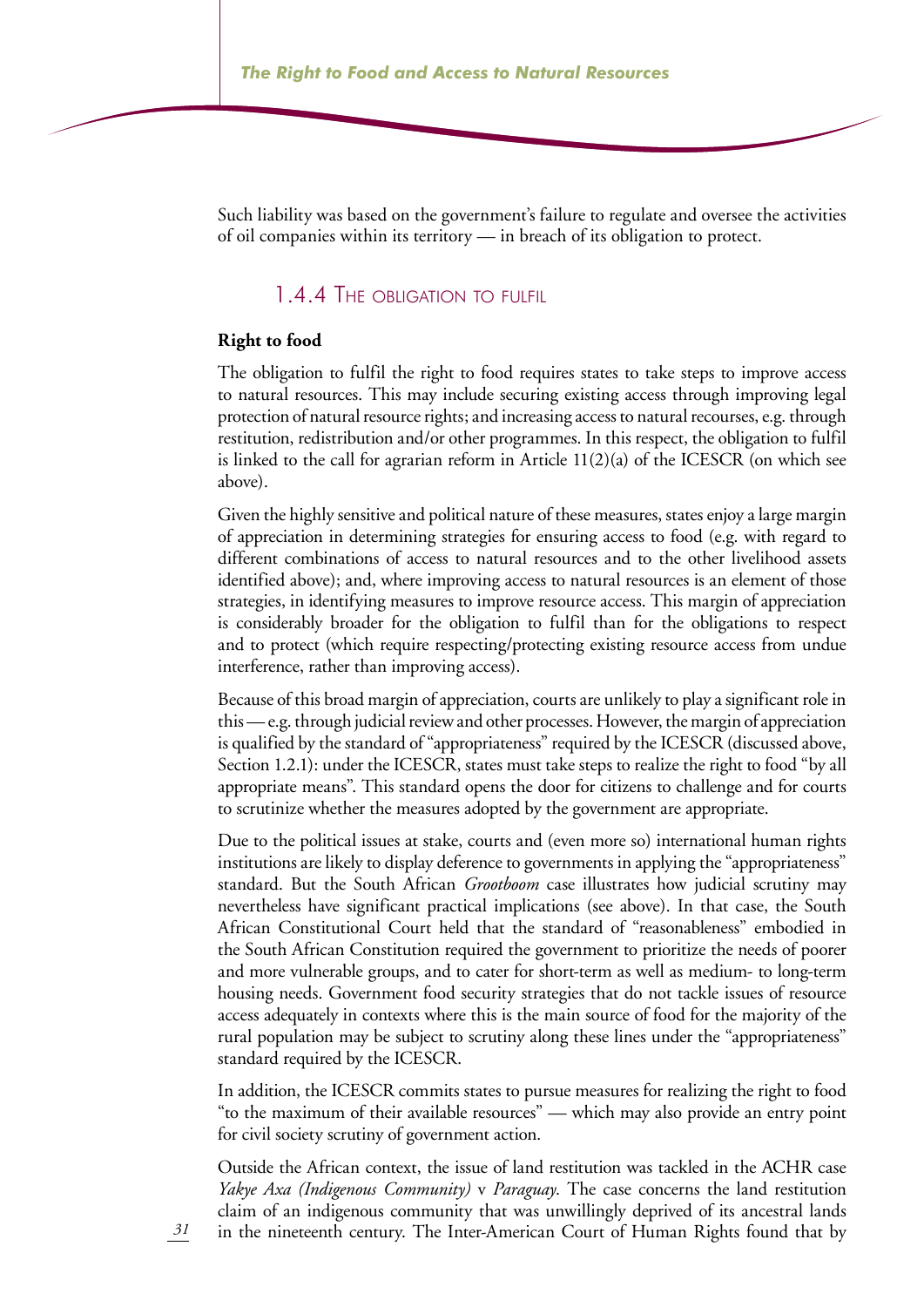unduly delaying the restitution process, the government of Paraguay had violated the right to life recognized by Article 4 of the American Convention on Human Rights (ACHR). According to the Court, the right to life must be interpreted in the light of international obligations concerning other human rights, including the right to food. As a result, it entails a right to a minimum standard of living "consistent with human dignity"; and it requires states to take proactive measures to ensure the realization of that minimum standard (paras 162–3). In this case, the Court found that the community's lack of resource access due to the non-completion of the restitution process, coupled with insufficient sources of livelihoods in the area presently occupied by the community, had a negative impact on access to food, and hence violated the right to life. In other words, while the right to food does not entail a general obligation for states to improve access to resources through redistribution/restitution programmes, it may require the speedy implementation of such programmes where not doing so would result in compressions of food access for more vulnerable groups.

The reasoning followed in this case suggests that although the right to food does not entail a general obligation for states to provide access to resources (as access to food may be achieved by other means, such as employment), it nevertheless does create an obligation for states to improve, to the maximum of their available resources and by all appropriate means, access to natural resources where not doing so would result in people not being able to access food because of a lack of alternative livelihood sources.

#### **Right to property**

Under the right to property, the obligation to "fulfil/facilitate" requires states to implement policies, laws and programmes that promote security of property rights. In other words, states must not only refrain from arbitrarily interfering with property rights, they must also take proactive steps to improve security of those rights through individual titling, registration of use rights and/or of collective rights, and/or other arrangements. This is illustrated by the ACHR case *Mayagna (Sumo) Awas Tingni Community* v *Nicaragua*. In that case, although Nicaraguan legislation protected the resource rights of indigenous peoples, absence of specific procedures to secure these rights and lack of titles actually issued were deemed to violate the right to property.

Nevertheless, it is accepted widely that the right to property does not entail a right to gain access to property rights that an individual or group does not have (in line with an obligation to "fulfil/provide").<sup>33</sup> Some campaigning organizations have recently sought to broaden the right to property to a right to access property, so as to strengthen arguments for redistributive reform. At a philosophical level, this "access to property" dimension is linked to the thought of Hegel, who saw access to property as part of the process of personal development to which everybody is entitled (on this, see Waldron, 1988). In terms of positive law, an "access to property" dimension is explicit in a few regional and national-level right-to-property provisions — particularly outside the African context.

At a regional level, for instance, the 1948 American Declaration of the Rights and Duties of Man affirms the "right to own such private property as meets the essential needs of decent living" (Art. XXIII). This is the only international formulation of the right to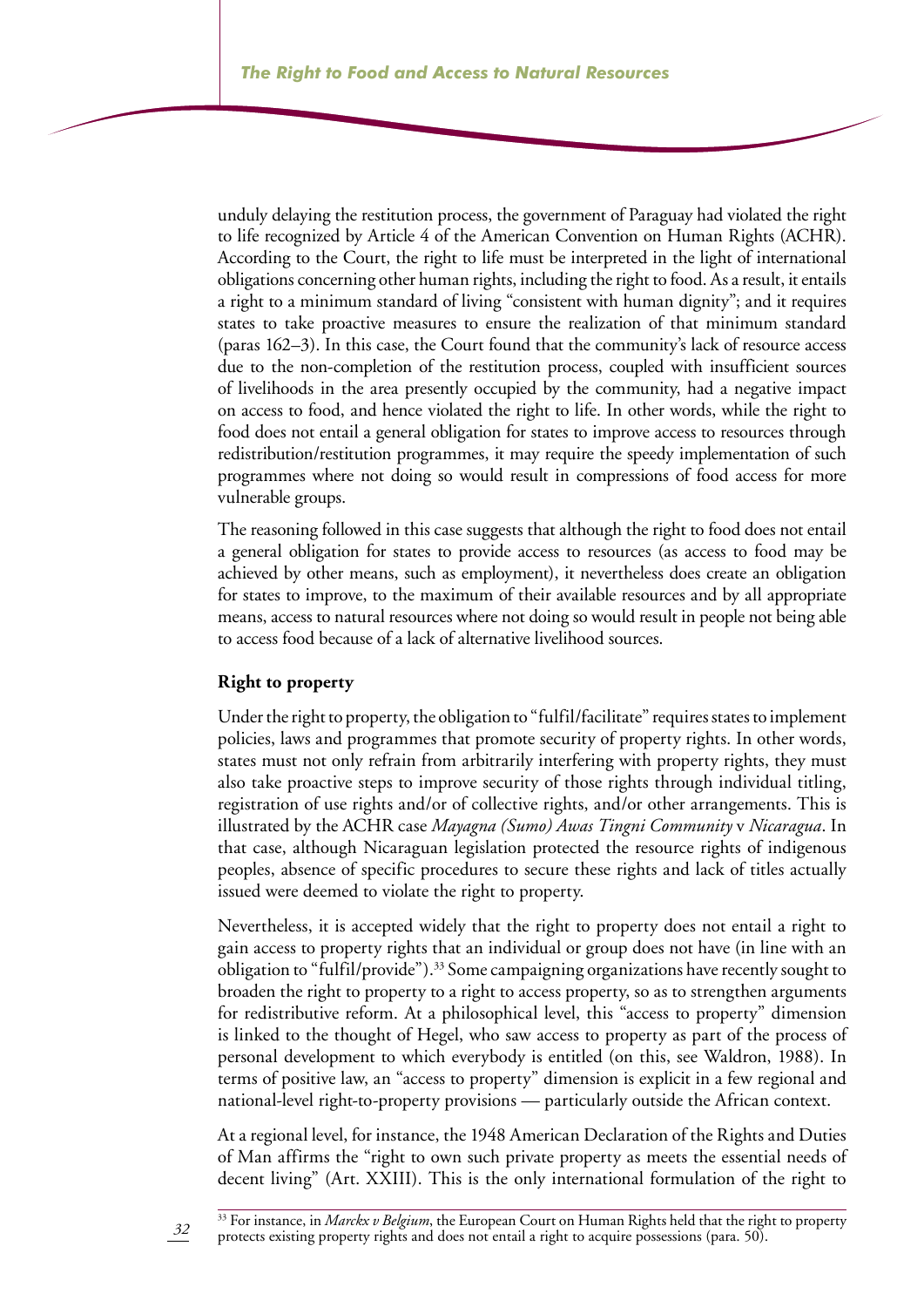property that suggests a right to own a minimum level of property. It is worth noting, however, that this formulation was not followed in the subsequent (and legally binding) American Convention on Human Rights. This formulates the right to property in its more conventional "no arbitrary deprivation" dimension (Art. 21).

Some constitutional provisions on the right to property also emphasize the role of the state in promoting access to property "for all" (e.g. Art.  $42(2)$  of the Italian Constitution)<sup>34</sup> or "on an equitable basis" (e.g. Art. 25(5) of the Constitution of South Africa).<sup>35</sup>

The "fulfil" dimension of the right to property is strengthened by the linkages between this and other rights, particularly the right to food and the call for "agrarian reform" embodied in Article 11(2) of the ICESCR (see above).

On the whole, however, it must be recognized that the right to property is primarily centred on the obligations to respect, protect and fulfil/facilitate. This is clear from the textual analysis of relevant treaty provisions (see above), and from the historical development of the legal concept of right to property. In most cases, the right to property is likely to constrain, rather than facilitate, redistributive land reforms. This is because it protects the property rights of landowners, imposing restrictions on takings of property for redistributive purposes.

That said, another aspect of the right to food/right to property nexus deserves to be highlighted. As discussed, under the right to property states can only take property rights for a "public purpose". It is recognized widely that the realization of human rights can be considered such a purpose. This was explicitly affirmed in an ACHR case, *Sawhoyamaxa Indigenous Community v Paraguay*, in which the Inter-American Court of Human Rights found that the restitution of ancestral lands to indigenous communities that had been unwillingly deprived of those lands constituted a public purpose under the expropriation provision of the Germany-Paraguay bilateral investment treaty (BIT).<sup>36</sup> In other words, the realization of the right to food provides a basis for takings of property aimed at improving resource access for poorer groups (for instance, within the context of agrarian reform programmes).37

This reasoning may prove a double-edged sword, however. In some cases, governments have deprived weaker groups of resource access for the "public purpose" of improving food security through large-scale agricultural production (e.g. in the Tanzanian *Ako Gembul* case, discussed in Chapter 3).

37 Similar conclusions were reached with regard to the right to housing in the Indian case *Chameli Singh v State of U.P*. That the public purpose of requirements may be met even where the property taken is transferred not to the state but other private factors in order to pursue "social justice" was explicitly recognized in the ECHR case *James v UK.*

<sup>&</sup>lt;sup>34</sup> "Private ownership is recognized and guaranteed by laws determining the manner of acquisition and enjoymend and its limits, in order to ensure its social function and to make it accessible to all."

<sup>&</sup>lt;sup>35</sup> "The state must take reasonable legislative and other measures, within its available resources, to oster conditions which enable citizens to gain access to land on an equitable basis.

<sup>&</sup>lt;sup>36</sup> In that case, land restitution entailed the taking of land interests protected under the BIT; and the expropriation clause in the BIT was used by Paraguay as a justification to resist restitution. The Court clarified that the protection of property rights under investment treaties "should always be compatible with the American Convention [on Human Rights]", which generates rights for individuals that cannot be sold off by states (para. 140).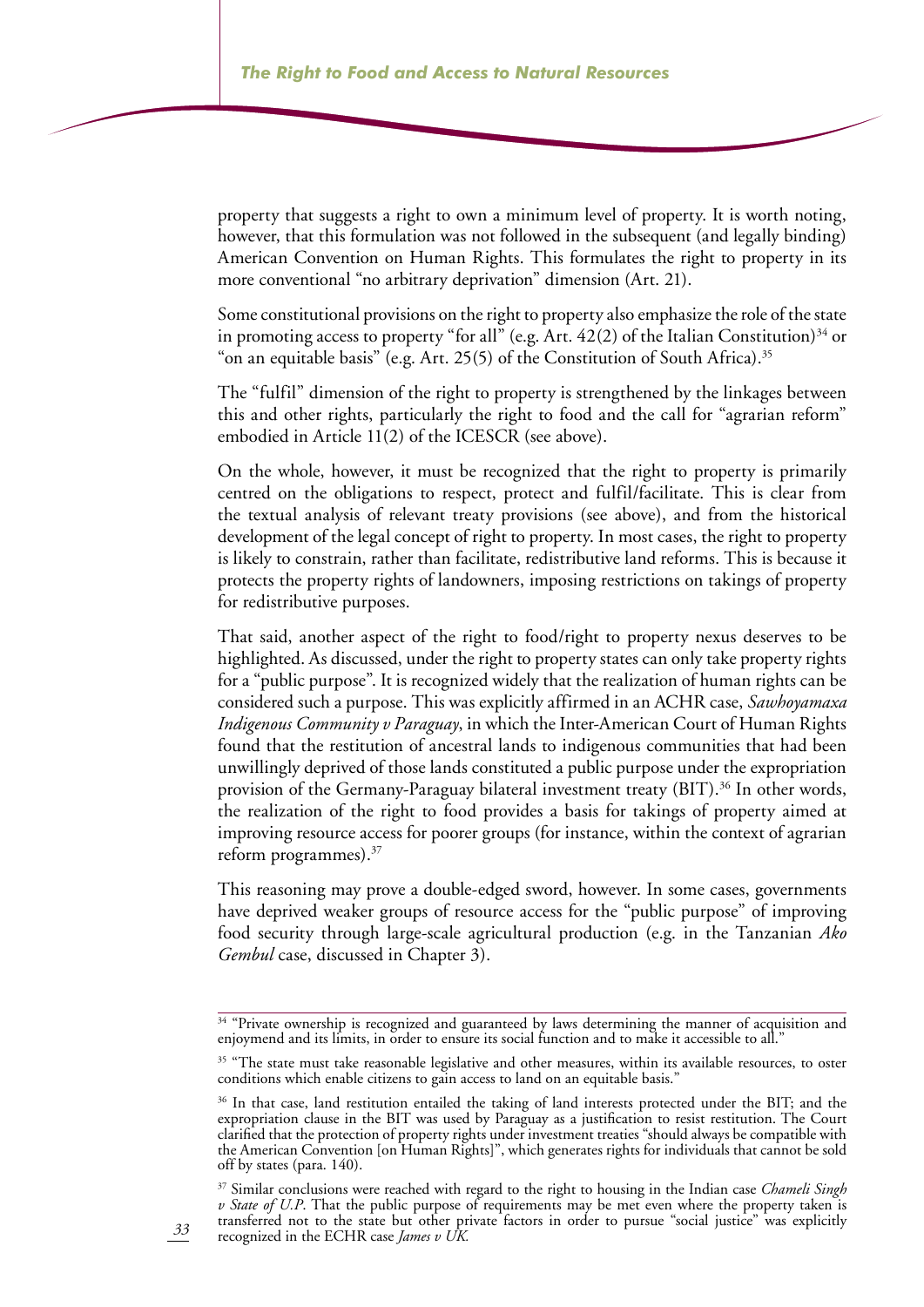#### **Securing resource access in environmental treaties**

An environmental treaty that explicitly refers to securing resource access is the UN Convention to Combat Desertification, particularly its Annex I on Africa. Article 4(2)(b) of the Annex calls on African state parties to strengthen reform towards "greater decentralisation and resource tenure". In addition, the National Action Programmes that each country is to adopt in order to address desertification issues are to include measures like decentralization in natural resource management and law reform "to provide security of land tenure for local populations" (Art.  $8(3)(c)(ii)$  and (iii) of Annex I).

#### 1.4.5 Non-discrimination

In addition to the obligations to respect, protect and fulfil, states must not discriminate in the enjoyment of human rights — including the right to food, the right to property and other relevant human rights. This obligation flows from the combined application of provisions on the right to food and other rights with non-discrimination provisions included in international human rights treaties (UDHR, Art. 2; ICCPR, Art. 2(1); ICESCR, Art. 2(2); ECHR, Art. 14; ACHR, Art. 1(1); ACHPR, Art. 2).

In its General Comment 18 of 1989, the UN Human Rights Committee defined discrimination as "any distinction, exclusion, restriction or preference which is based on any ground such as race, colour, sex, language, religion, political or other opinion, national or social origin, property, birth or other status, and which has the purpose or effect of nullifying or impairing the recognition, enjoyment or exercise by all persons, on an equal footing, of all rights and freedoms" (para. 7). The Committee also clarified that "not every differentiation of treatment will constitute discrimination, if the criteria for such differentiation are reasonable and objective and if the aim is to achieve a purpose which is legitimate under the Covenant" (para.  $13$ ).<sup>38</sup>

The principle of non-discrimination has important implications for access to natural resources, as it prohibits states from differentiating arbitrarily in resource access on prohibited grounds such as gender, race or political opinion. This entails, for instance, non-discriminatory treatment in agrarian reform programmes — although preferential treatment for disadvantaged groups aimed at achieving equality is fully consistent with the principle of non-discrimination (see for instance, on gender equality, Art. 4 of the CEDAW).

### 1.5 Conclusion

The right to adequate food is an internationally recognized human right. It is affirmed in several international instruments, including the UDHR and the ICESCR. It is reinforced by its interlinkages with other human rights.

The realization of the right to food depends on diverse livelihood strategies based on combinations of different assets — natural, financial, human, physical and social capital. In much of rural Africa, access to natural resources is a main livelihood source. Taking steps to improve resource access — for example, through securing the entitlements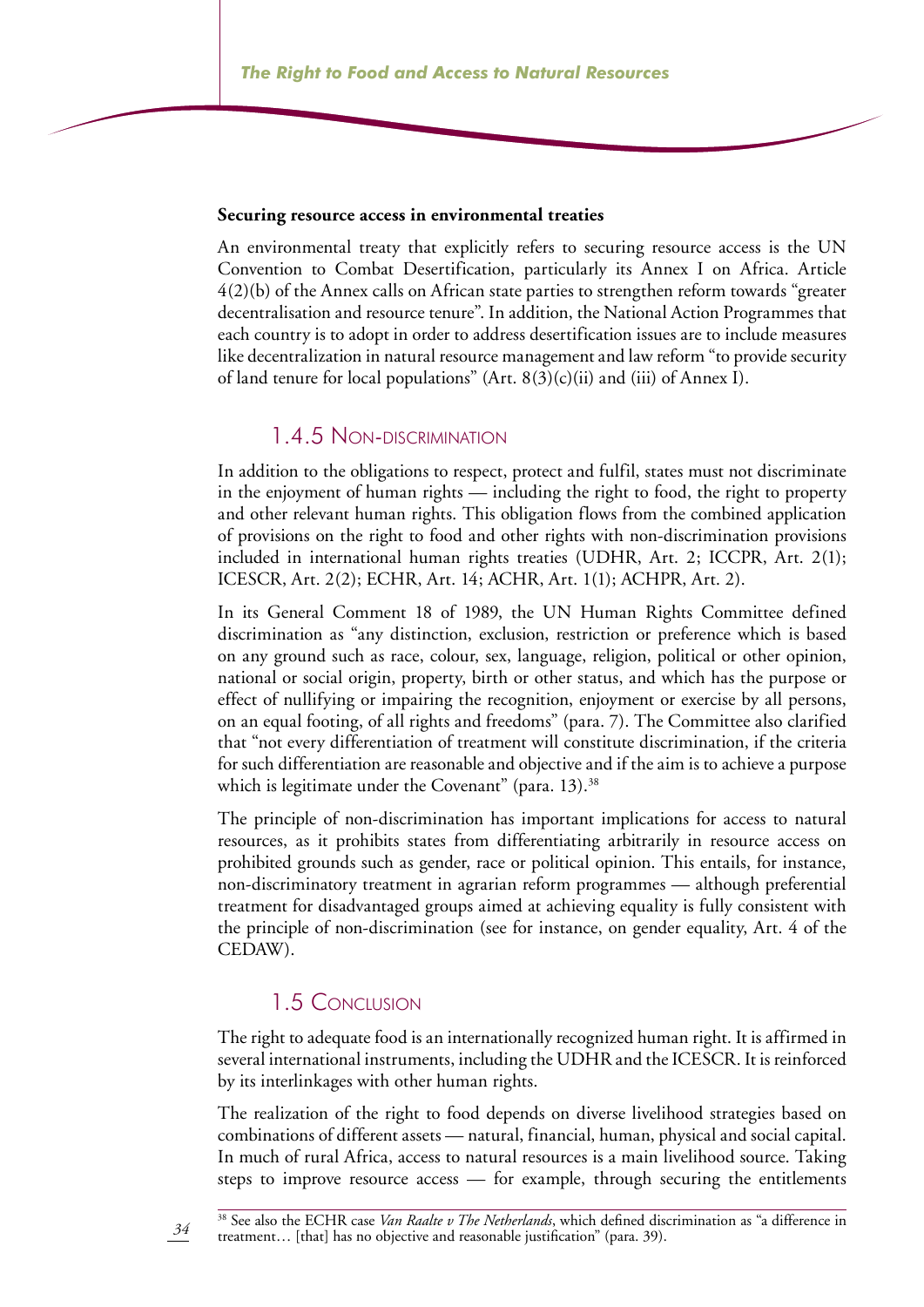through which people gain access to resources — is therefore an important element of strategies to realize the right to food. This requires states to refrain from arbitrarily undermining resource access ("respect"); to protect the resource access of some against interference from others ("protect"); and to take measures to secure and improve resource access ("fulfil"). It also requires states not to discriminate in access to natural resources.

Constructing food security and resource access in terms of human rights obligations entails a significant change in perspective. Measures to promote these goals are not just a matter of political goodwill, they respond to specific government obligations — the obligation to take steps "by all appropriate means" and "to the maximum of […] available resources". These obligations have implications both for the content of natural resource policies (e.g. non-discrimination, non-retrogression) and for the process through which such policies are formulated and implemented (e.g. participation, accountability).

Individuals and groups who feel that these obligations are being violated can seek redress through human rights remedies at national and international levels (national courts and human rights commissions; regional and UN human rights institutions). Discrimination in resource access, failure to respect existing resource access and/or to protect it from third parties, and measures to improve resource access that fall short of the "appropriateness" standard can all be grounds for judicial action — although shortcomings in the effectiveness of international legal remedies available for human rights claims have been noted (Cotula, 2007). Namely, under human rights law, domestic remedies must be exhausted before filing petitions with regional institutions. Groups and individuals that feel that their human rights have been violated may complain before domestic courts, and, only failing that, before international human rights institutions (Art. 56 of the ACHPR). Exhaustion of domestic remedies requirements are particularly taxing in Africa, where access to courts is often constrained by long, costly and cumbersome procedures, by limited independence and/or effectiveness of courts and human rights institutions, and by limited geographical and economic access to such institutions for the majority of the rural population.

In addition, until the creation of the African Court on Human and Peoples' Rights in 2006, successful ACHPR cases only led to the non-binding decisions of the African Commission on Human and Peoples' Rights. Even after the establishment of the Court, the Commission is likely to continue to play a key role owing to limits in access to the Court for individuals and groups. The judgements of the African Court are binding — but sanction mechanisms for state non-compliance remain unclear (for more on this, see Cotula, 2007).

Beyond the issue of justiciability, tackling resource access as a right-to-food issue can provide resource-dependent groups with an asset to be used in political processes and in negotiations with other social groups.

The next two chapters further develop these ideas with regard to two country studies — a study on Mali and one on the United Republic of Tanzania.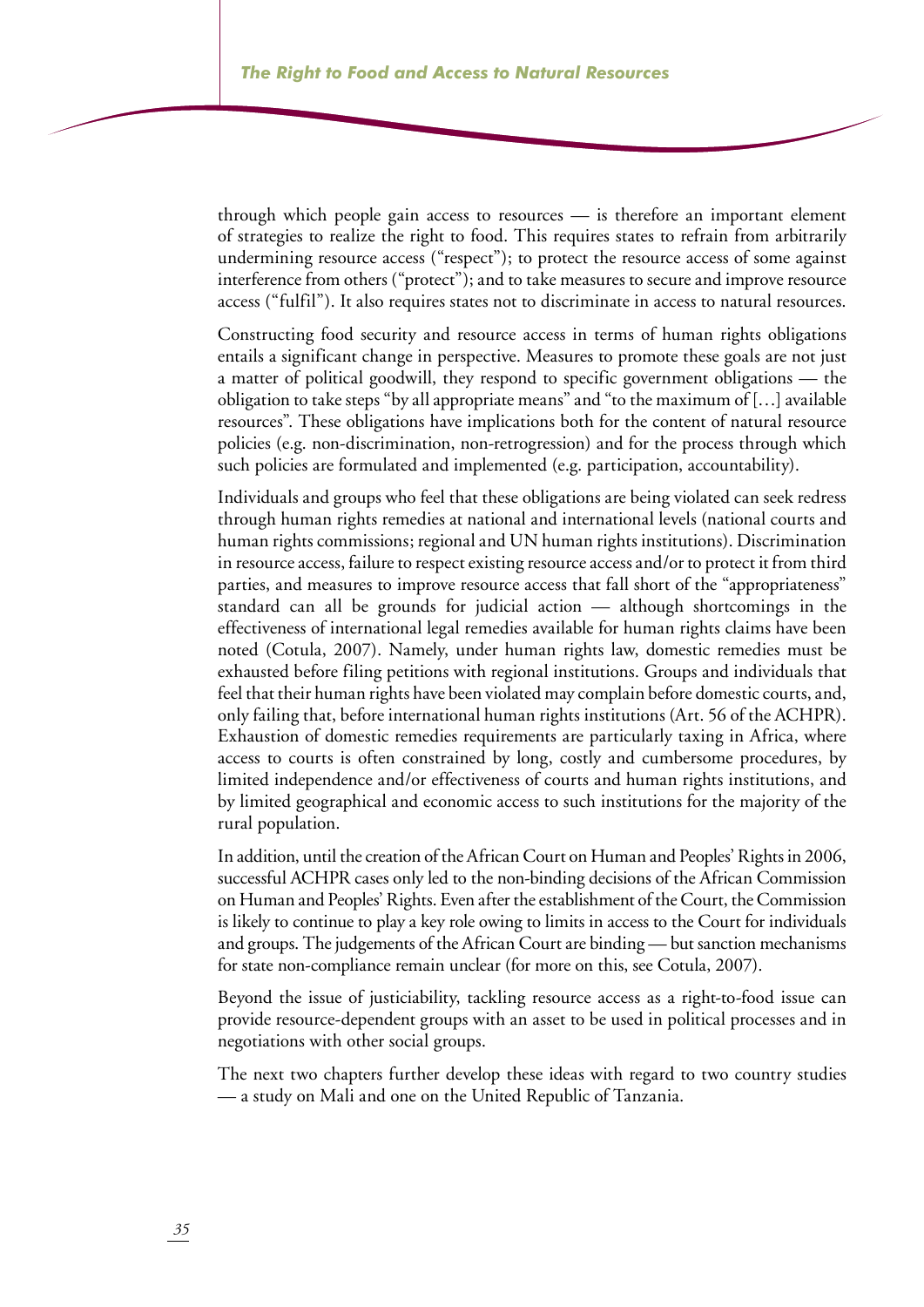

#### *The Right to Food and Access to Natural Resources*

List of Acronyms

Introduction

- 1. The Right to Food and Resource Access Conceptual Link
- 2. The Agriculture Policy Act (LOA) of Mali Great Potential for Realizing the Right to Food through Equitable Access to Land and Natural Resources

The Right to Food and Security of Pastoral Resource Rights in the United Republic of Tanzania Conclusion

**REFERENCES** 

- Photo by J. Van Acke Photo by J. Van Acker
- 2. The Agriculture Policy Act (LOA) of Mali-Great Potential for Realizing the Right to Food through Equitable Access to Land and Natural Resources Moussa Djiré

## 2.1 Introduction

The problem of hunger and malnutrition in developing countries in general, and in Africa in particular, is not linked fundamentally and solely to a lack of food. It stems in part from the fact that a large proportion of the population does not have access to the food that is available because of poverty and in part from the shortage of agricultural production resources and the inadequacy of land, trade and social policies.

Several documents point out, correctly, that the right to adequate food should not be interpreted in the narrow and restrictive sense of the right to receive a minimum intake of calories and proteins but, rather, as the creation of the conditions needed for each individual and community to have physical and economic access at all times to sufficient food and the means to procure it. In that sense, states have a basic obligation to adopt measures to combat hunger, in accordance with Article 11.2 of the ICESCR, and to elaborate and implement corresponding policies and strategies, as instructed by the Right to Food Guidelines.

Unlike a number of countries that have enshrined the right to food in their constitutions, this right was not explicitly stated in the Constitution of Mali of 25 February 1992. Nor has it been explicitly formulated in subsequent legislation. Nonetheless, issues relating to the availability of sufficient food to the population have always been a central concern of successive governments since national independence in 1960. These were first addressed from a perspective of "food self-sufficiency" aiming to ensure there was enough domestic production to satisfy national needs. Following recurring drought and the recommendations of the World Food Summit of 1996, this concept then evolved towards "food security", which is to be interpreted as existing "when all people, at all the times, have physical and economic access to sufficient, safe and nutritious food to meet their dietary needs and food preferences for an active and healthy life.<sup>39</sup> This development led to the establishment of a Commission on Food Security.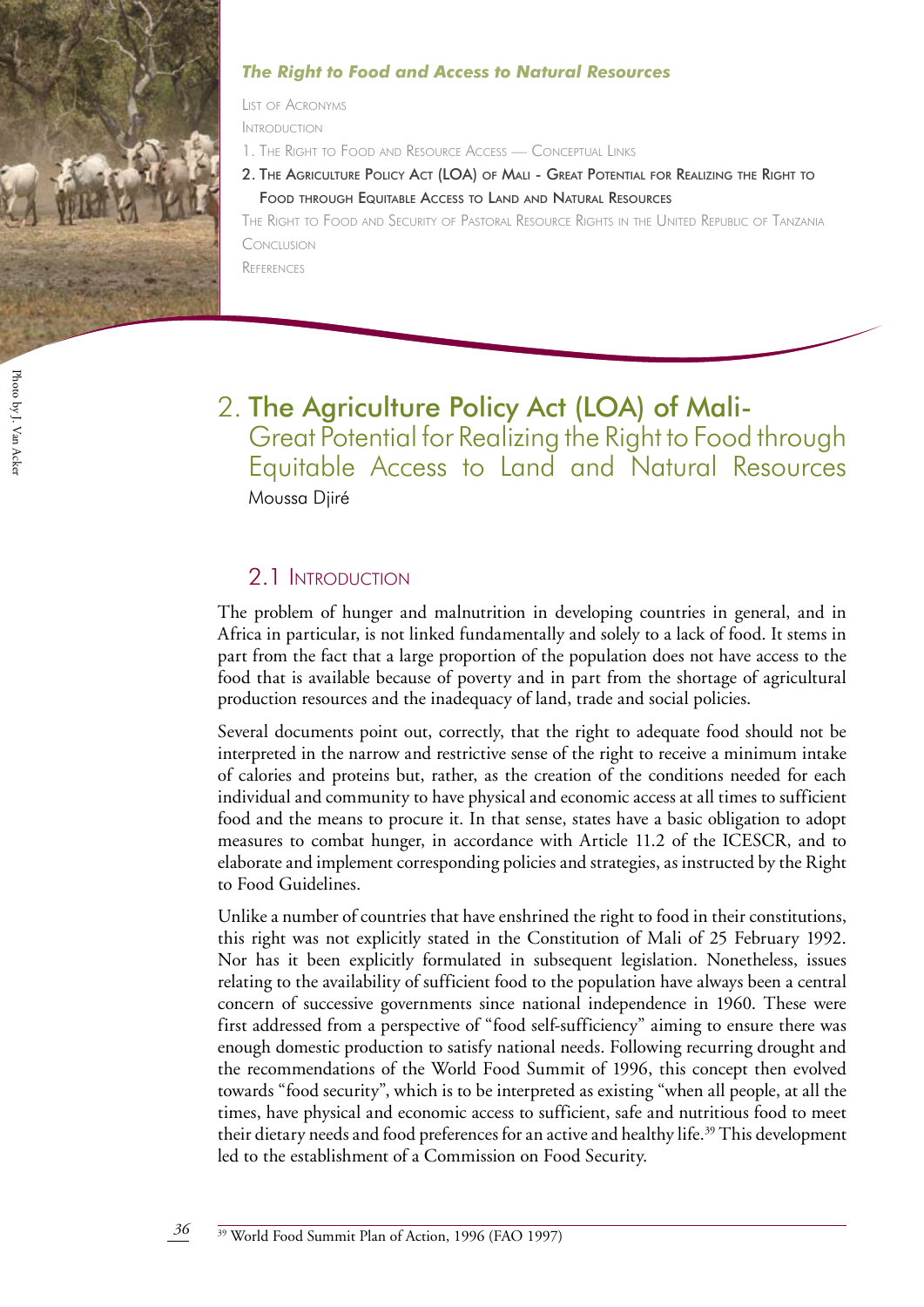More recently, in September 2006, Mali adopted an Agricultural Policy Act (Loi d'orientation agricole,  $LOA$ <sup>40</sup> which explicitly refers to the right to food (Art. 8), to food security and above all to food sovereignty (Art. 3), which is defined as "the right of a State to define and implement an independent food and agriculture policy guaranteeing sustainable agriculture based on local production and the accountability of producers who dispose of the appropriate resources to that effect, notably land, water, credit and markets" (Art. 7). As this text gives legal recognition to the concepts of right to food, food security and food sovereignty, we are entitled to query its juridical and practical implications, especially concerning access to land and natural resources.

Our query is all the more important as secure access to land and natural resources constitutes a prerequisite for the realization of the right to food for a majority of the Malian population that earns the bulk of its income from land and natural resources. It is also an important factor in ensuring the supply of agricultural products to the rest of the population.

In addition, given that Senegal had adopted its Agro-Silvo-Pastoral Policy Act (Loi d'Orientation Agro-Silvo-Pastorale, LOASP) two years before in June 2004, with several similar provisions to those of the LOA (without however specific reference to the right to food or to food security), it is interesting to examine the commonalities and the differences between the two legal instruments.

This case study seeks, on the one hand, to present and examine the link between the right to food and access to land and natural resources in the LOA, in the light of the provisions of the Right to Food Guidelines and under an optic of comparison with the LOASP of Senegal and, on the other, to examine the practical and juridical implications. Under this perspective, we will therefore successively cover:

- the context and historical background of the LOA; •
- the LOA and the LOASP provisions relating to access to land and natural resources; •
- the implications of the legal recognition of the right to food, in particular concerning access to land and natural resources. •

## 2.2 CONTEXT AND HISTORICAL BACKGROUND

*37*

The LOA was elaborated in a context of extreme precariousness of agro-silvo-pastoral production systems, in spite of potentialities, and of a manifest political will for rural renewal.

## 2.2.1 Major agricultural potentialities but highly precarious agricultural production systems

Mali is a Sahelian country endowed with major agro-silvo-pastoral, fisheries and aquaculture potential. Its overall production potential is estimated to cover 46.6 million hectares, including 12.2 million of agricultural land, 30 million of pasture, 3.3 million of game reserve and 1.1 million of forest reserve. It has vast arable floodlands (2.2 million hectares), significant water resources (2,600 km of river), extensive biodiversity,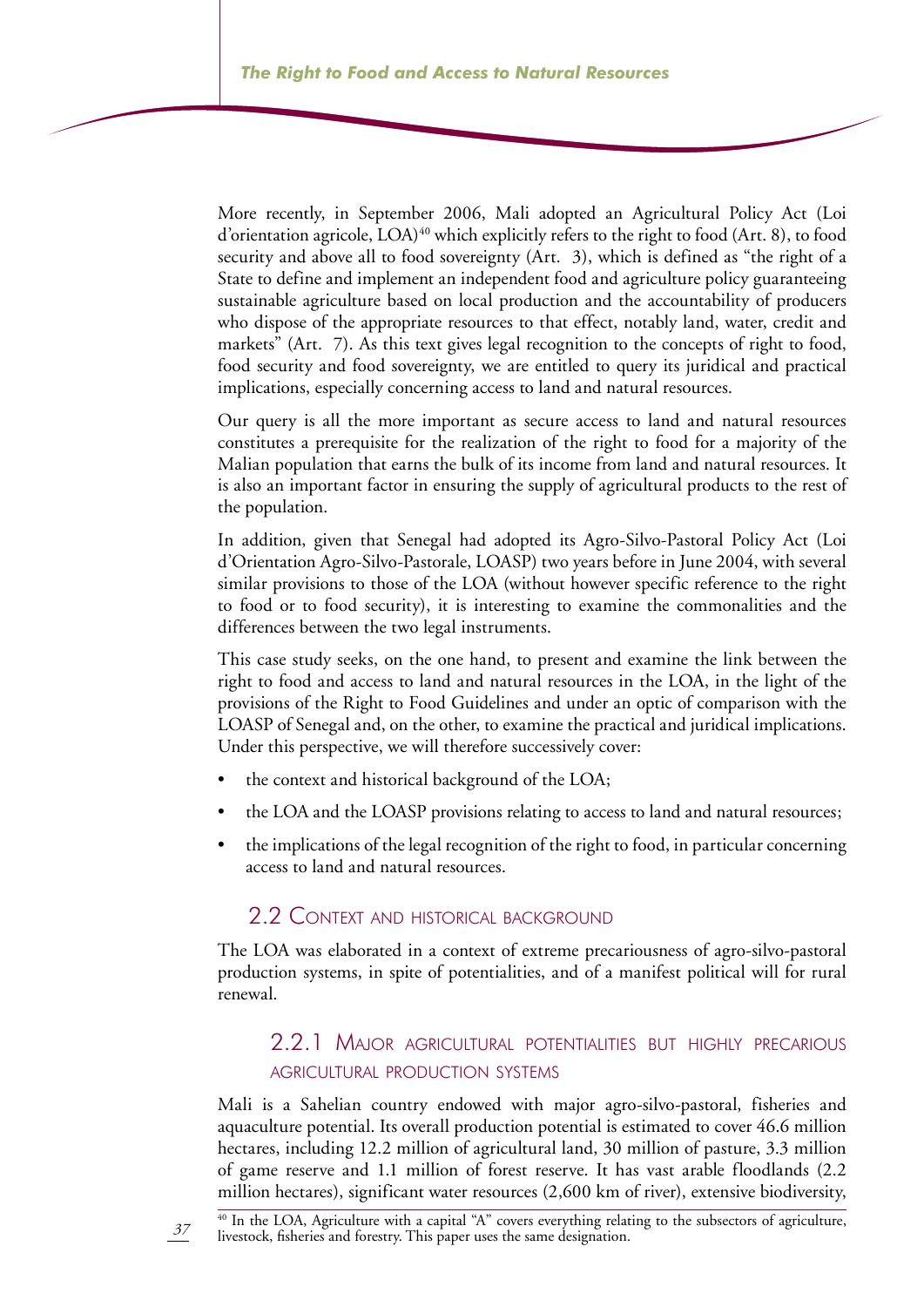considerable forest and wildlife resources and a sizeable livestock population, made up of 7.1 million cattle, 19 million sheep/goats, 0.6 million camels and 25 million poultry (Ministry of Agriculture, General Secretariat, 2006).

Those engaged in agro-silvo-pastoral, fisheries and aquaculture culture activities account for 80 percent of the total population and work on some 600 000 agricultural holdings. The country is currently engaged in a process of democratization and decentralization that promotes the participation of all stakeholders.

In spite of those resources and potential, and despite efforts deployed and reforms since independence, domestic production does not match national needs. Negative trends in rural development include a persistent deficit in cereal production, heavy dependence on food imports, underdevelopment of agribusiness, limited community access to basic socio-economic services, significant disparities within and between regions, ongoing degradation of natural resources and encroachment of desert, together with an acute fragility of ecosystems and an agricultural system heavily dependent on the weather (Ministry of Agriculture, 2006).

The rural world exists in a state of extreme precariousness and its population suffers the most from hunger and malnutrition. It was to reverse those trends and to radically change the living and production conditions of rural inhabitants that the country's top authorities introduced the LOA.

Senegal faces similar problems even though its position as a maritime state constitutes an asset for its development.

## 2.2.2 Process of elaboration of the LOA

The LOA is the result of an initiative of Mali's Head of State who, in a speech given on 7 February 2005, underlined his ambition to improve the performance of the agricultural sector through a series of reforms to be grounded in a policy act. Rural associations were fully involved in the formulation of that Act so that it reflected their aspirations. Thus, the National Coordination of Farmer Organizations of Mali (Coordination Nationale des Organisations Paysannes, CNOP) piloted the process of farmer consultation to canvass the viewpoints of producers on different subjects and to identify proposals to be included in agricultural policy and its underlying law. The consultation process extended from local to national level. The process of elaboration of the LOA also involved other stakeholders, including trade guilds, NGOs and resource persons who provided their contributions, the technical services of the state, former ministers and national directors, who gave their comments on the formulated proposals.

Finally, a national synthesis workshop was held on 16, 17 and 18 September 2005 for all stakeholders to discuss the rural and technical proposals, which produced the draft LOA submitted to the government. This was adopted by the National Assembly on 16 August 2005 and promulgated by the Head of State on 5 September 2006.

The process leading to the adoption of the LOASP followed a similar course, the only difference being that the National Rural Consultation Council (CNCR) was invited to discuss an already existing draft text. The LOASP was unanimously adopted by the National Assembly on 25 May 2004 and was promulgated on 4 June of the same year by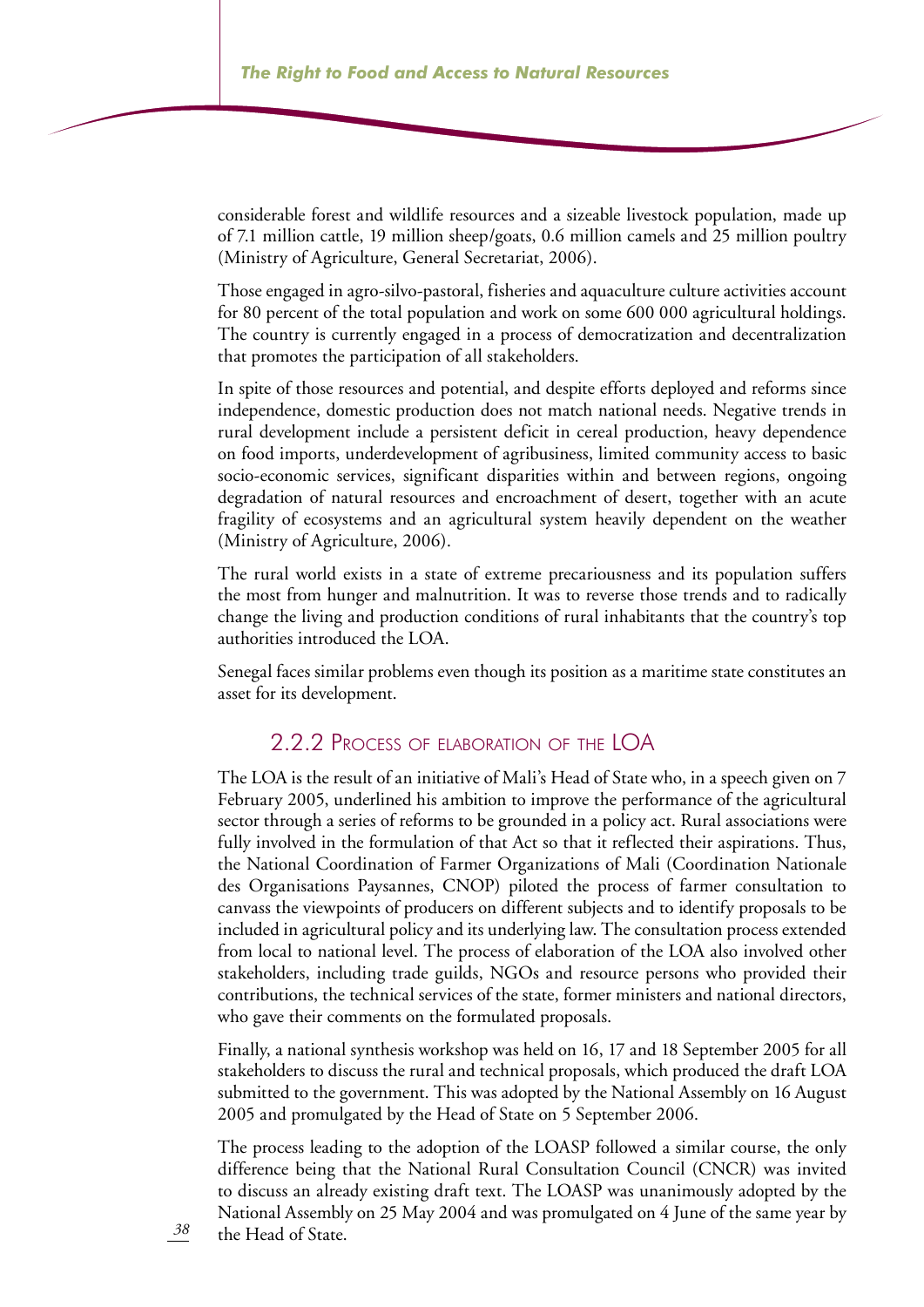The two Acts reflect compromises between farmer movements and public administration. Thus, the proposals put forward by Mali's farmers on the identification and registration of customary laws were discarded in favour of a provision postponing settlement of this issue to a later date. In return, the farmer organizations obtained legal recognition of the strategic option favouring family farming.

In contrast, the LOASP did not come down so decisively in favour of this sector. Some of its provisions even indicate a preference for the development of commercial farming. This difference can no doubt be attributed to the significant room for manœuvre that Mali's farmer organizations had in comparison to their Senegalese counterparts. The CNCR was in fact required to organize consultations on a pre-existing draft text, while Mali's farmer organizations were called upon to formulate the draft law themselves, with support from the technical services. Through their mobilization, Senegal's farmer organizations were able to introduce amendments to a text that had originally tended towards agribusiness, but were unable to secure a priority for family farming.

The impact of the different participation of the farmer associations in the formulation of the two Acts is also evident in the different treatment given to food sovereignty. Both Acts contain provisions aimed at ensuring food security through reduced dependence on imports and different forms of support to the rural sector. But the LOASP makes greater reference to compliance with community decisions and international agreements than does the LOA.

### 2.2.3 Objectives and principles of the LOA and the LOASP

The LOA, like the LOASP, sets the orientations of national agricultural development policy. Both acts are comprehensive and cover all rural activities as broadly understood: notably agriculture, livestock, fisheries and fish farming; but also forestry and wildlife activities and peri-agricultural activities<sup>41</sup>, including processing, transport, marketing, distribution and related services, together with their social and environmental functions (Arts.2 of the LOA and the LOASP).

They reaffirm the objectives of poverty reduction, social equity, food security, sustainable management of natural resources and protection of the environment (Arts 10, LOA, 3 and 5 LOASP). They constitute unifying instruments intended to enable the profound changes needed for the agricultural sector to take off and drive the national economy.

Those options led the Malian and Senegalese legislatures to emphasize the following principles: social equity; the right to food security in a targeted context of food sovereignty; accountability of all players intervening in agricultural development; withdrawal of the state from production and commercial functions; solidarity and partnership between players. In a perspective of decentralization and player accountability, the two Acts favour subsidiarity, complementarity and promotion of farmers, the private sector and the non-profit sector. They also advocate the promotion of partnerships and the creation of common markets within major subregional, regional and international economic blocs.

Emphasis on these principles is all the more important as rural producers in the two countries had suffered in the past, and indeed continue to suffer, from low incomes linked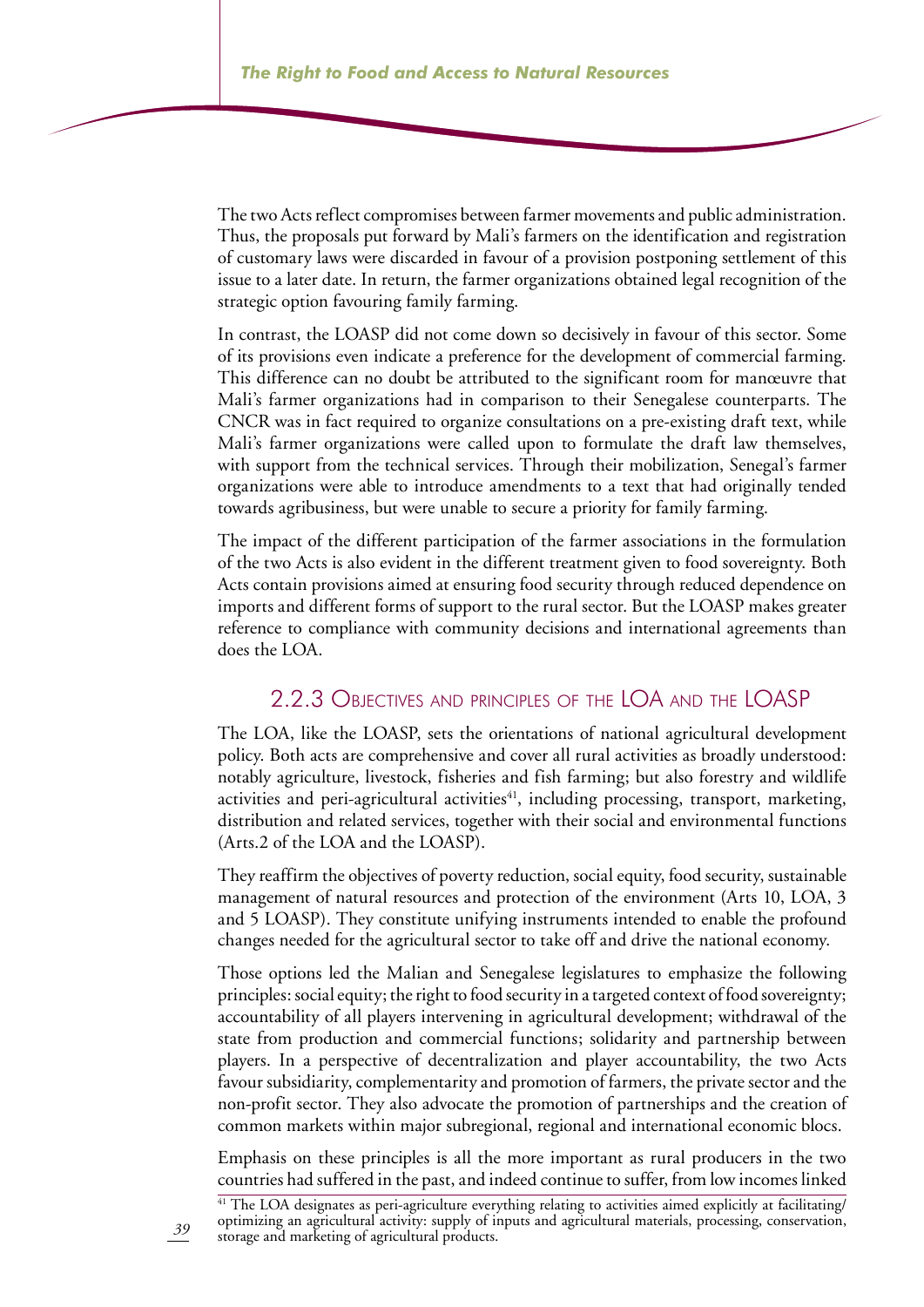to low productivity and continuous degradation of natural resources, glaring inequality with urban areas and a total absence of social welfare and protection against unfair competition and agricultural risk. More specifically, the two Acts help guarantee better access to land and agricultural resources, especially for poor and vulnerable groups.

#### 2.3 Equitable access to land and natural resources

Equitable access to land and natural resources is an essential element of the right to food for rural populations in general and for vulnerable and marginalized groups in particular (see Chapter 1).

### 2.3.1 Equality of citizens and positive discrimination in favour of women and other vulnerable groups — the terms of equitable access

The principle of equal access to resources and non-discrimination is a basic principle resulting from the principle of juridical equality of citizens enshrined in Article 2 of Mali's Constitution of 25 February 1992. This article proclaims the equality of all citizens before the law and prohibits all forms of discrimination based on social origin, colour, language, race, sex, religion and political opinion.

In this spirit, the LOA enshrines the right to food for all and equal access to land and natural resources. Article 8 emphasizes that agricultural development policy seeks to ensure the promotion of women and men in the agricultural sector under terms of equity, especially between rural and urban areas. This provision is consolidated in Article 83 which affirms the state's commitment to ensuring equitable access to agricultural land by the different categories of farmer and agricultural operator.

At the same time, aware of the precarious existence of women and other marginalized groups, the Malian Legislature has made provisions to facilitate their access to land and other resources. In the same vein, Article 24 stresses that the state favours the establishment of youth, women and vulnerable groups as farmers, in particular by facilitating their access to production factors and by providing specific mechanisms of technical and financial support.<sup>42</sup> This provision is reinforced by Article 46 which specifies that the incorporation of youth in agricultural occupations is a priority of the state and local authorities.

In the same spirit, when allocating plots of land in areas developed with public funds, preference is given to women, youth and formally recognized vulnerable groups.<sup>43</sup>

The LOASP also places the promotion of social equity in the rural sector at the heart of its land policy and dedicates a whole chapter to the subject (Ch. 12). Thus, in addition to special measures intended to correct the imbalances between urban and rural areas (Art. 53), the state undertakes to ensure parity of women's and men's rights in the rural sector, particularly on the agricultural holding. In addition, it will grant women facilities of access to land and credit. Similarly, the inclusion of youth in agricultural occupations is declared a priority of the state and local authorities (Art. 54).

*40*

<sup>&</sup>lt;sup>42</sup> This article defines as vulnerable group any population group overwhemingly made up of households or individuals suffering from or exposed to food insecurity.

<sup>&</sup>lt;sup>43</sup> The criteria for the allocation of plots and official recognition of vulnerability are determined by regulatory text.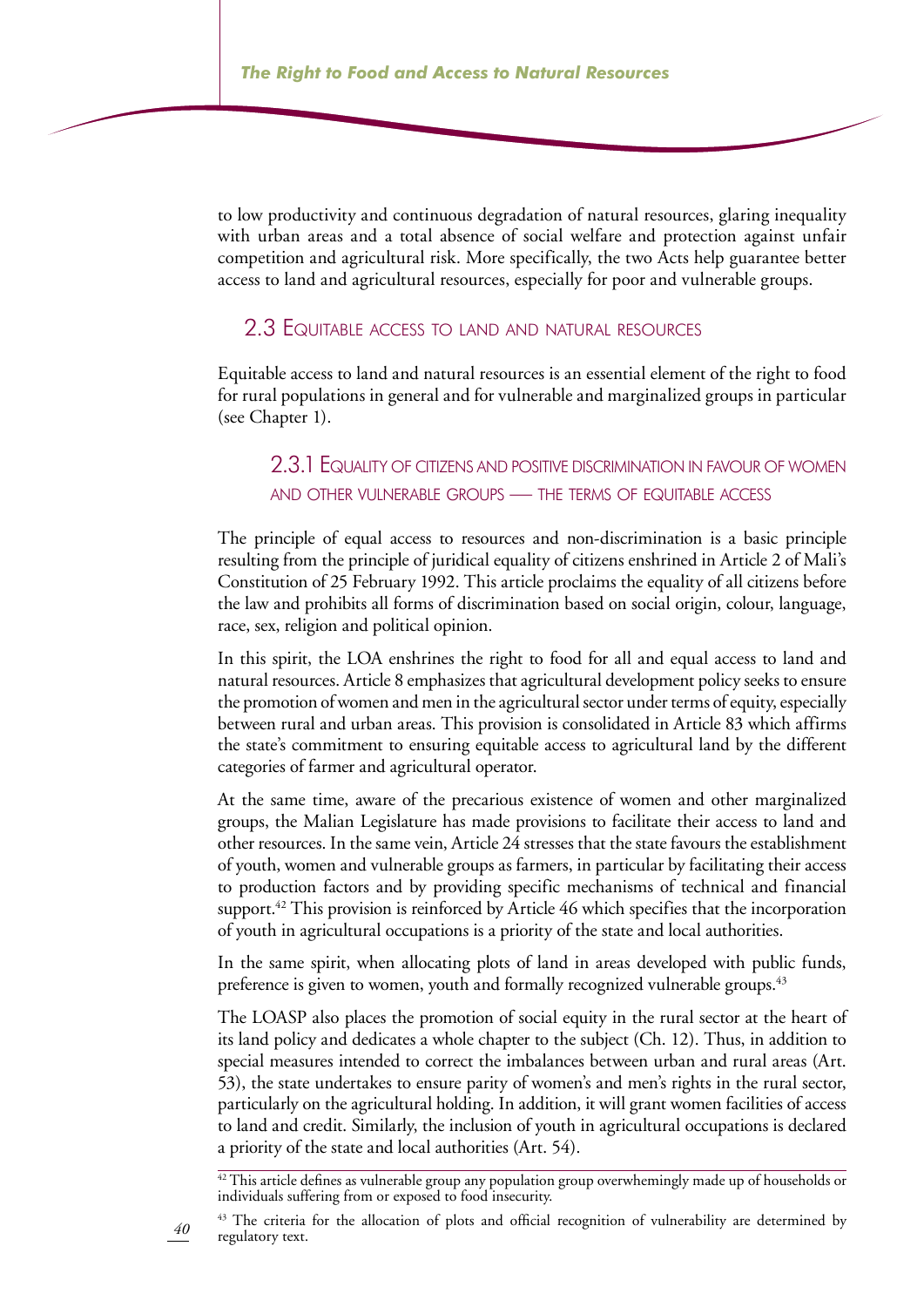Itinerant herders are also taken into account, particularly in Title V of the LOA on production and market and, more specifically, in Chapter 2 which deals with animal production. This category of livestock producers has many difficulties in several countries of the Sahel, particularly in relations with farmers and technical services. Article 142.2 contains favourable provisions for itinerant herding, including the promotion of pastoral herding through the development of rangeland, the control of diseases, the installation of water points, pastoral perimeters and livestock infrastructure.

However, under Article 142.3, the state, local authorities and farmer organizations seek to intensify animal production through different forms of crop/livestock integration and the enhancement of animal husbandry parameters, and focus on market competitiveness and higher returns. This provision which favours intensive livestock production is tempered by Article 143 which states that the priority given to the modernization of livestock production should accommodate traditional systems, such as transhumance. This is recognized as a necessary activity for the optimal use of rangeland.

As such, it should be taken into account in land-use planning in accordance with the provisions of the law on the pastoral bill of rights. At the same time, the state seeks to establish a transboundary system of transhumance and sharing of pastoral resources that is fair and equitable, based on conventions with third-party states. In collaboration with local authorities and farmer organizations, it takes measures to protect the livestock, in particular during transhumance and export.

These concerns also feature in the LOASP which deals with livestock development policy in Chapter 9. Like the LOA, it recognizes that pastoralism serves to develop rural land and natural resources. Pastoral activities should be exercised with respect to the environment and other agricultural, forestry and rural activities (Art. 44). However, while the LOA refers to the provisions of the pastoral bill of rights, a law promulgated in 2001, the LOASP states that pastoralism will be specifically dealt with in the announced law on agrarian reform and envisages an updating of Decree 80-268 of 10 March 1980 on grazing land.

#### 2.3.2 Access to land and security of tenure

Agricultural land tenure is an important element of Title IV of the LOA on production factors and is dealt with in Chapter 2. Article 75 establishes four key strands to land policy: (i) secure tenure of farm and farmers; (ii) promotion of public and private investment; (iii) equitable access to land resources; and (iv) their sustainable management.

This focus is not coincidental: insecure land tenure in rural areas derives from several factors, including a misalignment of customary and statutory law, land speculation and abusive customary appropriations (see Djiré, 2006a and 2006b). The poor and marginalized groups are those that suffer most from this situation which also undermines private investment. The LOA envisages several remedial measures.

These include, first, the recognition of customary laws in the conditions determined in the texts in effect. In accordance with Article 76, the state, the local authorities and the chambers of agriculture proceed to draw up an inventory of land-related habits and customs per region or per agro-ecological or socio-cultural zone. This inventory seeks to identify formally the existence and extent of individual or collective rights to land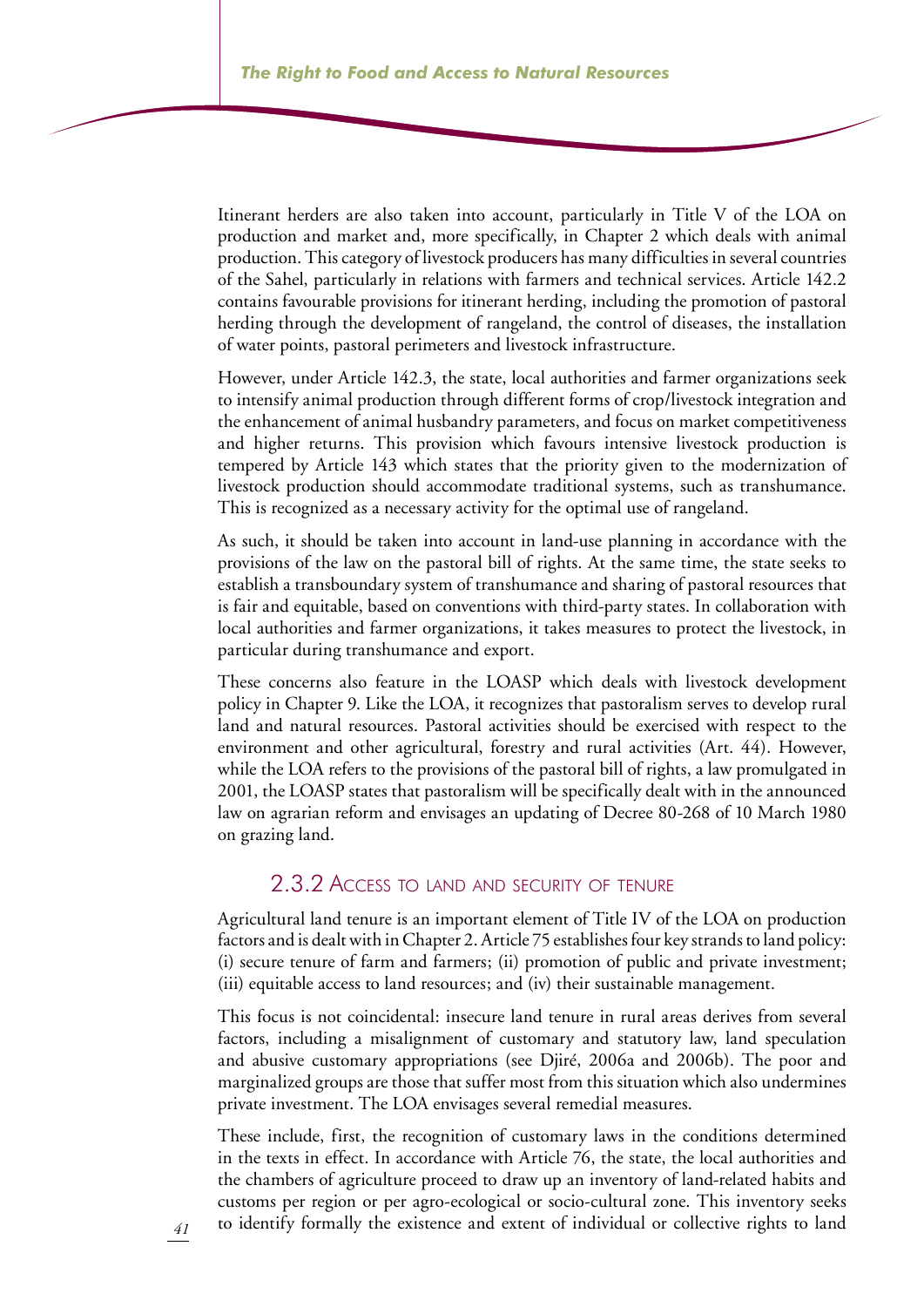and needs to be validated by the parties concerned. However, we might question the practical results of such an inventory as the juridical modalities of identification and registration of customary rights still remain to be formulated in the framework of the law on agricultural land tenure.

Second, this entails the introduction of modalities for the settlement of disputes that are likely to promote security of land tenure by placing greater emphasis on local bodies. Article 80 states that the parties to an agricultural land dispute should first submit their dispute to arbitration by the agricultural land commissions before addressing the courts. When a dispute is settled, the land commission draws up a reconciliation report that is certified by the competent judge at the request of the claimant.

Finally, the provisions of Article 81 on the need to previously register land developed with the supervision and financial assistance of the state or local authority also help secure customary rights, as registration cannot take place without due redemption of those rights.

In addition, as securing a land title can prove to be such an ordeal (see Djiré, 2007), Article 82 commits the state to introducing measures to facilitate, among other matters, the acquisition of land titles by national farmers. Provisions should be taken to lessen the cost and simplify procedures for establishing land titles and rural concessions, and for concluding long-term leases for farmers. Agricultural land policy and the subsequent law to be drawn up by the state in collaboration with farmer organizations will aim to combat speculation in transactions, land tenure and abusive customary appropriations. Article 79 establishes a land commission in each municipality to anchor reforms in the ongoing decentralization.

The LOASP is more reticent than the LOA on the subject of access to land. It has only two articles on the subject (Arts 22 and 23) in Chapter 6 (Title 3) dealing with land reform (a term not used by the Malian Legislature). Article 22 emphasizes that "the definition of land policy and reform of the law on the national estate constitute essential levers for agro-silvo-pastoral development and the modernization of agriculture". The projected reform has some objectives similar to those of the LOA (security of farm tenure, stimulation of private investment in agriculture, easing of land constraints to rural development) and others that are more specific (providing the state and local authorities with sufficient financial resources and qualified personnel).

The principles of land policy also have many similarities (protection of farming rights of rural players, controlled transferability of land, successional transmissibility, etc.) and certain precisions on the Senegalese side that favour private investment (arrangements for land transferability to permit the land mobility that is supposed to favour the creation of more viable holdings, the use of land as collateral for credit).

In accordance with Article 23 of the LOASP, the new land policy will be defined and a land reform law will be submitted to the National Assembly within two years, following its promulgation.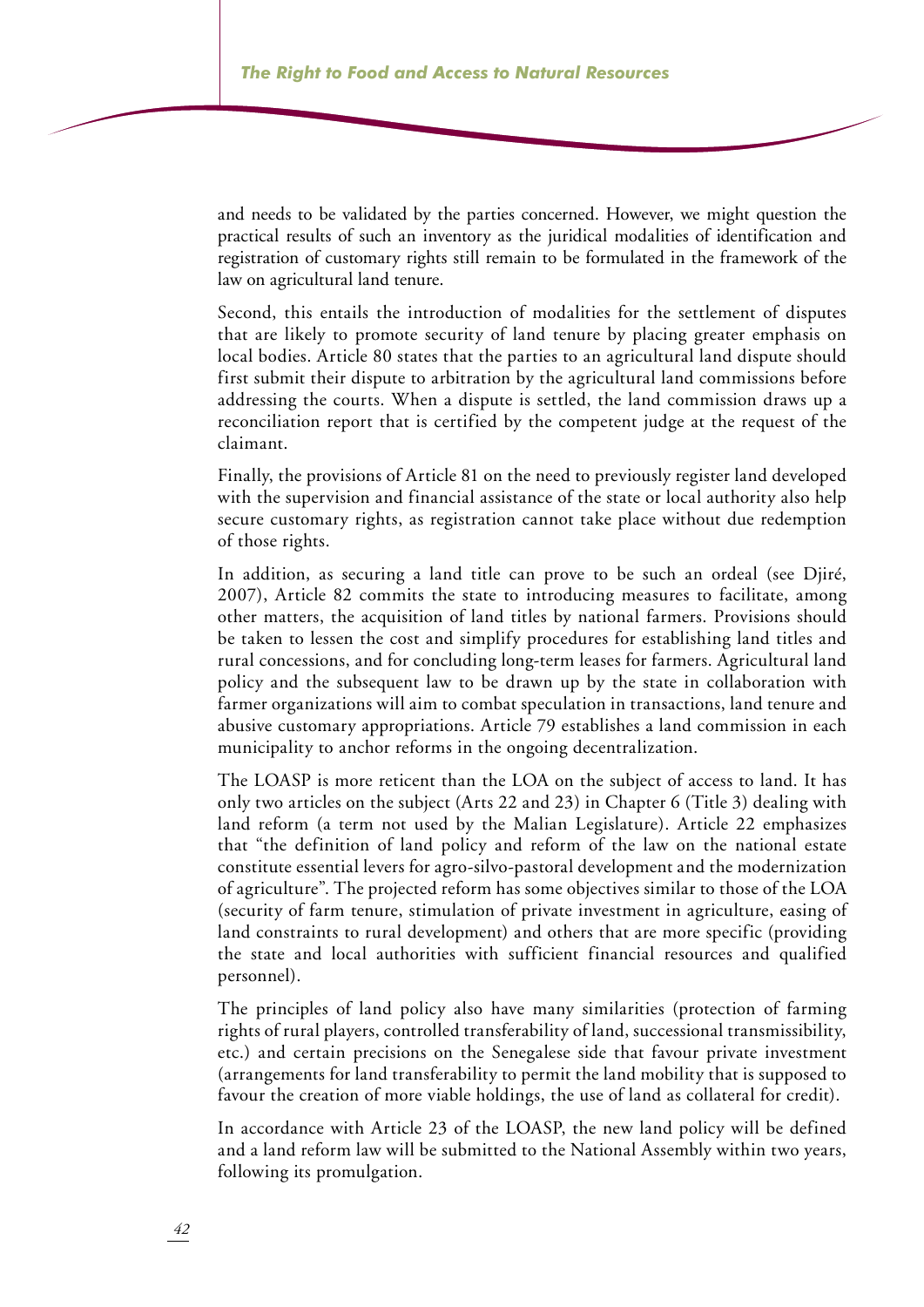### 2.3.3 Access to water and other natural resources

Key LOA production factors include the control, harnessing and use of water resources. Article 84.2 highlights water control as a way of helping release agricultural production from climate uncertainties, making water resources available in sufficient quantity and quality to satisfy farmer needs, but only to the extent that agricultural activities are compatible with the principles of sustainable and integrated management of water resources. This provision is reinforced by Article 85 which stresses that the state, local authorities and farmer organizations together draw up a blueprint for water-resource management and national policy on the control of agricultural water.

The above blueprint and policy should observe the principles of accountability of all stakeholders, of appropriation of the process of identification, implementation and management of investment by beneficiaries and of sustainable and optimal management of water resource works. This policy combines support to the modernization of existing abstraction and irrigation systems with a concern to save water, to intensify and diversify agricultural production and to develop lowland areas. It is an integral part of national policy on the sustainable and integrated management of water resources. Article 86 of the LOA states that all uses of water for agricultural purposes should comply with the technical standards of environmental impact studies and the rules of use, protection and management laid down in the water code.

Article 90 advocates integrated management by emphasizing that the state, local authorities and farmer organizations monitor the coherence of works carried out in the areas of irrigation, livestock, fisheries, aquaculture, forestry, and rural roads and tracks.

Thus, the general provisions of the LOA relating to water and other natural resources focus less on access than on the sustainable protection of ecosystems. In doing so, they conform with Directive 8 E (Item 8.13) on this subject and with Article 15 of the 1992 Constitution, which states that protection of the environment and promotion of quality of life is the duty of every individual and the state. In this perspective, Article 22 of the LOA stresses that farms should contribute to the sound management of natural resources and to the protection of the environment.

The state and local authorities can provide farms with subsidies and support to encourage them in this task. As part of the fight against desertification and the rehabilitation of desert agricultural land, the state and the local authorities concerned formulate and implement a rehabilitation programme for those areas, notably through proactive investment for the enhancement of living conditions, the integrated and sustainable management of natural resources and the development and promotion of agricultural production and products in those areas. There are specific measures to facilitate the settlement of farmers, especially young farmers, in rehabilitated desert areas. Farmers and their organizations need to implement production techniques that conserve the environment.

Local authorities and farmer organizations can receive state support for the implementation of programmes aimed at the conservation of biodiversity (Art. 73). The provisions of Articles 86 and 87 relating to mandatory environmental impact studies before the start of any water-resource-development or irrigation project aim to ensure the sustainable management of water resources. The same applies to Article 88 on the elaboration of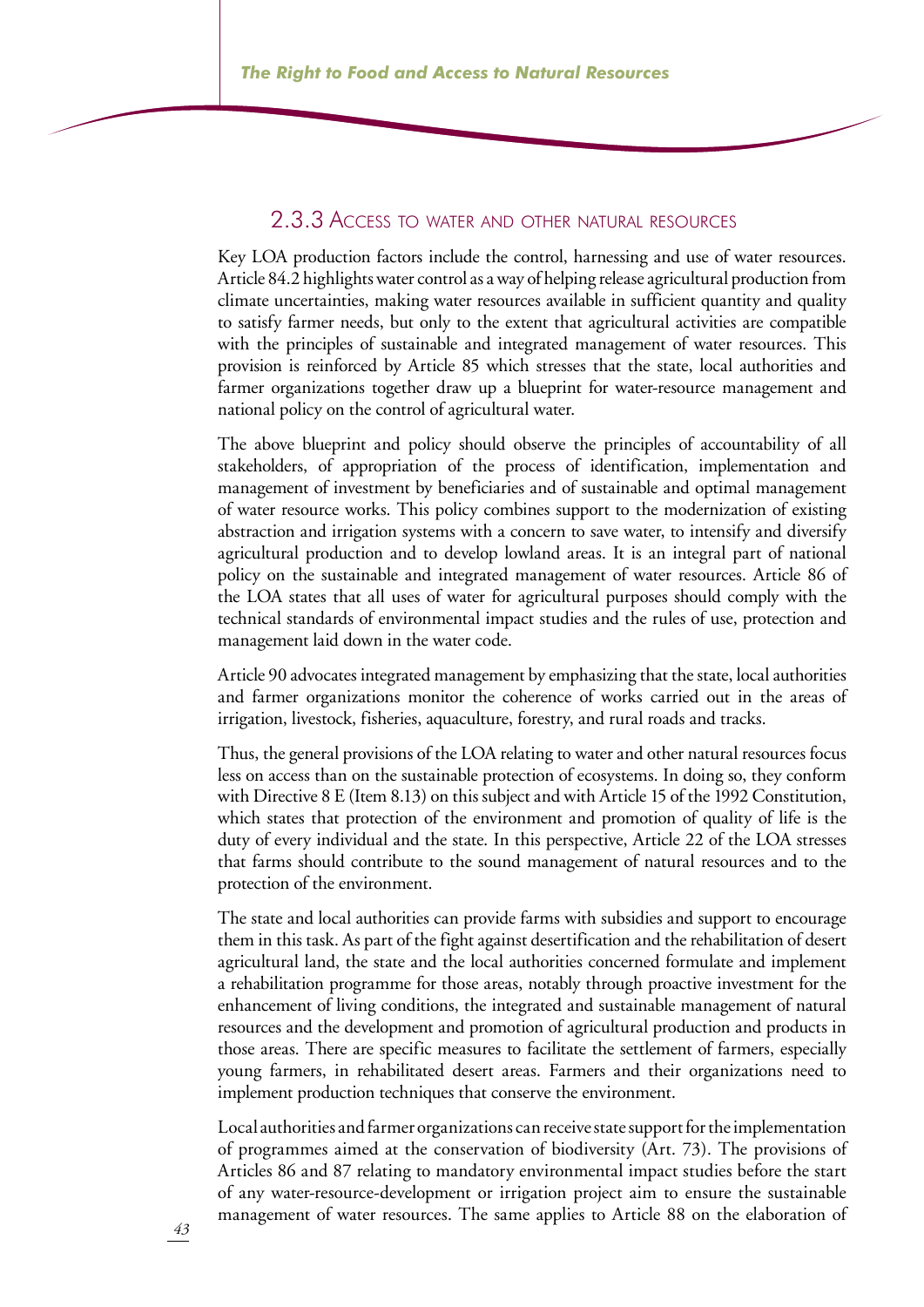regulations on the design and management of land perimeters and land-use planning, river basins and aquifers to ensure the rational and sustainable management of land and water resources.

The imperative of sustainable environmental management is also taken into account in the provisions on the production and harnessing of energy which need to be compatible with the principles of sustainable management and conservation of the environment and after prior environmental impact studies. The legislation stipulates that the state is to ensure control of input quality and use not only to foster production but also to conserve the environment and the quality of soil and water.

The development and conservation of fishery resources are presented as primary objectives of the LOA. Article 152 states that the policy of development of fishery and aquaculture production aims to provide security to sectoral operators and to ensure the availability, diversification and conservation of fishery and aquaculture resources. Through research programmes, the state carries out periodic evaluations of fishery and aquaculture resources, drawing upon the empirical knowledge of agricultural producers working in the fisheries subsector (Art. 154). In collaboration with the local authorities, it draws up strategies for the management of fisheries and of fishery and aquaculture production, taking care to comply with conventions on all water bodies and to safeguard biodiversity and ecological balances (Art. 155). The state and all sector stakeholders are responsible for combating the contamination of waters and introducing appropriate measures to restore degraded ecosystems.

There are similar measures in Article 158 (Title V, Chapter 4 on forestry and wildlife resources and production), which specifies that agricultural development policy takes into account national policy on environmental protection, which in turn takes into account forestry and wildlife policy, and policy on wetland areas.

The state, through its forestry and wildlife policy based on participatory and sustainable management of forests and wildlife for economic development and enhanced quality of life, seeks to increase forest cover, reserved forest and protected areas. In collaboration with farmer organizations and local authorities, it draws up a national catalogue of wildlife species, identifying those that are endangered, maintains genealogical books and pursues a policy of conservation and development of wildlife resources (Art. 160).

Thus, the LOA provisions consolidate policy documents and existing legislation on the protection of the environment, ecosystems and biodiversity.

These concerns also lie at the heart of the LOASP provisions on water and other natural resources. Here too, the focus is on the development of rural water resources and on the definition and implementation of irrigation policy and operational programmes (Arts 47 and 48). This policy and these programmes are based on the principles of integrated water resource management and socio-economic returns from investment in irrigation. However, the LOASP dwells less on ecosystem protection than the LOA. Chapter 8 on forestry and forest development refers to the provisions in the forest code relating to the protection of forest areas.

The above therefore points to considerable similarities between Mali's LOA and Senegal's LOASP as regards access to land and natural resources, with any substantive differences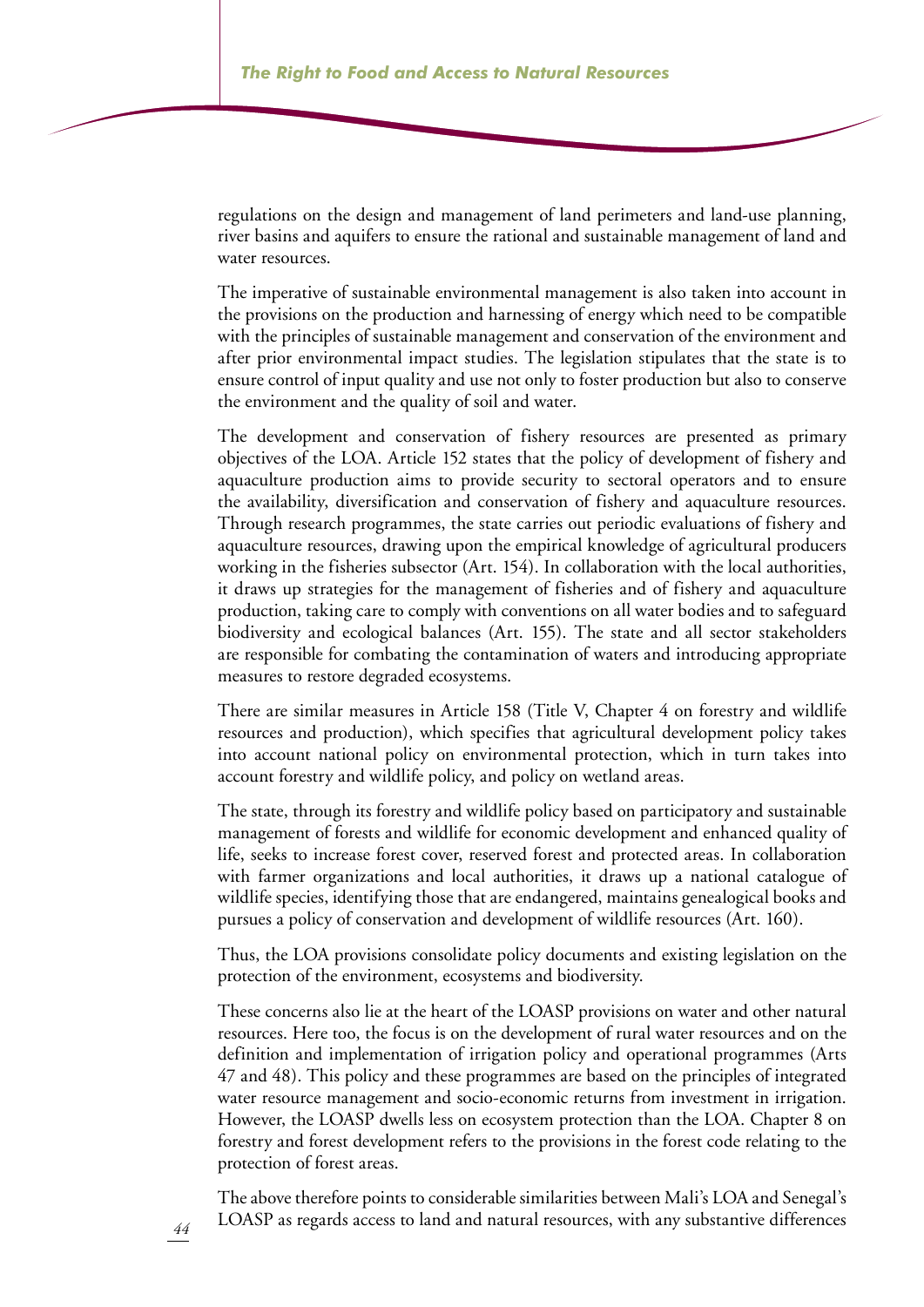applying mainly to livestock. The two Acts emphasize equitable access to land and resources, with special measures for women and youth. As regards water and natural resources, the two texts deal less with access than with their protection and sustainable management.

#### 2.4. Practical implications

The implications of the LOA and the LOASP can be analyzed on two levels: the legal and the institutional.

#### 2.4.1. Legal implications

The LOA, like the LOASP, is a framework law but adopted as an ordinary law. The provisions enacted do not therefore have the juridical validity of constitutional provisions or those of constitutional laws which are superior to those of other laws. In addition, as these provisions are sometimes very general, we might question their justiciability and ask ourselves to what extent they could be used to permit judicial recourse for the right to food and its access to resources component.

While the LOASP and the LOA are ordinary laws, their provisions are nevertheless superior to those of other ordinary laws. This is not because they are policy laws (they can be abrogated, completed, amended by other ordinary laws), but in particular because they contain provisions abrogating contrary provisions in previous laws that need to be aligned with the new policy orientations they define.

Thus, Article 199 of the LOA stresses that the laws governing the agricultural sector, which includes agriculture, water, fisheries, livestock, the environment, forestry, hunting, rural land, social protection, crop protection, animal health, seeds and soils, will be reviewed and as necessary amended in accordance with its principles and orientations. In accordance with standard practice, Article 200.2 of the LOA and Article 80 of the LOASP abrogate all prior legislation countering the said Acts, which therefore have supremacy over all previous laws.

As already underlined, the LOA and LOASP constitute genuine agrarian reform programmes. The first envisages a law on agricultural land tenure aimed at ensuring greater security of tenure for rural producers, while the second envisages a review of national land laws.

As regards the justiciability of the stated rights, we need to start by recalling that this expression was defined by Golay (2002:6) as the possibility for a law "to be invoked by an individual or a group before a judicial or quasi-judicial body that can determine its content in a concrete case and decide the measures needed to remedy its violation, if there has been a violation".

On a strictly juridical level, the concept of quasi-judicial body presents problems of comprehension, but the author clarifies his position in a footnote in which he explains that justiciability does not have exactly the same meaning at national level and at international level, as at national level the control body needs to be a judicial body, which is not the case at international level.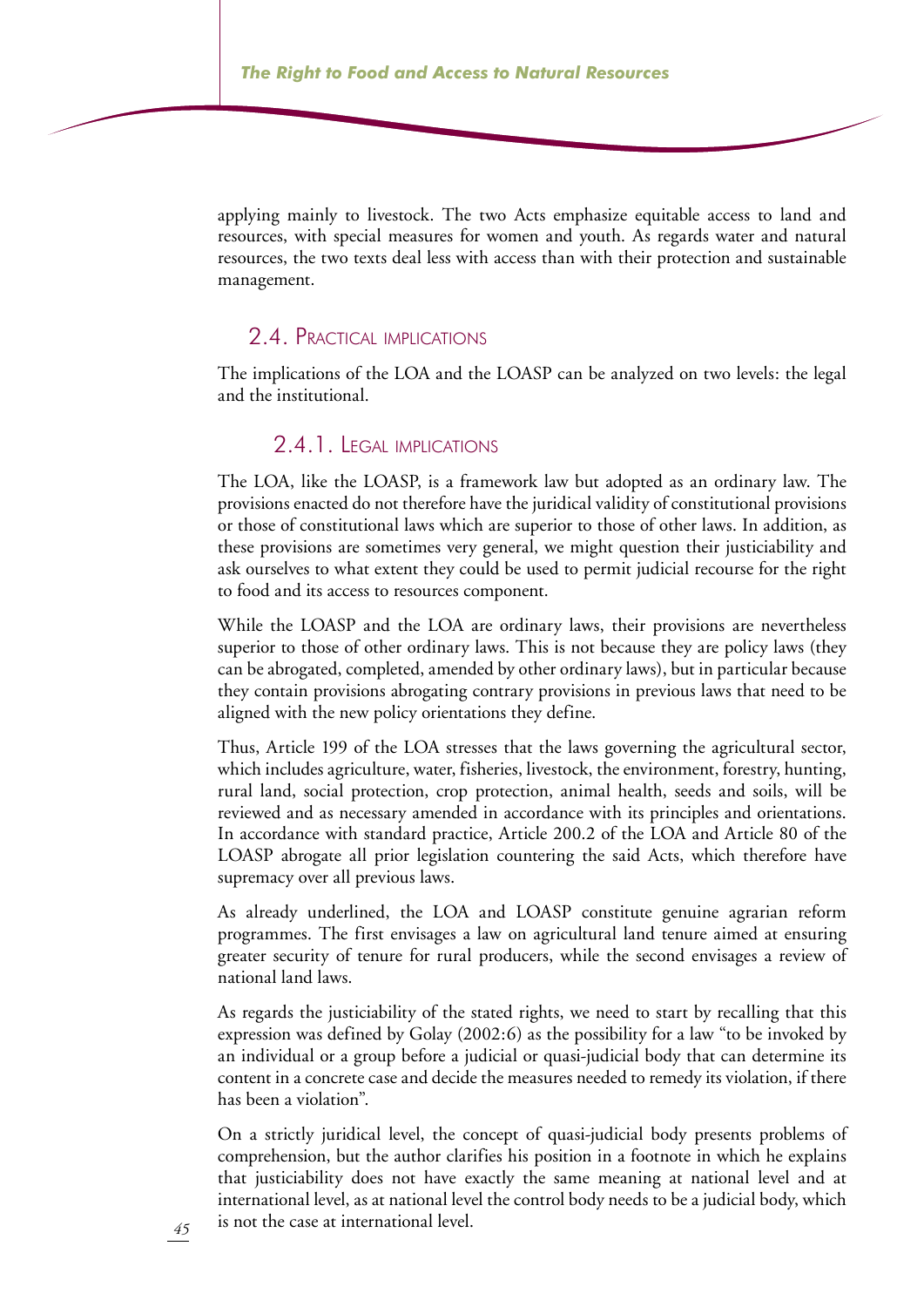He illustrates this by citing the example of the Human Rights Committee, which monitors the observance by states of their obligations under the International Covenant on Civil and Political Rights and thus constitutes a quasi-judicial body. This body can receive complaints from individuals, apply the provisions of the Covenant in concrete cases laid before it and issue a finding, but not a decision with force of law as in the case of a judge in domestic law.

At national level, in order to evoke the justiciability of a law, jurisprudence refers first to the inclusion of that law in the legislative arsenal of the country concerned or to a convention that has been duly signed and ratified and whose provisions are mandatory, then to the competence of the court appointed to hear and determine that law, and finally to the ascertainment of infringement of that law.

As the right to food is not stated expressly in the Malian Constitution, it would be difficult to invoke it to counter contrary prescriptions. But even if such were the case, the Malian Constitution restricts referrals to the Constitutional Court to a limited number of institutions (selected constitutional institutions and one-tenth of deputies of the National Assembly): as a result, the juridical means available to citizens to defend their constitutional rights are relatively constrained.

Those reservations aside, we should note that some constitutional principles that are also elements of the right to food are also fundamental principles of law and can be heard and determined by different courts, in particular by administrative courts. This applies to the principle of juridical equality and the subsequent principle of non-discrimination. A citizen who considers that this principle has not been respected by the public authority, in a measure relating to the right to food or any other domain, can have that measure annulled by administrative justice.

Without wishing to negate the theoretical and practical validity of the issue of justiciability of the right to food, we feel that the discussion should centre more on its enforceability, in other words on its "invocability". A right is enforceable when it can be invoked by a person to suspend or annul the application of a contrary decision or obtain the application of a favourable decision. This invocation can be carried out equally before the courts (justiciability) or before other bodies, including non-judicial bodies (appeal, political intervention, lobbying, etc.). The notion is therefore broader than that of justiciability. In this perspective, the provisions of the LOA are enforceable against all actions likely to run counter to it.

First, the various laws that are formulated are justiciable. Each time the government or any other administrative authority adopts a regulatory measure that runs counter to the provisions of the LOA, the farmer organizations or any other person concerned can turn to the administrative jurisdiction to annul that measure (Supreme Court or administrative tribunal, depending on the type of measure). Thus, a woman or an association promoting women's rights could resort to the administrative tribunal to request the annulment of an administrative decision on the distribution of land developed by the state, if that decision fails to grant specific rights to women.

Besides recourse to the courts, farmer organizations could justifiably invoke the LOA provisions in the formulation of policy documents, the establishment of bodies and the implementation of programmed actions.

*46*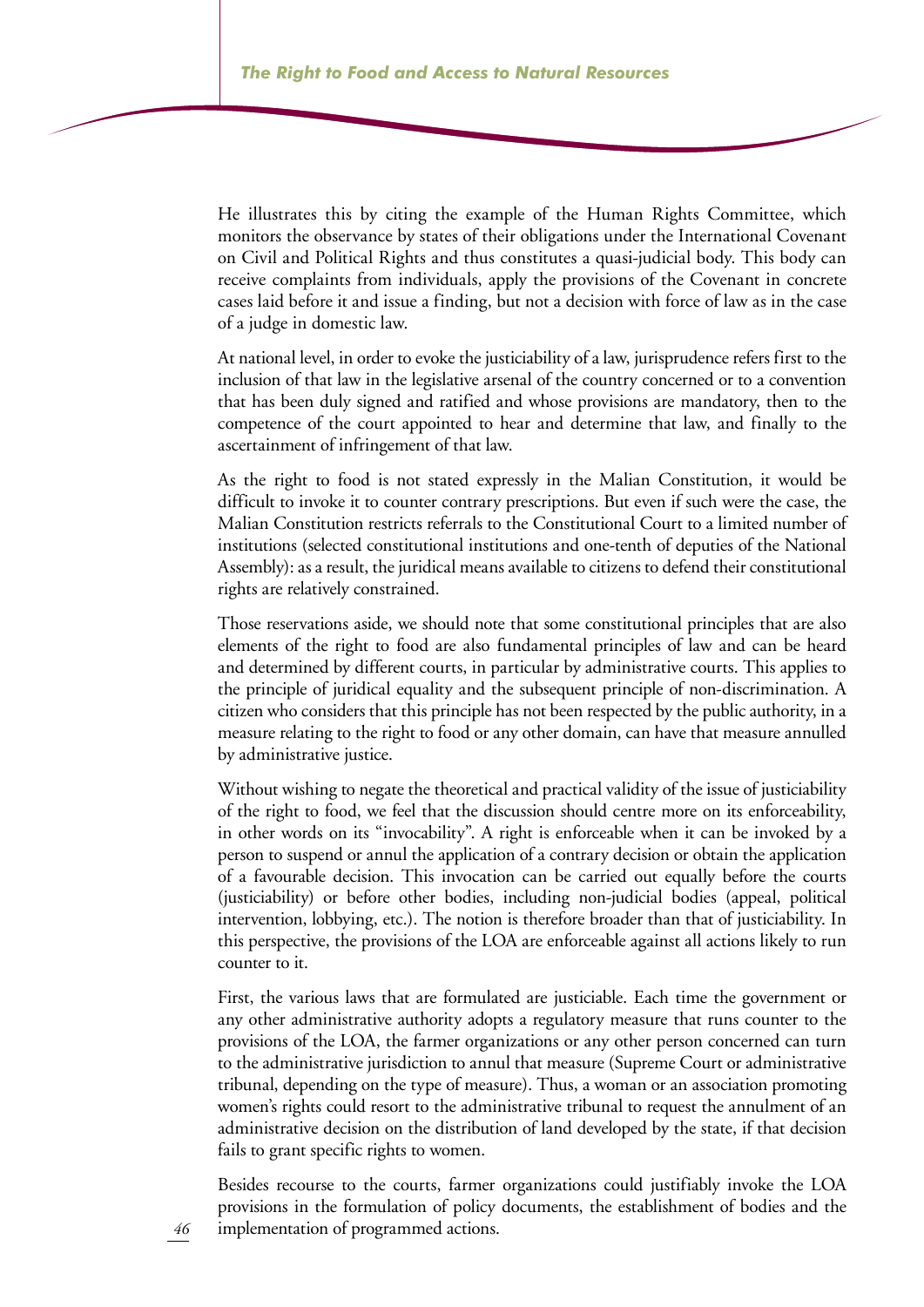The mechanisms of the Democratic Question Time (Espace d'Interpellation Démocratique,  $EID)^{44}$  can be used by citizens and associations to denounce the government's failure to adopt measures to promote the right to food, especially in the framework of implementation of the LOA.

However, the more clearly a right is expressed in law, the more easily it is justiciable and invocable. In the light of this consideration, some LOA provisions seem easier to invoke before the courts or certain non-judicial bodies than some of those of the LOASP which are more general.

But could reference to food sovereignty in the two acts constitute an element of justiciability, particularly concerning access to resources? This concept inspired by Via Campesina (see Chapter 1 above) is not defined by the LOASP, whereas it is by the LOA. The latter envisages measures, in the case of need, to protect the domestic market and only refers to the subregional bodies in two articles (Arts 3.3 and 111). Article 36 of the LOASP also specifies that, in the case of need, the state can adopt protection measures or provide subsidies to reduce or remove distortions in external trade, within the West African Economic and Monetary Union (WAEMU) and the Economic Community of West African States (ECOWAS), but in compliance with the agreements of the World Trade Organization. Seven of its articles confirm the compliance of its provisions with international and subregional conventions.

This difference in the two legislations can be explained by the fact that the Malian farmer organizations took up food sovereignty and family farming as their battle cries and were able to learn from two years of application of the LOASP. It translates the reservations of farmer organizations towards the dynamics of integration based solely on market rules and testifies to their ability to have had it incorporated into the law.<sup>45</sup> Mali's farmers could use those provisions to request the government to take measures to protect the country's agriculture. But the outcome of such a request would be more political than juridical, as the Malian Constitution allows the country to renounce part or all of its sovereignty for the cause of African unity.

#### 2.4.2. Implications at institutional level

The two Acts have strong implications at the institutional level. They set up a number of structures that will change the institutional landscape of rural development and open up a hive of legislative and regulatory reforms.

Thus, to ensure implementation and follow-up of their provisions, the LOA and the LOASP install new structures in virtually all domains, including policy, training, credit, equipment and market access. These structures and bodies are headed by the Higher Council on Agriculture and the Higher Council on Agro-Silvo-Pastoral Policy established respectively by Chapter 1 of Title IV of the LOA and Article 75 of the LOASP. These two councils are charged with monitoring implementation of the act and issuing

<sup>45</sup> According to the president of CNOP, Mr Ibrahim Coulibaly, the results of the WAEMU Agricultural Policy (PAU) have been mixed because of the technocratic and highly liberal approach of WAEMU officials, far removed from farmer reality on the ground.. (personal communication)

<sup>&</sup>lt;sup>44</sup> The EID is an event organized each 10 December. On that day the citizens who consider that their rights have been infringed by the authorities can arraign the government before an honourary jury. After the arraignments, the honourary jury assesses government progress in human rights and puts forward recommendations.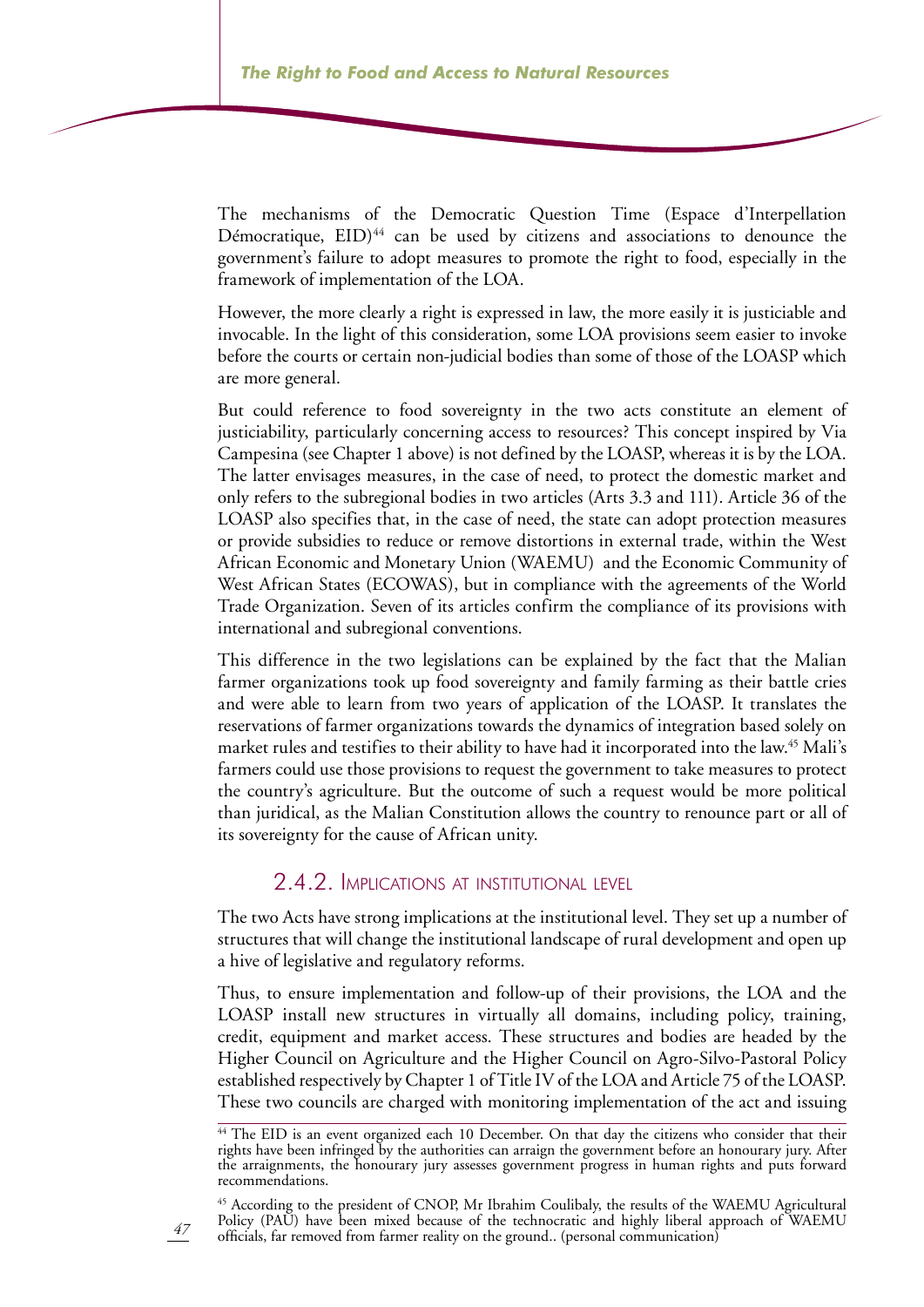advisory opinions on agro-silvo-pastoral development matters. In both cases, the council is presided over by the President of the Republic and the secretariat is provided by the Minister of Agriculture. Representatives of farmer organizations sit on both councils.

Mali's Higher Council on Agriculture has a national executive committee chaired by the Prime Minister and regional executive committees. While LOASP also introduces a regional committee on agro-silvo-pastoral policy at regional governor level (Art. 76). It makes no mention of a national executive committee. On the other hand, the two Acts establish an annual forum of discussion: Farmer's Day in Mali and the Annual Agricultural Conference in Senegal.

The structures and forums that are instituted by the two acts give farmer organizations a great opportunity to influence the process of definition and implementation of rural development policies, in particular those relating to access to land and natural resources. However, the effectiveness of the prescribed measures will depend on several factors, including the political will of the governments to successfully conclude the envisaged reforms, the combativeness of the farmer organizations and the availability of financial resources.

Given the existence of often conflicting interests, strong political will is in fact needed to initiate the intensive legislative and institutional activity that the two Acts permit. By way of illustration, the LOA implementing texts have been calculated to include: 35 policy documents, 5 legal texts, 60 decrees and other texts, not to mention the updating of preexisting regulatory texts — at a total estimated cost of CFA 1.5 billion over two years.

In Mali, the fact that the government has adopted a strict timetable for the formulation of those texts and the establishment of all institutions augurs well for a successful conclusion of the process.46 In Senegal, on the other hand, no implementing order has yet been prepared two years after adoption of the LOASP. In a memorandum published online in August 2006, the CNCR refers to the difficult situation faced by farmers and criticizes the delay in its application. Instead of its implementation, the government has adopted a new agricultural development plan entitled Plan REVA (Retour Vers l'Agriculture, Return to Agriculture)<sup>47</sup> whose provisions are considered unrealistic by the CNCR.

### 2.5. Conclusion

The LOA and the LOASP represent significant progress towards the realization of the premises needed for food security and comprehensive enjoyment of the right to food. They announce the reforms needed for an equitable access to land and natural resources by rural inhabitants, in particular weak and marginalized groups. Beyond this aspect, which is of course important albeit insufficient to trigger genuine rural development, they announce measures regarding other factors of production (including equipment, access to credit, training, agricultural research) and marketing of agricultural products. These measures also cover legal status for farm holdings, prevention and mitigation of agricultural risk, social security for rural producers, and so forth.

Reference to the right to food in the two Acts cannot be invoked in the same manner as constitutional law, but several provisions can be invoked to oblige the authorities to

<sup>46</sup> The first implementation orders were adopted a few months after the law was passed.

<sup>47</sup> Concerning the REVA plan, see.: http://www.senswiss-far.org/pub/pol/2006\_reva.pdf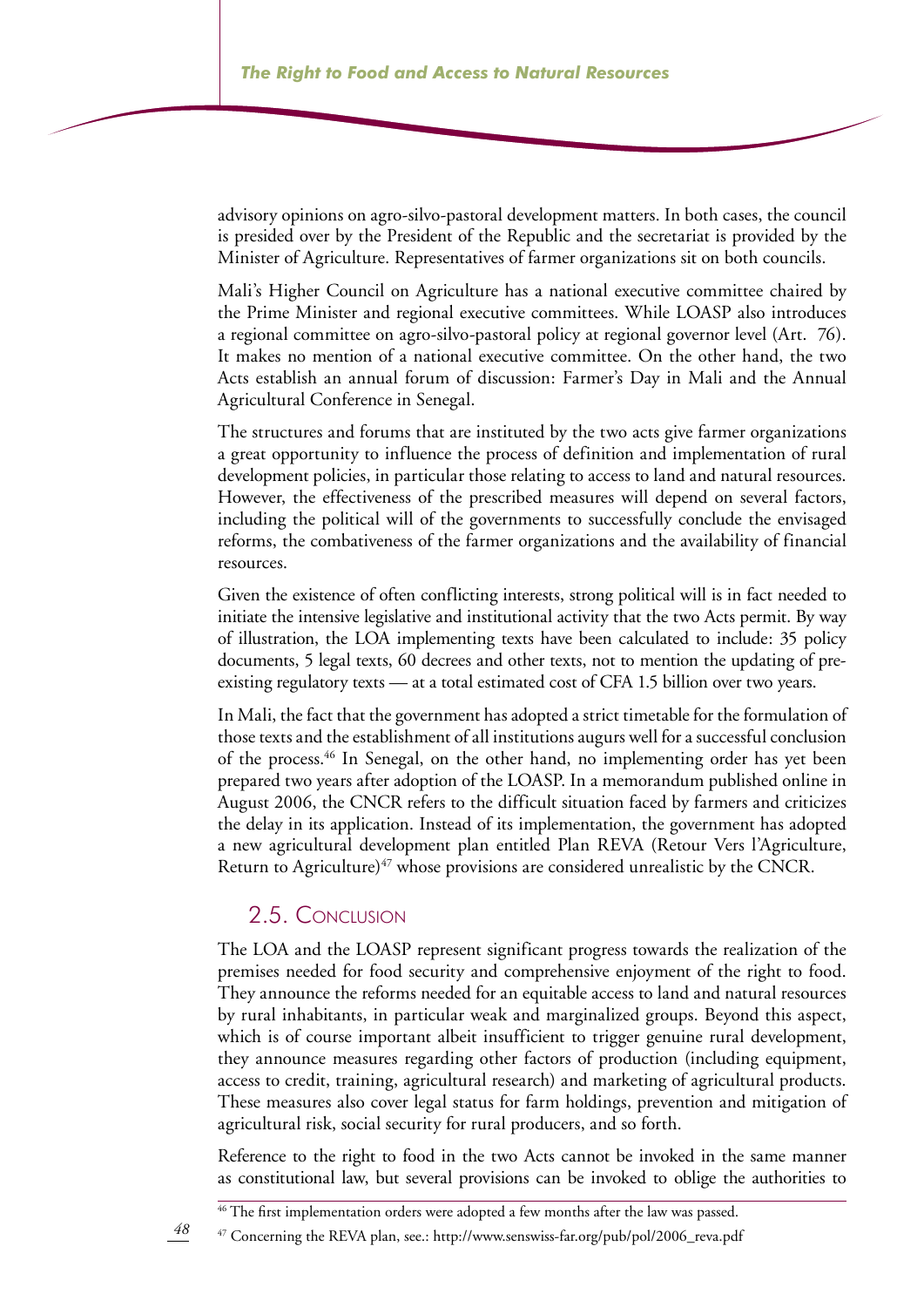adopt measures aimed at facilitating that right. Thus, provisions relating to equity, positive discrimination of women and youth and others can be invoked before the courts, in the case of infringement. Administrative measures contradicting those provisions can be annulled by the courts. But several other provisions cannot be brought to court, either because they are too broad or because they need to be regulated through subsequent law.

Nevertheless, the LOA and the LOASP constitute formidable instruments for citizens and farmer organizations to lobby and influence government decisions through the coordination frameworks and participatory structures put in place and through consultative institutions such as the Economic, Social and Cultural Council and "Democracy Question Time".

Those who do not claim or invoke their rights have no right! Realizing the potential of the LOA and the LOASP for achieving the right to food for all, especially for rural producers, will depend on the ability of farmer organizations to monitor and, if necessary, to impose the envisaged reforms and to use all legal means to see that the prescribed measures are implemented fully.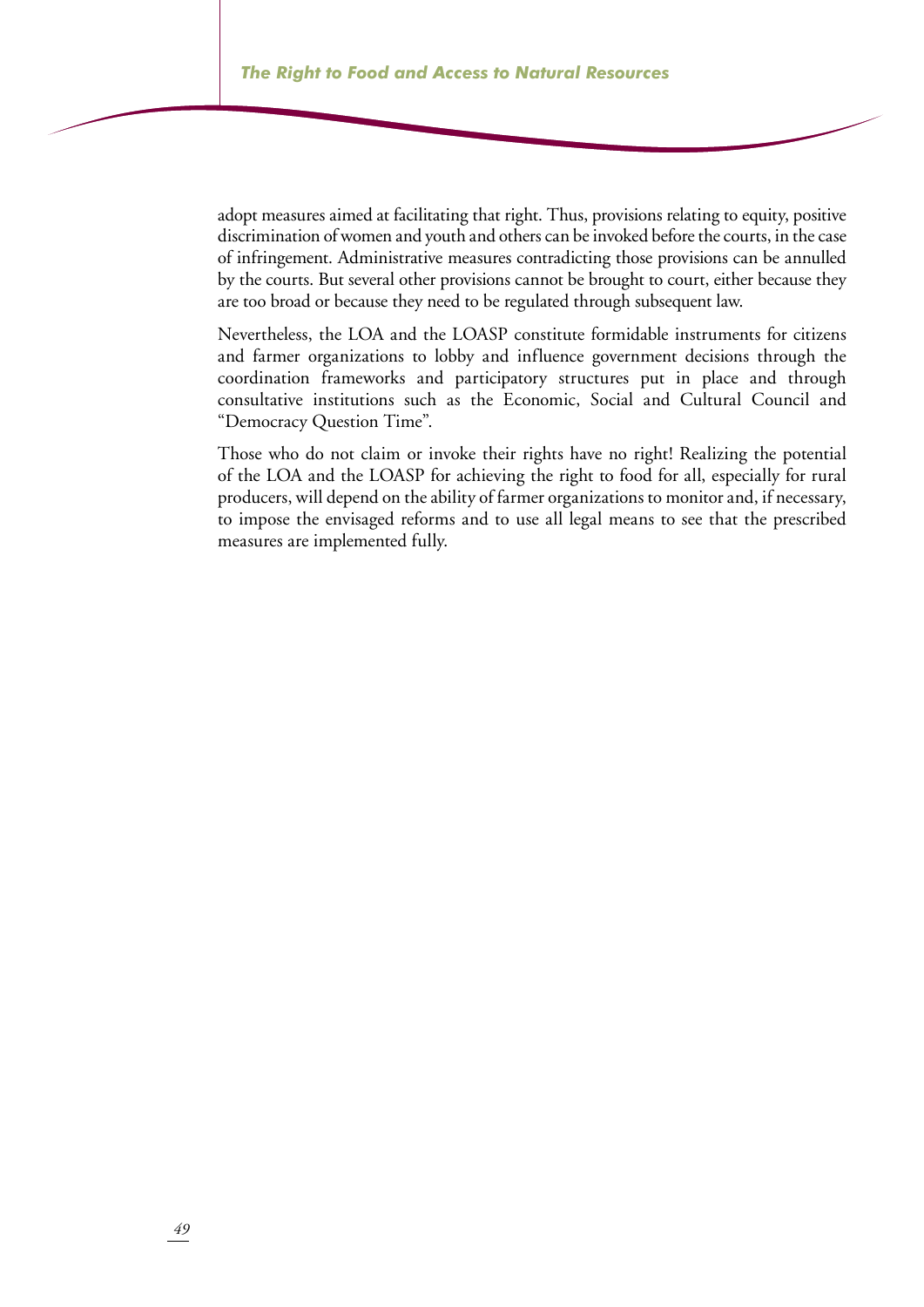

#### *The Right to Food and Access to Natural Resources*

List of Acronyms

Introduction

- 1. The Right to Food and Resource Access Conceptual Link
- 2. The Agriculture Policy Act (LOA) of Mali Great Potential for Realizing the Right to Food through Equitable Access to Land and Natural Resources

3. The Right to Food and Security of Pastoral Resource Rights in the United Republic of Tanzani Conclusion

**REFERENCES** 

## The Right to Food and Security of Pastoral Resource 3. Rights in the United Republic of Tanzania

Ringo W. Tenga

*In Tanzania, indigenous minorities are subject to a myriad of rights denials as they regularly face land alienation, discrimination, denial of justice, violation of cultural rights, lack of constitutional and legislative recognition, marginalisation of social services, as well as denial of rights to political recognition, representation and participation, to health and medical attention, to existence, to education and to their own development. (LHRC, 2007:93)*

#### 3.1 International instruments and trends in domestic legislation

The United Republic of Tanzania's performance in the protection of its indigenous minorities (pastoralists and hunter gatherer communities) has been unfortunately barren in offering prospective hope for development. Increasing evidence shows a state policy orientation, from colonial times to the present day, which designs development options that are determined externally with little or no consultation with the subject communities. As a result, policy can be viewed as paternalistic in character on the one hand and critically flawed on the other, indicating a lack of understanding about the structure of traditional systems of livelihoods that support the survival of indigenous minorities (Mattee and Shem, 2006; Lane, 1996; Ndagala, 1998, Kaare, 1988).

A 'modernization paradigm' has underpinned all policy initiatives — from the Maasai Reserves policy of the colonial state to the Range Land Development initiatives of the post-independence period (begun in 1964) through the land reform initiatives of the liberalization era (starting from the Land Policy of 1995 to the Village Land Act 1999), up to the present day where we see the proposed Grazing Land Bill of 2007 underlined by the 'Rancher's Vision' of managing livestock as a form of business (Mattee and Shem, 2006). The legal framework that appears to provide a foundation for the protection of the indigenous minorities does not fulfil its mandate, either from a rights-based perspective or administrative dispensation (Peter, 2007).

The indigenous minorities have struggled to assert their rights in various ways, both locally and internationally (Ole Nangoro, 1998). In doing so, the protection of their land, as a focal point for their cultural identity and livelihood, has been central (Tenga, 2006). At the policy level, their exclusion has been long apparent and more recent policy analyses indicate only a lukewarm attempt to be inclusive (Mattee and Shem, 2006). In terms of legislative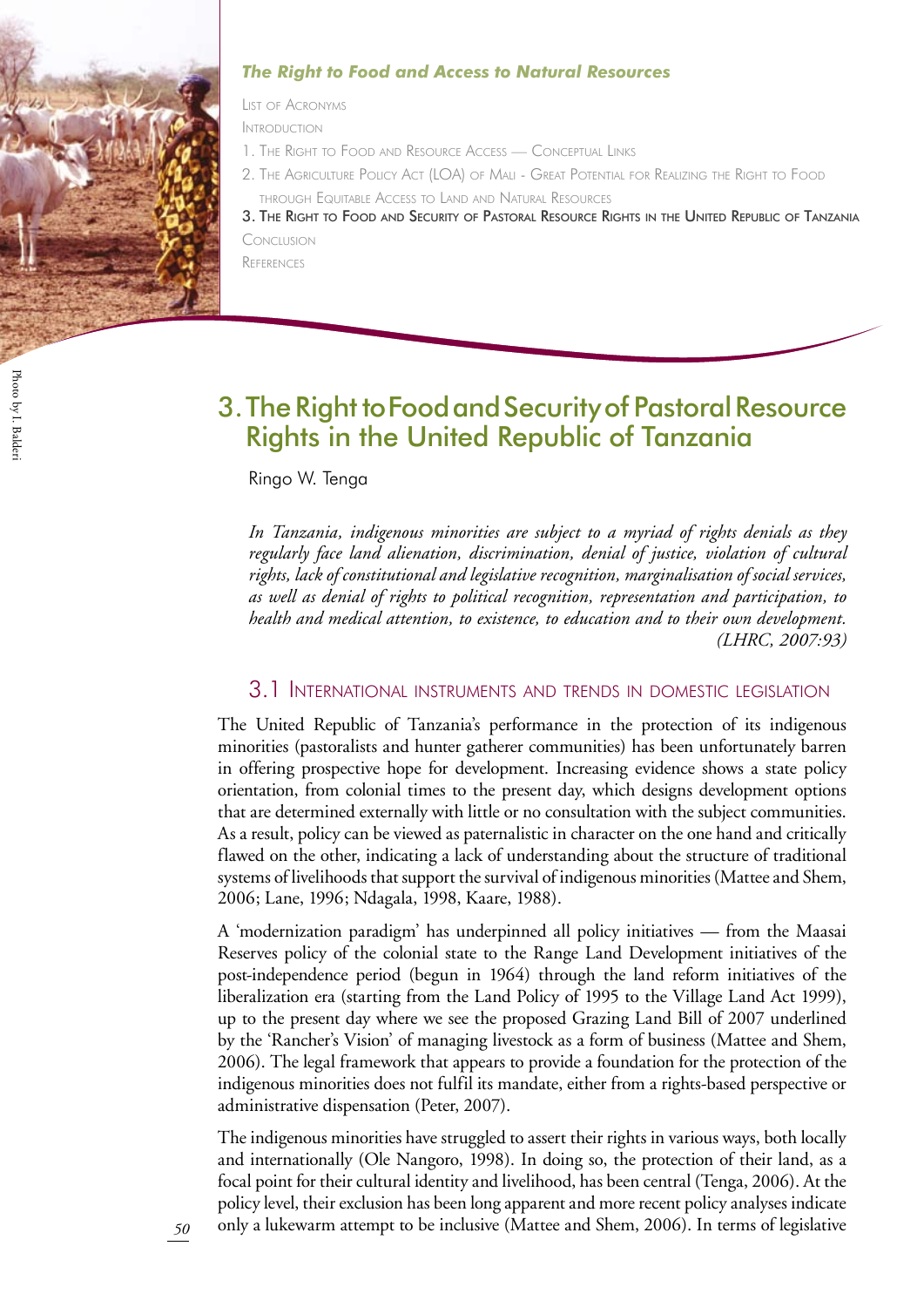reform, some gains have been made on land rights and local government reform: this may give greater organizational capacity to these communities and the ability to protect their lands legally (Alden Wily, 2003).

Nonetheless, the record of achievement has been almost invisible if assessed by cases that have gone to court for the protection of land. It has been shown that the courts have used a variety of technical justifications to avoid granting legal rights to indigenous minorities (Peter, 2006). A typology of these 'technical justifications' may point to a need to find alternative approaches in designing a rights-based strategy for claiming legal entitlements in court or elsewhere. There is a clear indication that claim rights that are collective in nature do not have an institutional space in Tanzanian jurisprudence, either procedurally or substantively. It could be argued that the "Representative Suit" procedure which aimed to cover a wide class of similarly positioned claimants has been made irrelevant with regard to collective claims as the courts have used many types of methods to exclude claimants who have not appeared in courts physically.<sup>48</sup> Substantive law, on the other hand, being more focused on individual rights rather than collective rights, has often failed to grant claims that originate from a livelihoods-protection paradigm, which would entail enforcement of communal rights covering wider groups.

Owing to this double handicap, developments in international institutions and instruments, where the United Republic of Tanzania is a party, may provide an alternative for the protection of the rights of indigenous minorities, despite scholarly caution (Kamanga, 2006). This chapter focuses on the right to food as articulated in international instruments, and explores the extent to which this right may be used as a tool for securing the resource access of pastoral groups.

According to a 2007 FAO report to the UN Permanent Forum on Indigenous Issues, the issue of securing access to productive resources for all individuals and groups (FAO, 2007) is crucial to the protection of vulnerable indigenous peoples. The report states that "fighting hunger and malnutrition requires tackling the problems of discrimination that characterize the situation of many groups that are politically or geographically marginalized or live in relatively remote areas. In this regard, [Right to Food Guideline 8.1] states, *inter alia*, that "[S]tates should respect and protect the rights of individuals with respect to resources such as land, water, forests, fisheries, and livestock without any discrimination" and that "special attention may be given to groups such as pastoralists and indigenous people and their relation to natural resources". Empowerment and participation are stressed in the Guidelines as key elements of a rights-based approach, and people's capacity-building is indicated as one way to enhance them" (FAO, 2007). In reference to indigenous peoples thus, there is a critical intersect between the hunger problem with that of discrimination. The report reiterates that recent developments in the areas of both indigenous issues and the right to food suggest a joint approach to the two areas, and it urges renewed attention to these themes that are becoming dominant in the human rights agenda.

Under Article 11 of the ICESCR, the United Republic of Tanzania as a state party recognizes the right of its citizens to an adequate standard of living, which includes adequate food, clothing and housing. The same article acknowledges the duty to take action in securing the "fundamental right to be free from hunger" (Art. 11:2). In

48 See e.g. the *Yoke Gwaku v NAFCO* and *Lekengere Faru v Attorney General* cases, where the High Court of Tanzania granted relief only to those who appeared in Court, despite the representative or "class" character of the cases.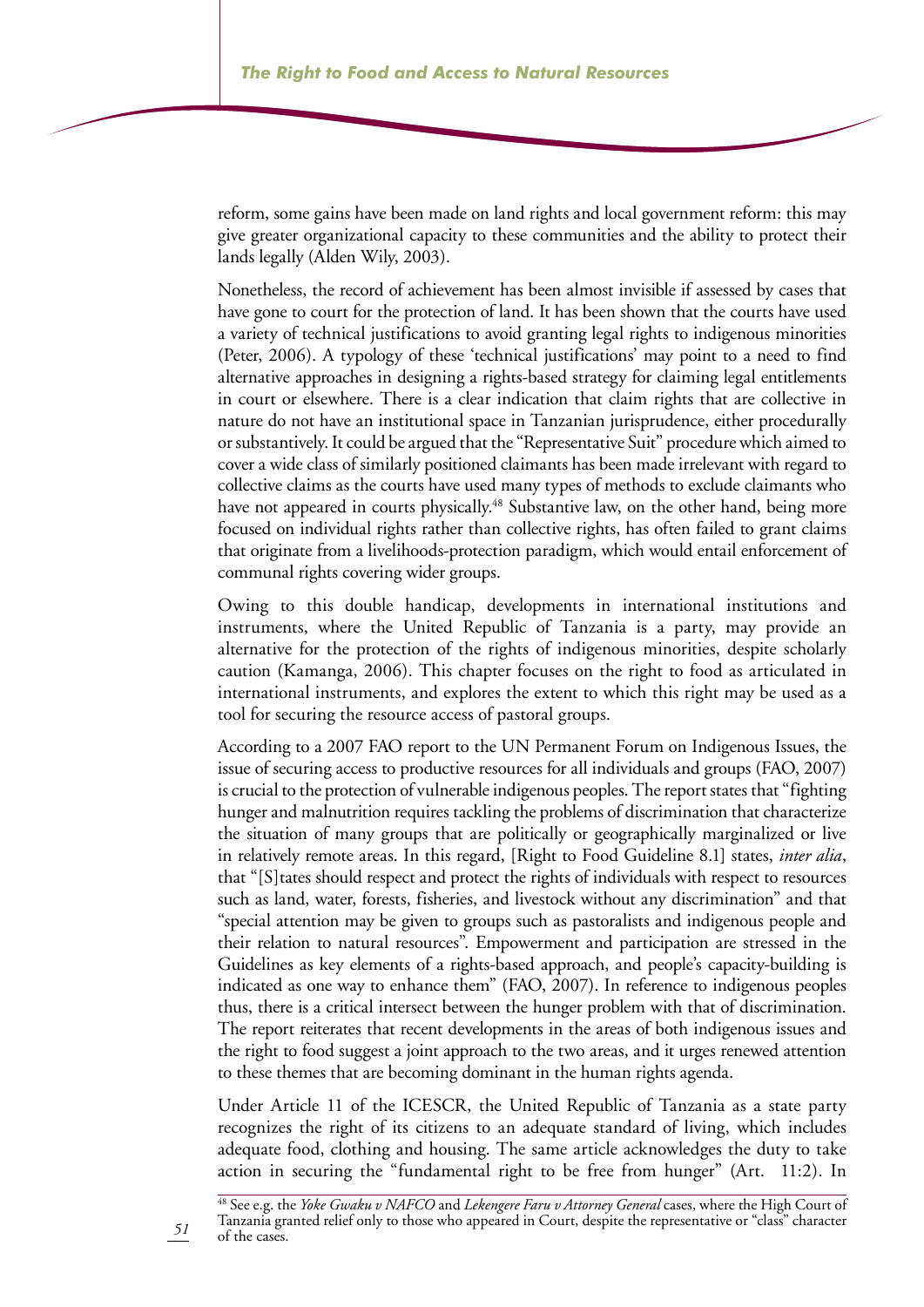pursuance of this duty, states are required to adopt appropriate economic, environmental and social policies aimed at realizing the core content of the right to food, which covers two critical components — first, availability of food in sufficient quantities and quality; and, second, sustainable accessibility to food (General Comment 12; see above, chapter 1). Access to food has received more detailed interpretation to cover accessibility in economic terms and in physical terms. Here the Committee on Economic Social and Cultural Rights notes: "A particular vulnerability is that of many indigenous populations groups whose access to their ancestral lands may be threatened" (CESCR, 1999). The international obligation enjoins the United Republic of Tanzania to respect, to protect and to fulfil the right to adequate food in order to secure and ensure the right of freedom from hunger for its populations (see above, Chapter 1).

#### 3.2. The case of pastoralists' rights in the United Republic of Tanzania

The Maasai population, whose livelihood is based on pastoralism, is estimated to be around 350,000 and is concentrated in north-east of the United Republic of Tanzania but it is present also in the central and southern part of the country. Natural resources are principally used on a collective basis — grazing/pasture land, water points and salt-licks. Transhumance and nomadism — livestock mobility and rotational use of pastureland — minimizes land overuse and allows vegetation to recover after grazing, thereby protecting marginal land from destruction.

Access to resources for the Maasai has, however, been eroded by land alienations that date back to the colonial period, and that have deepened and widened over time (Shivji and Kapinga, 1998). This includes loss of land to wildlife sanctuaries, to large-scale plantations, to peasant farmers under resettlement schemes, to urban centres, and to joint ventures between Maasai individuals and non-Maasai "investors" (Ole Nangoro, 1998).

Loss of land has resulted in a critical shrinkage of the resource base that is seriously threatening pastoral livelihoods. This has led to diverse livelihood alternatives, including movement to new areas. Relocating to other areas has fostered resource conflict or resource overuse — as illustrated for instance by the endemic conflict between Maasai pastoralists and farming communities in the Kilosa district.

Similar to the plight of the Maasai is that of the Barabaig (in Hanang District, in the northeast; see Lane, 1996). With their choice land alienated for agricultural use, displacement started from the early 1980s, and no remedial measures have been undertaken to date. Both Maasai and Barabaig groups have sought to resist loss of resource access through political mobilization and legal actions. However, both strategies have tended to be unsuccessful.

According to Peter (2007:36), courts have consistently engaged in technical gymnastics to belittle breaches of human rights when it comes to indigenous minority issues:

*Interestingly, in all cases taken to Court by or on behalf of indigenous people, the events giving rise to claims are preceded by excessive use of force assault, harassment, brutality, torture, cruel and other inhuman and degrading treatment and punishment by state institutions such as the Police, Security and the infamous field force unit. These actions of state agents normally lead to displacement, loss of livestock and other personal articles as well as break-up and scattering of families. However, courts of law cleverly skirt around these serious violations of human rights and hardly address or even mention them.*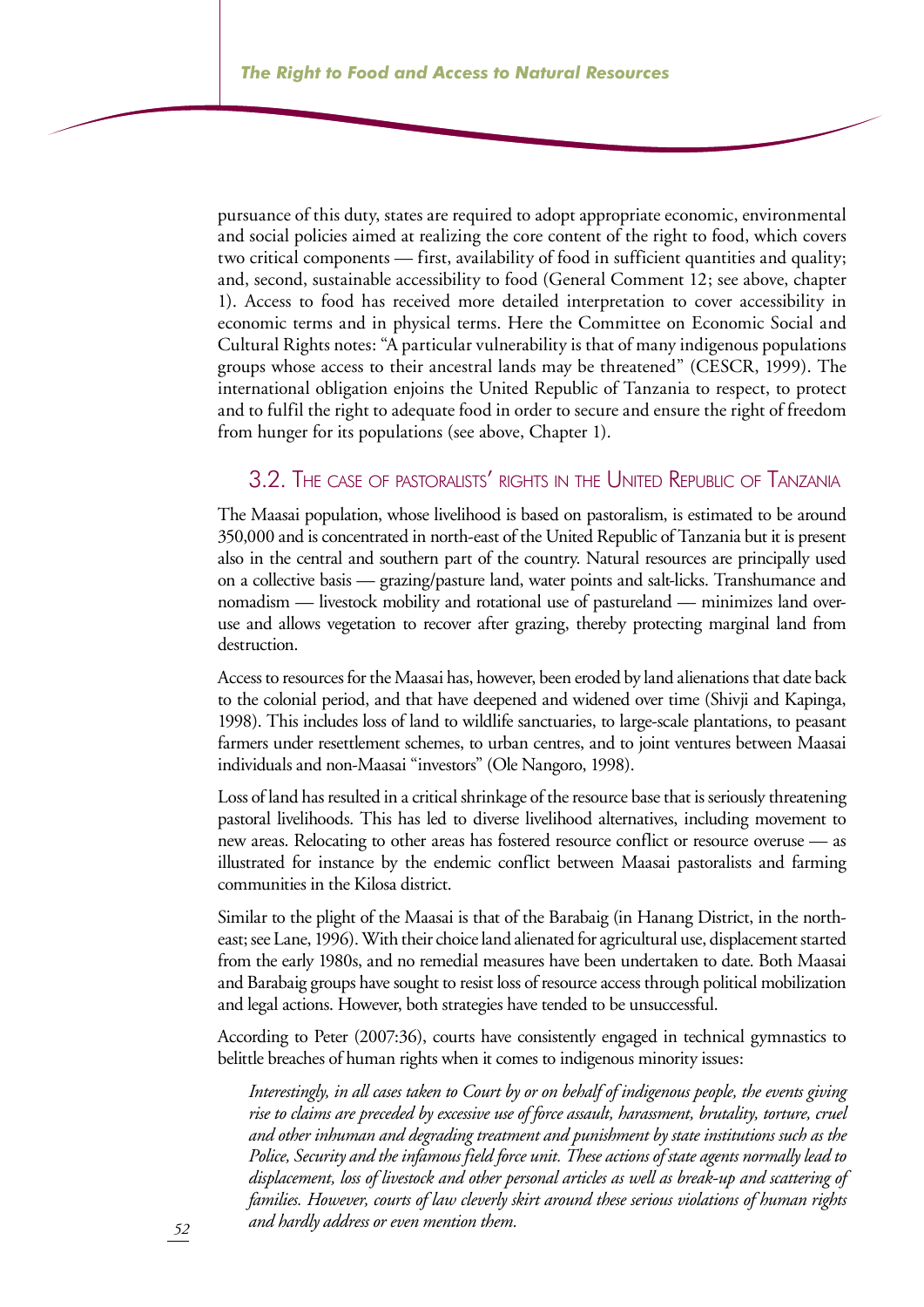This perplexing and contradictory behaviour of the courts has been noted by other authors (e.g. Lobulu, 1999). The Barabaig have not managed to register a satisfactory success in courts (Mvungi, 2000). Neither have the Maasai pastoralists, as in the case of Mkomazi game reserve, where the Court of Appeal's treatment of issues at stake was awkward and, at times, outwardly wrong (Mchome, 2002; Juma, 2000). Table 3.1 outlines some of the most significant resourceaccess cases fought (and lost) by pastoral groups.

Similarly, it could be argued that successive waves of legal reforms have not been responsive to the needs of pastoral groups. For instance, the Range Development and Management Act 1964 (No. 51 of 1964) seemed to be underlined by a lack of understanding of pastoral systems. It provided for the establishment of ranching associations modelled on Western corporate bodies but unknown to the Maasai. No consultation of pastoral groups was held during the elaboration of the Act.

In practice, the Act was a resounding failure — only two ranching associations actually took off. More generally, legislative interventions have typically been inspired by efforts to "modernize" and sedentarize pastoralists, by preference for farming compared to pastoralism, and by little responsiveness to the needs of pastoral groups.

|     | TABLE 3.1: Pastoral Land Rights Cases - Tanzanian Examples                                                   |                                             |                                                                                                                                                             |                                                                                                                                                                                                                                                                                                                                                                                                                  |
|-----|--------------------------------------------------------------------------------------------------------------|---------------------------------------------|-------------------------------------------------------------------------------------------------------------------------------------------------------------|------------------------------------------------------------------------------------------------------------------------------------------------------------------------------------------------------------------------------------------------------------------------------------------------------------------------------------------------------------------------------------------------------------------|
| No. | <b>Case Reference</b>                                                                                        | Community                                   | Claim                                                                                                                                                       | <b>Final Court Decision</b>                                                                                                                                                                                                                                                                                                                                                                                      |
|     | Mulbadaw Village<br>Council & 67 Others v<br>NAFCO (HC-Arusha<br>- CV# 10/1981 and<br>$CA - CVA \neq 3/1986$ | Barabaig pastoralists in<br>Hanang District | Claim over extensive<br>pasture lands<br>appropriated by<br>NAFCO, a Parastatal,<br>as Mulbadaw Farm,<br>(about 10,000 acres)<br>funded by CIDA,<br>Canada. | Pastoralists lost:<br>(1) Village Council<br>failed to show legal<br>allocation of land from<br>prior land authorities.<br>(2) Barabaig<br>pastoralists failed to<br>show the Court that<br>they are natives of the<br>United Republic of<br>Tanzania. (Despite<br>the public fact that<br><b>Barabaig Pastoralists</b><br>are found nowhere<br>else on earth, and in<br>Court some had to get<br>a translator.) |
|     | Yoke Gwaku & 5<br>Others v Gawal Farms<br>Ltd & NAFCO<br>(HC-Arusha<br>$-CV#52/1988$                         | Barabaig pastoralists in<br>Hanang District | Claim Over extensive<br>pasture lands<br>appropriated by<br>NAFCO, a Parastatal,<br>as Gawal Farm (about<br>10,000 acres) funded<br>by CIDA, Canada.        | The High Courts award<br>a nominal victory:<br>(1) Yes the pastoralists<br>have been illegally<br>dispossessed.<br>(2) But Representative<br>Suit only covers those in<br>Court and not the odd<br>780 others.<br>(3) Claimants to be paid<br>monetary compensations<br>and not to be re-granted<br>the land.                                                                                                    |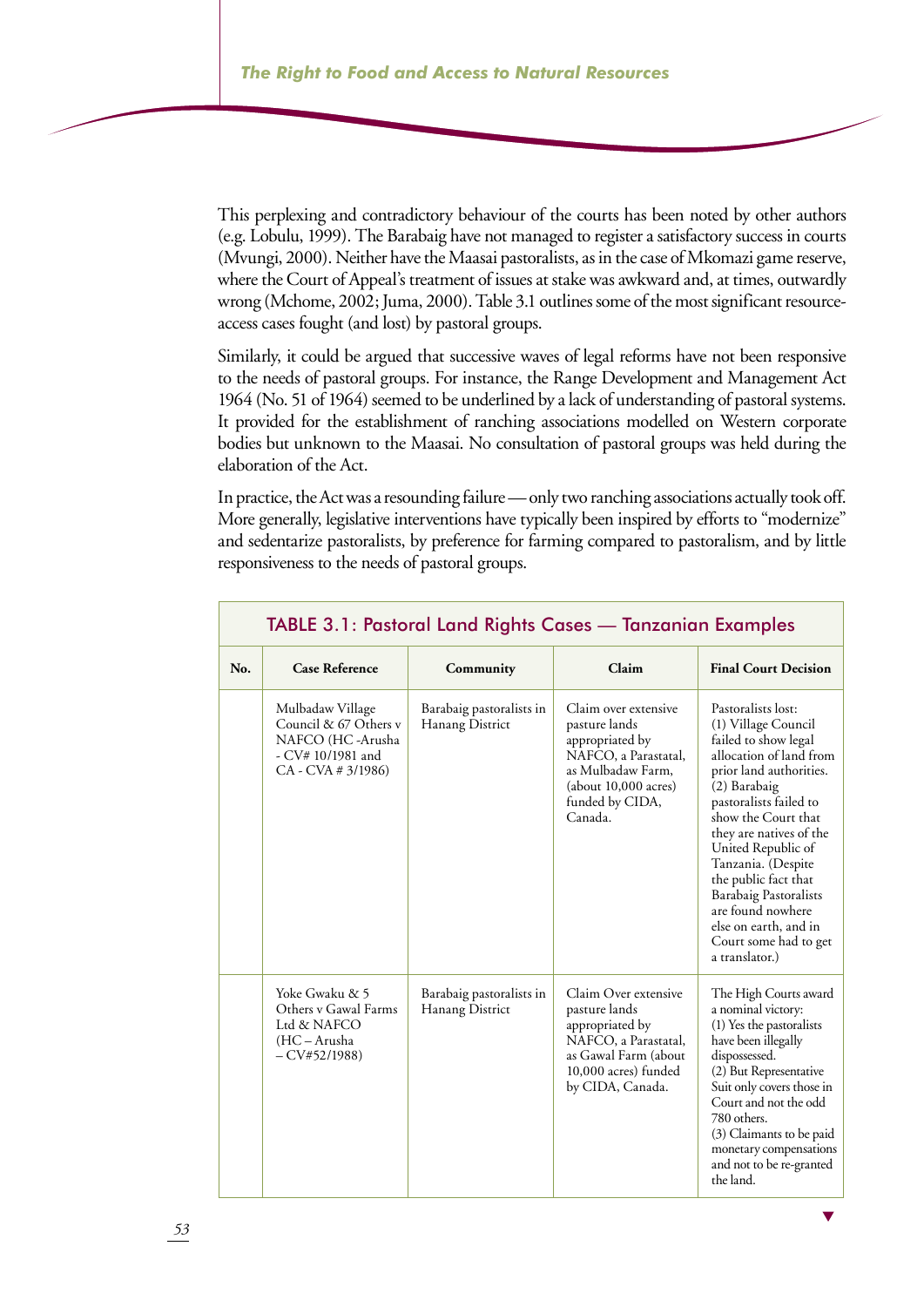|     | TABLE 3.1: Pastoral Land Rights Cases - Tanzanian Examples - CONT.                                       |                                                                                                                |                                                                                                                                                                                                                                                          |                                                                                                                                                                                                                                                                                                                                                                                                                                                                                                                                                                                   |
|-----|----------------------------------------------------------------------------------------------------------|----------------------------------------------------------------------------------------------------------------|----------------------------------------------------------------------------------------------------------------------------------------------------------------------------------------------------------------------------------------------------------|-----------------------------------------------------------------------------------------------------------------------------------------------------------------------------------------------------------------------------------------------------------------------------------------------------------------------------------------------------------------------------------------------------------------------------------------------------------------------------------------------------------------------------------------------------------------------------------|
| No. | <b>Case Reference</b>                                                                                    | Community                                                                                                      | Claim                                                                                                                                                                                                                                                    | <b>Final Court Decision</b>                                                                                                                                                                                                                                                                                                                                                                                                                                                                                                                                                       |
|     | Ako Gembul & 100<br>Others v Gidagamowd<br>and Waret Farms<br>Ltds &NAFCO<br>(HC-Arusha<br>$-CV#12/1989$ | Barabaig pastoralists<br>in Hanang District                                                                    | Claim over extensive<br>pasture lands<br>appropriated by<br>NAFCO, a Parastatal,<br>as Waret and<br>Gidagamowd Farms<br>(about 20,000 acres)<br>funded by CIDA,<br>Canada.                                                                               | The High Court (per<br>Nchalla, J.) dismisses<br>the case:<br>$(1)$ That the<br>Government has<br>priority in food security<br>and the acquisition<br>of the barabaig land<br>is proper, as national<br>interest overrides all<br>other interests.<br>(2) That the suit is bad<br>in law as it should have<br>been consolidated with<br>the <b>Yoke Gwaku</b> Case.<br>The litigants were at<br>fault and maybe guilty<br>of abuse of the process<br>of Court.                                                                                                                    |
|     | Lekengere Faru & Ors<br>v AG & Ors (HC-<br>Moshi - CV#33/94<br>& CV#33/95 and CA<br>$-CVA \# 53/1998$    | Maasai pastoralists<br>living in Mkomazi<br>Game Reserve, North<br>Eastern, the United<br>Republic of Tanzania | Claim against evictions<br>from ancestral lands<br>within the Game<br>Reserve.                                                                                                                                                                           | The High Court (per<br>Munuo, J.) finds that<br>the evictions were<br>illegal. Orders that<br>alternative land be<br>sought and claimants<br>be compensated.<br>Court of Appeal<br>(per Nyalali, C.J.),<br>in a hastily written<br>Judgment (1999) "finds<br>out" that the Maasai<br>are not Natives of<br>Mkomazi but "recent"<br>immigrants who only<br>resided there under a<br>licence. Orders paltry<br>damages for only those<br>who gave evidence in<br>Court and also orders<br>for alternative land<br>to be sought. The<br>last Order remains<br>unimplemented to date. |
|     | Ngotyaki, Oloruja<br>& Others v Republic<br>(HC – Arusha<br>- Criminal Appeal #<br>8/1991)               | Maasai pastoralists<br>in Ngorongoro<br>Conservation Area                                                      | Five pastoralists<br>appeal against<br>conviction by Monduli<br>District Court for<br>allegedly breach of<br>Anti-Cultivation<br>Regulations within the<br>Conservation Area,<br>the conviction covers<br>9 people jailed for 3<br>months and 649 fined. | Convictions quashed<br>by the High Court<br>as they were based<br>on (1) Repealed law,<br>and, (2) Section 9A of<br>the Ordinance under<br>which the accused were<br>charged contained no<br>punishment provisions                                                                                                                                                                                                                                                                                                                                                                |

Source: FAO, Socio-Economic Statistics and Analysis Service, Update 03/09/2006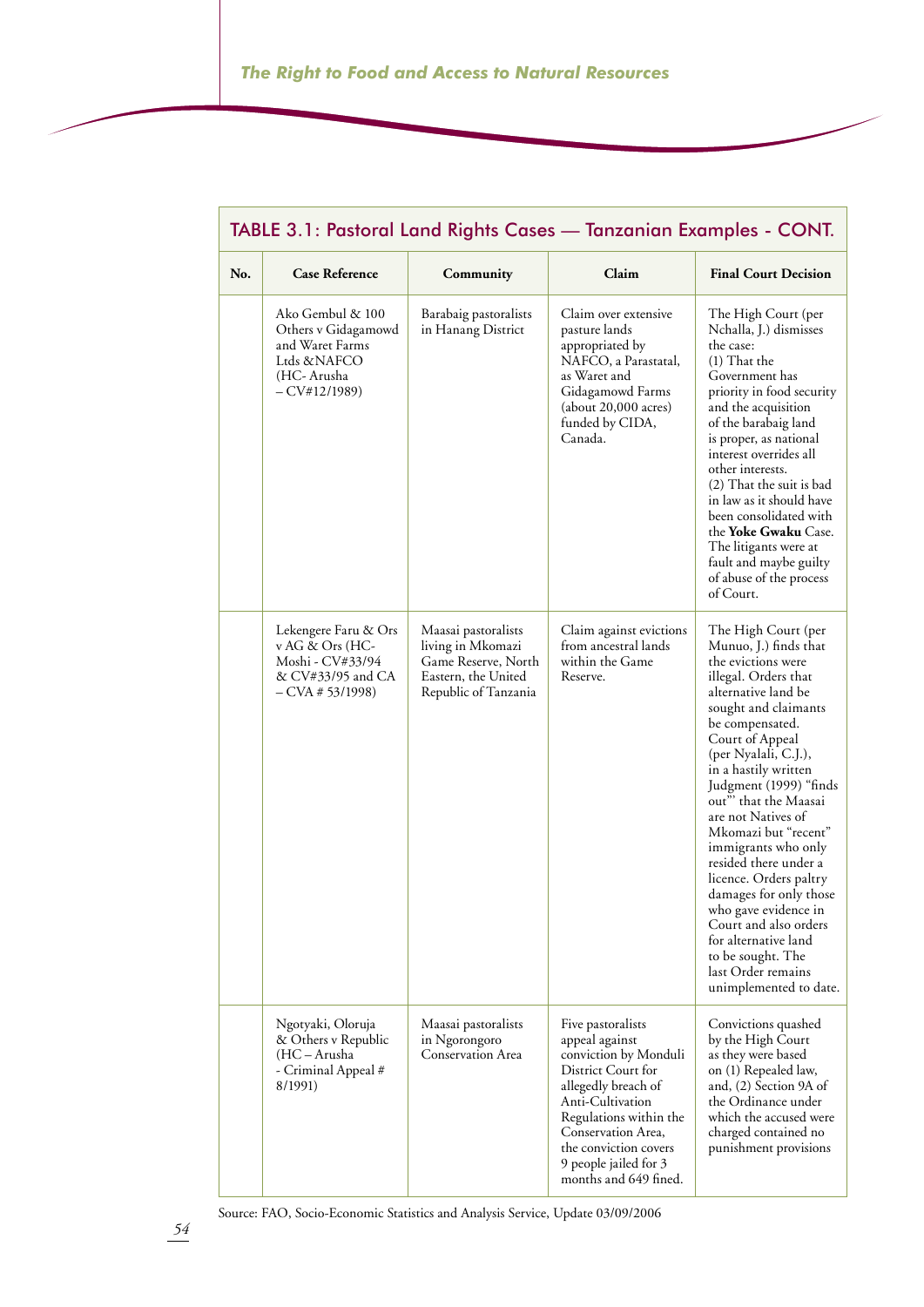Particularly relevant to securing pastoralists' resource rights is the Village Land Act 1999. In some ways, this Act is a step forward in securing access to natural resources for pastoral groups. As Alden Wily (2003 : 48-9) notes:

- A customary right may be issued for pastoral purposes (Section 29 (2) (a) (iii)). i.
- ii. Land Markets are to be regulated to ensure that pastoralists are not disadvantaged (Section  $3(1)(l)$ ).
- iii. Definition of the area of the village's land may include grazing land and land used for stock passage (Section  $7(1)$ ).
- Where the villagers are pastoralists, the certificate of Village Land will not only affirm the iv. village area but related areas customarily used by those persons (Section 8(8)(d)).
- The law makes provision for two or more villages to decide to jointly share the management v. of a certain area (Section 11); this may be useful for pastoralists in respect of seasonal shared grazing areas.
- Plenty of provision is made for communal village land to be identified and earmarked solely vi. for communal use; this will help protect agricultural encroachment into pastures (Section  $12(1)$ ).
- Definition of communal village land must include all existing properties used as community vii. or public village land (Section 13 (7)).
- A group of citizens are eligible to be allocated a customary right of occupancy, not just viii.individual or families (Section 18 (1)); this is helpful to clans of pastoralists".

While these aspects constitute a step forward compared to earlier legislation, the benefits they may bring depend on specific implementations of the Act. A closer scrutiny shows that pastoralists are still vulnerable. The structure of the Village Land Act allows the predominance of customary land law as the substantive rules for regulating tenure. This essentially means that customary rights and practices that pre-exist the Act are protected. The question is whether pastoral resource rights have sufficient recognition in customary law. Where pastoralists are predominant, this may be the case; but where they are not, the resource rights of pastoralists tend to be highly contested, and subjected to almost automatic pre-dominance of non-pastoral rights (Sanna Ojalammi, 2006).

In addition, tensions exist between the Village Land Act 1999 and the related Land Act of the same year — particularly with regard to the commons. The reference used is that of "general land", which includes undeveloped or unused village land. But the Village Land Act defines "general land" as public land that is not "reserved" or "village" land. This ambiguity between the two Acts could render grazing lands (typically held in common) subject to arbitrary control by public officials, as they may be perceived as "unused" or "unoccupied" lands (Shivji, 1999). In order to materialize the potential benefits of the Village Land Act, some communities have gone out to secure their resource rights through implementing the Act with support from nongovernmental organizations (NGOs). A good example is the work carried out by Community Research and Development Services (CORDS), an NGO working in pastoral communities in northern Tanzania. CORDS has assisted some 72 pastoral villages in Monduli District to obtain Village Land Certificates. This is expected to secure grazing lands from outside encroachment. Similar projects are being carried out in Ngorongoro, Kiteto and Simanjiro Districts and being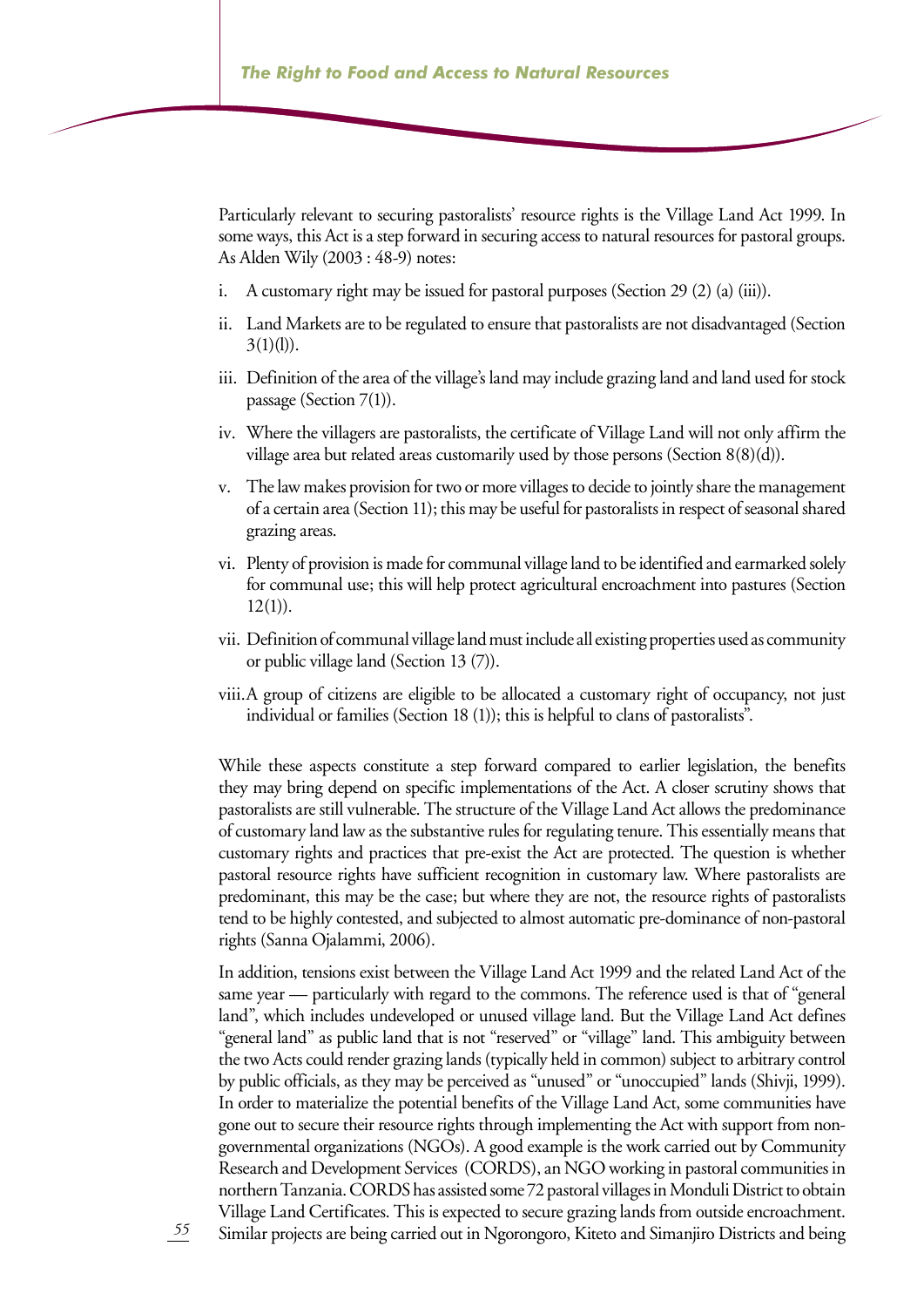undertaken by other NGOs — for example, by FarmAfrica in Hanang and Mbulu Districts; and by Ujamaa Community Resources Trust in Monduli, Hanang and Ngorongoro Districts.

#### 3.3. The right to food as <sup>a</sup> tool to secure resource access

The previous section outlined the resource-access challenges faced by the pastoral groups in the United Republic of Tanzania, and the constraints embodied in the domestic legal framework. This section explores the extent to which right-to-food arguments and remedies can help pastoral groups in the United Republic of Tanzania secure their access to natural resources.Although the United Republic of Tanzania's domestic law — particularly the Constitution — requires the state to respect, protect and fulfil human rights, the right to food in particular remains constitutionally un-articulated. However, it can be considered as implicit in Article 14 of the Constitution which guarantees the right to life, in the right to work under Article 24, in the right to a just remuneration under Article 23 and in the right to own property under Article 24. The right to food is also closely linked to other rights such as the rights to health and to shelter, in addition to various civil and political rights.

A recent report by NorAgric made a review of the operationalization of the right to food in the United Republic of Tanzania (Haug and Rauan, 2001). A general analysis was made of the capability of the country to implement the right to food towards the Millennium Development Goals timeline. The report found that this capacity appeared questionable. The United Republic of Tanzania is one of the highly indebted poor countries (HIPIC), and it failed to meet international benchmarks at every point with regard to economic performance, whereby it was number 53 out of 90 poorest countries in the world, with per capita income of USD174 per year. The situation has not improved. The prevalence of under-nourishment in the United Republic of Tanzania is higher than the average for East Africa or sub-Saharan Africa according to FAO data (2006). According to the most recent FAO socio-economic statistical evaluation monitoring progress towards hunger reduction goals of the World Food Summit (WFS) the statistical outlook is still bleak (see **Table 3.2** below).

| <b>TABLE 3.2 - Statistics on food security in Tanzania</b> |           |           |               |
|------------------------------------------------------------|-----------|-----------|---------------|
|                                                            | 1990-1992 | 1995-1997 | $2002 - 2004$ |
| <b>Population (Millions)</b>                               | 27.0      | 32.07     | 37.0          |
| Food aupply<br>(Kcal/person/day)                           | 2050      | 1880      | 1960          |
| Number of<br>undernourished<br>(Millions)                  | 9.9       | 15.7      | 16.4          |
| Proportion of<br>undernourished %                          |           |           |               |
| The United Republic<br>of Tanzania                         | 37        | 50        | 44            |
| East Africa                                                | 45        | 46        | 40            |
| Sub-Saharan Africa                                         | 35        | 36        | 33            |

Source: FAO, Socio-Economic Statistics and Analysis Service, Update 03/09/2006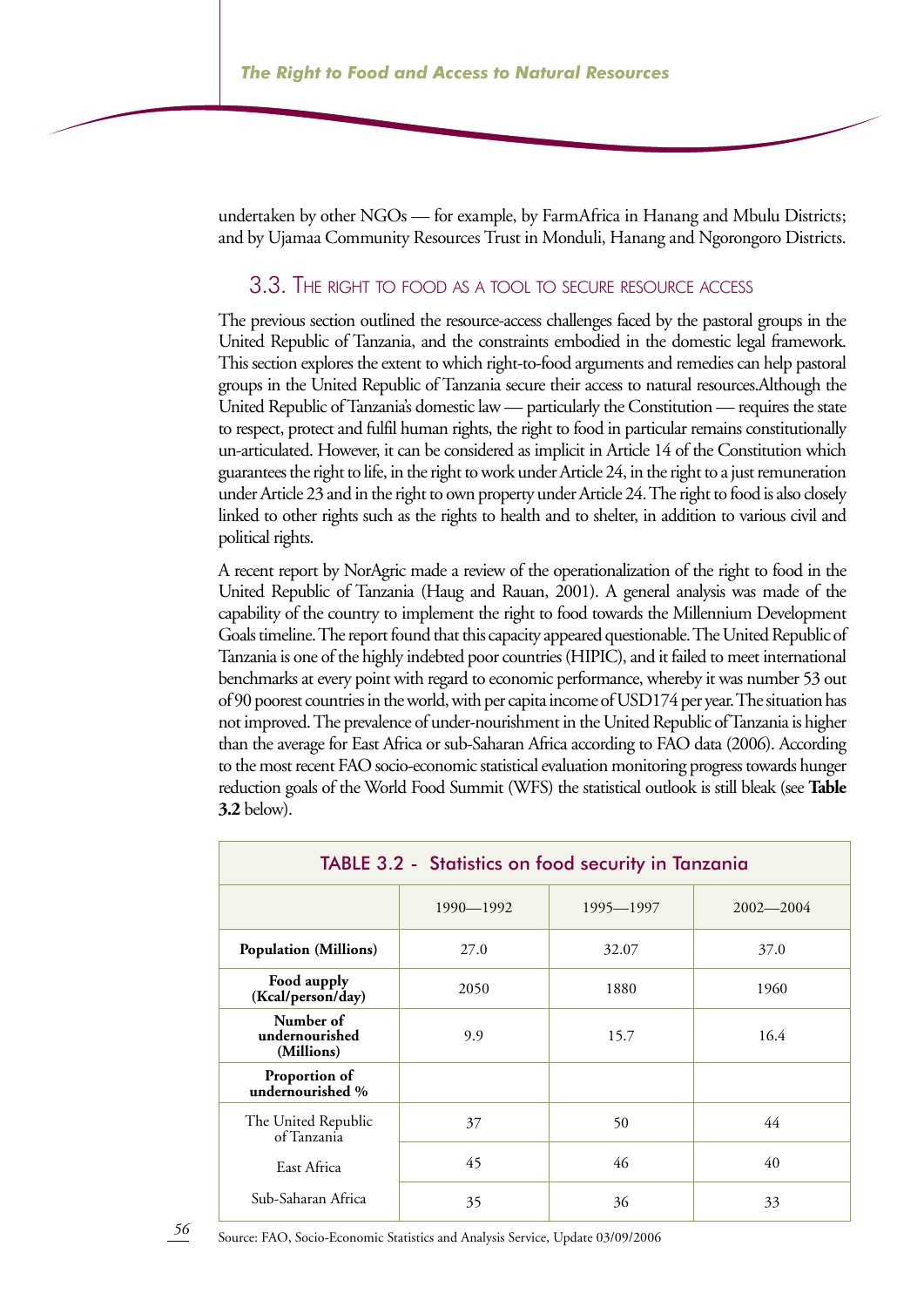Although FAO notes that the food supply has improved in the past few years, it has not been enough to halt the critical decrease that preceded it.

A recent study undertaken by the World Food Programme (WFP) in non-pastoral areas found that the country is highly vulnerable and easily exposable to natural shocks such as drought. The study states that "food insecurity and vulnerability is highly prevalent in Tanzania. 15% of households are food insecure and 15% are highly vulnerable" (McKinney, 2006). It also found that food insecurity and vulnerability is present everywhere in the United Republic of Tanzania although it varies regionally. The study is significant in the sense that although pastoral livelihoods were not the subject of the study one may hazard the conclusion that pastoralists may not fare well either, as the prevalence of drought would affect pastoralists the most.

Given this context, can right-to-food arguments and remedies be used to secure resource access for pastoral groups? Chapter 1 above outlined some of the ways in which this is conceptually possible — for instance, by identifying the circumstances under which arbitrary deprivation of resource access may constitute a violation of the right to food. Assessing the extent to which this can be applied usefully in the specific context of the United Republic of Tanzania, however, is not straightforward.

There does not seem to be a clear experience in the United Republic of Tanzania with using right to food arguments and remedies to secure resource access. For instance, right to food arguments have not yet been tested in court cases concerning natural resource rights. In this context, answers to that question can only be tentative.

Some insights can be drawn, however, from the case *Ako Gembul and Others v NAFCO*. The case concerned the loss of resource access for Barabaig pastoralists in order to allocate some 20,000 acres of land to wheat cultivation by a parastatal company, National Agriculture and Food Corporation (NAFCO). The land allocation was challenged by the Barabaig on the grounds that the alienated lands were ancestral lands of the pastoral Barabaig; and that customary rights are recognized legally under Tanzanian land law. Therefore, it was argued, the state could not alienate the land without due process that included following the Land Acquisition Act requirements providing for consultation and justification that there are public interest grounds that would justify the acquisition.

The High Court dismissed the legal challenge. The Court held that pastoralists' rights had been taken into account, as the proposed project aimed to improve food security at the national level and was therefore in the public interest. In other words, food-security arguments were used to justify the taking of pastoral lands through fulfilling the public purpose requirement embodied in Tanzanian policies. This suggests that paradoxically food security arguments may be used not only to secure pastoral resource rights, but also to undermine them.

However, even where food security is used as a public purpose to justify loss of resource access for some, relying on right to food arguments may enable those who lose out to gain for fair means to compensate their loss, and enjoy continued access to food. For example, in a case concerning evictions from the Mkomazi Game Reserve, although the Maasai pastoralists lost their lands due to allocation to a game reserve, the Courts ordered that alternative land be sought out for the claimants. To date, the authorities have failed to source such lands. One may conclude however that a livelihood concern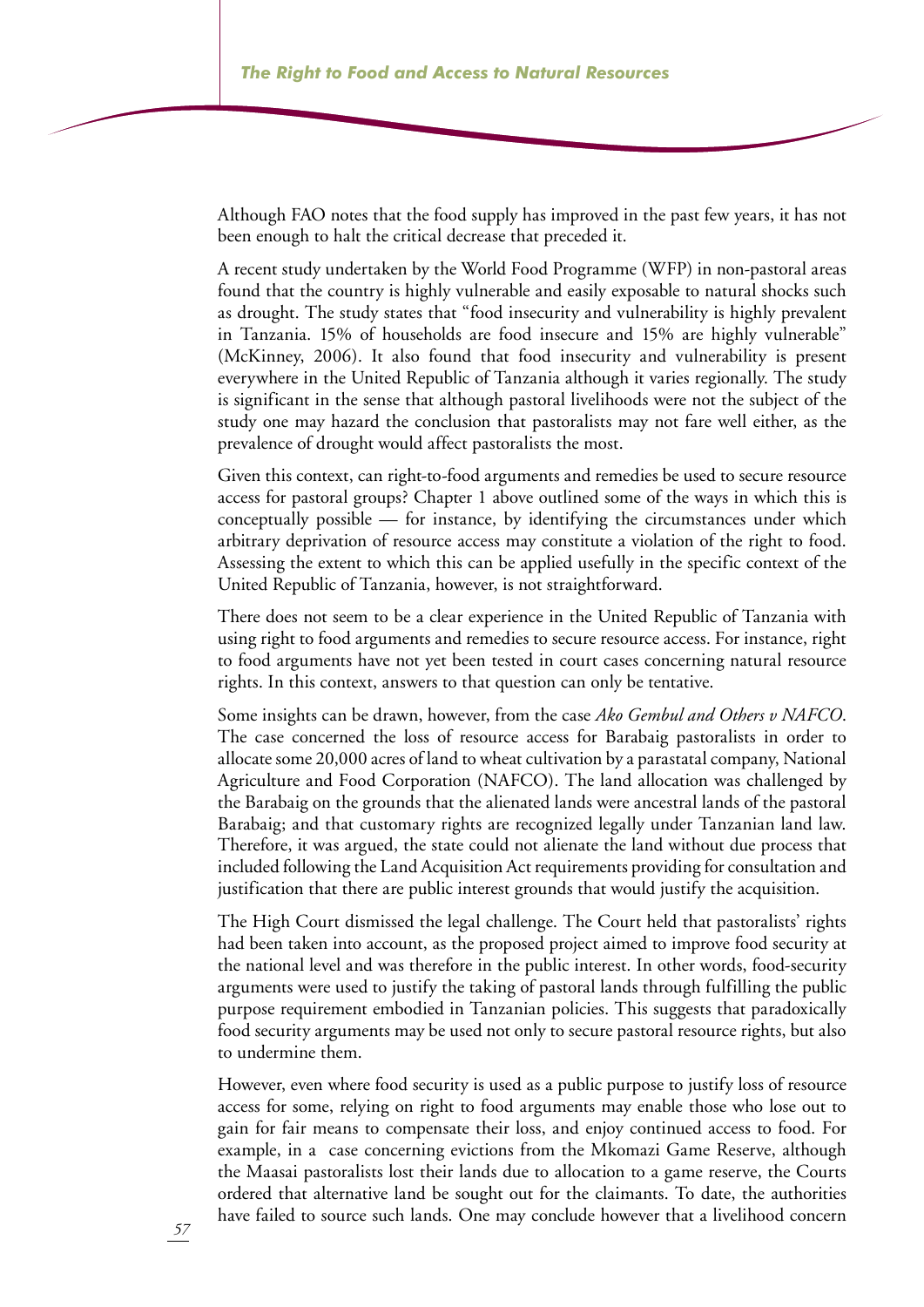was basic to the Court's order for alternative land. This concern may further be pursued through better articulated rights-based arguments to promote a right to food basis for defending livelihoods.

Another reason for caution is the experience with court cases concerning pastoral resource rights in the United Republic of Tanzania. In the past, courts have gone to great lengths to dismiss such cases and this does not bode well for the likelihood of them being prepared to use innovative arguments based on the right to food to secure pastoral rights. A key issue is therefore the extent to which international remedies may be available.

The United Republic of Tanzania is a signatory to many human rights treaties but in critical cases has failed to be signatory to protocols that would assure justiciability of those rights in international forums (LHRC, 2007; Kamanga, 2006). The main exception is the United Republic of Tanzania's ratification of the human rights instrument related to the African Charter on Human and People's Rights: the 1998 Protocol for the Establishment of an African Court of Human and Peoples' Rights. This allows the Court to look into disputes that arise on the interpretation and application of the African Charter. As discussed in Chapter 1, the African Commission has interpreted the African Charter as recognizing implicitly the right to food in the case *SERAC* v *Nigeria*. There is an opportunity therefore to pursue this issue before African human rights bodies.

Further, as a Member of the United Nations and a signatory of several UN human rights treaties, the United Republic of Tanzania has reporting obligations that require it to show progress with the realization of the right to food of vulnerable populations.

### 3.4 Conclusion

Overall, the arguments and remedies concerning the right to food have the potential to support efforts to secure pastoral resource rights. Past experience with court litigation in the United Republic of Tanzania suggests that this potential may be limited as far as domestic law remedies are concerned. However, the implicit recognition of the right to food in the African Charter opens opportunities for recourse to the African Commission and the African Court after domestic remedies are exhausted.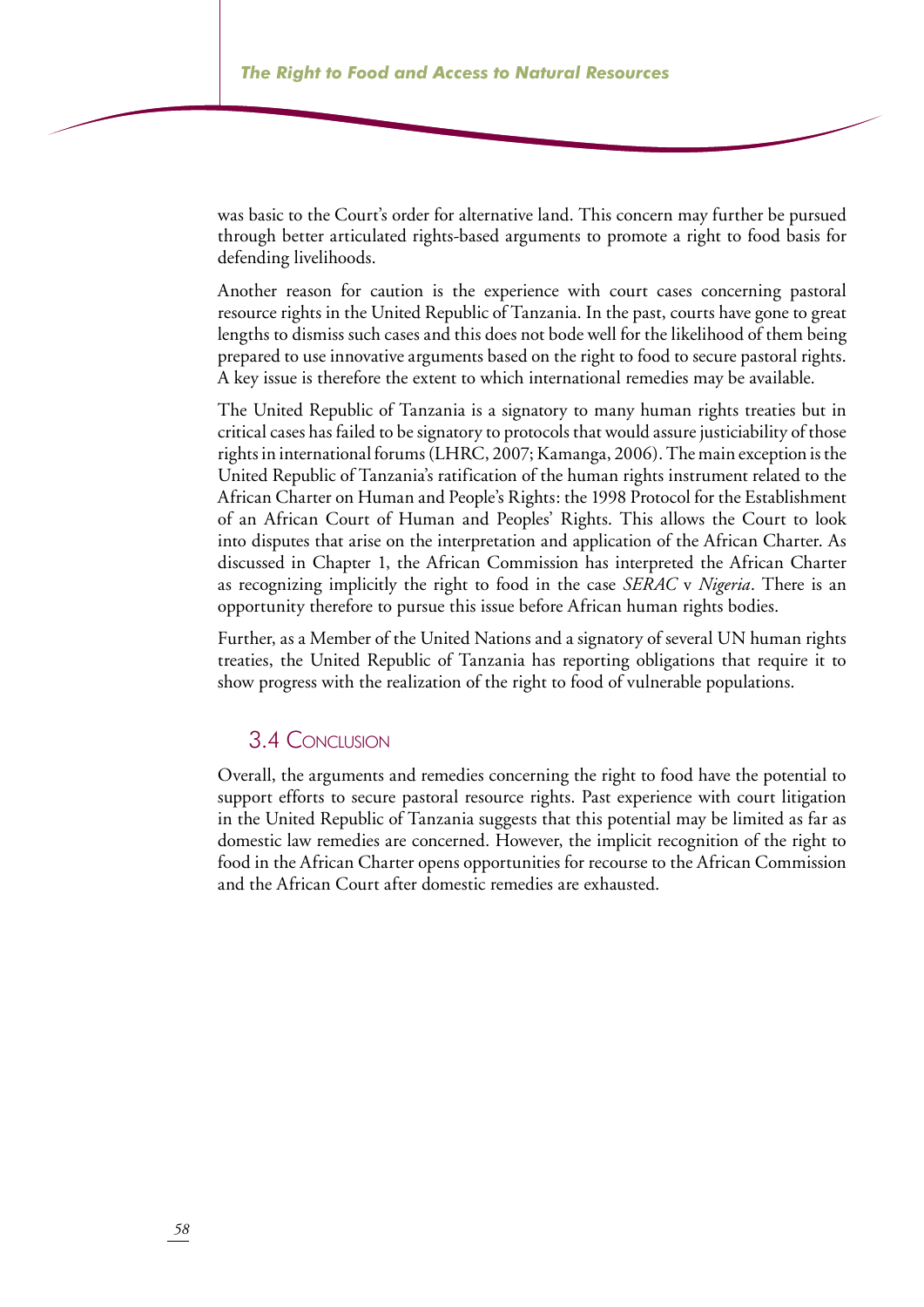

#### *The Right to Food and Access to Natural Resources*

List of Acronyms

Introduction

- 1. The Right to Food and Resource Access Conceptual Link
- 2. The Agriculture Policy Act (LOA) of Mali Great Potential for Realizing the Right to Food through Equitable Access to Land and Natural Resources
- 3. The Right to Food and Security of Pastoral Resource Rights in the United Republic of Tanzani

#### **CONCLUSION**

**REFERENCES** 

## Conclusion

#### Lorenzo Cotula

This study has examined the extent to which human rights arguments and mechanisms can help improve access to natural resources for disadvantaged groups. It has focused on the resource-access implications of the right to adequate food, considering both their conceptual dimension (Chapter 1) and two case studies from Mali (Chapter 2) and the United Republic of Tanzania (Chapter 3). While the conceptual linkages between the right to food and resources access are of global relevance, the study has focused on sub-Saharan Africa.

Overall, the findings of this study suggest that the right to food has important implications for resource-access policies, laws and programmes. The right to food is realized where individuals and groups have access to adequate (i.e., sufficient, safe and nutritious) food. Such access depends on using diverse combinations of different livelihood assets, such as human, social, physical, natural and financial capital. Access to natural resources like land, water and forests is therefore a key element of livelihood strategies ("natural capital"), together with other elements such as access to employment and/or credit ("financial capital").

The progressive realization of the right to food requires supporting livelihood strategies based on combinations of livelihood assets that enable individuals and groups to have access to adequate food. The right to food does not automatically translate into a "right to land". This is because access to food for all may be achieved through other means — such as formal employment or off-farm business activities.

Nonetheless, in contexts where much of the population depends on access to resources, improving access to natural resources is likely to be the focus of strategies to realize the right to food. This is the case in many parts of rural Africa, where access to resources is the main source of food availability and accessibility, where off-farm livelihood opportunities are limited, and where the ability of markets to ensure access to food may be constrained.

Other human rights reinforce the resource-access implications of the right to food including the rights to property, to housing, to a legal remedy as well as rights of public participation. Trade-offs may exist between different human rights and between different right holders. As the right to property protects existing resource rights from interference by the state or third parties, it is only relevant for those resource users who already enjoy some form of resource rights (rather than for the landless), and may be relied on to constrain redistributive reform efforts (although the realization of the right to food constitutes a "public purpose" justifying the taking of property). On the other hand,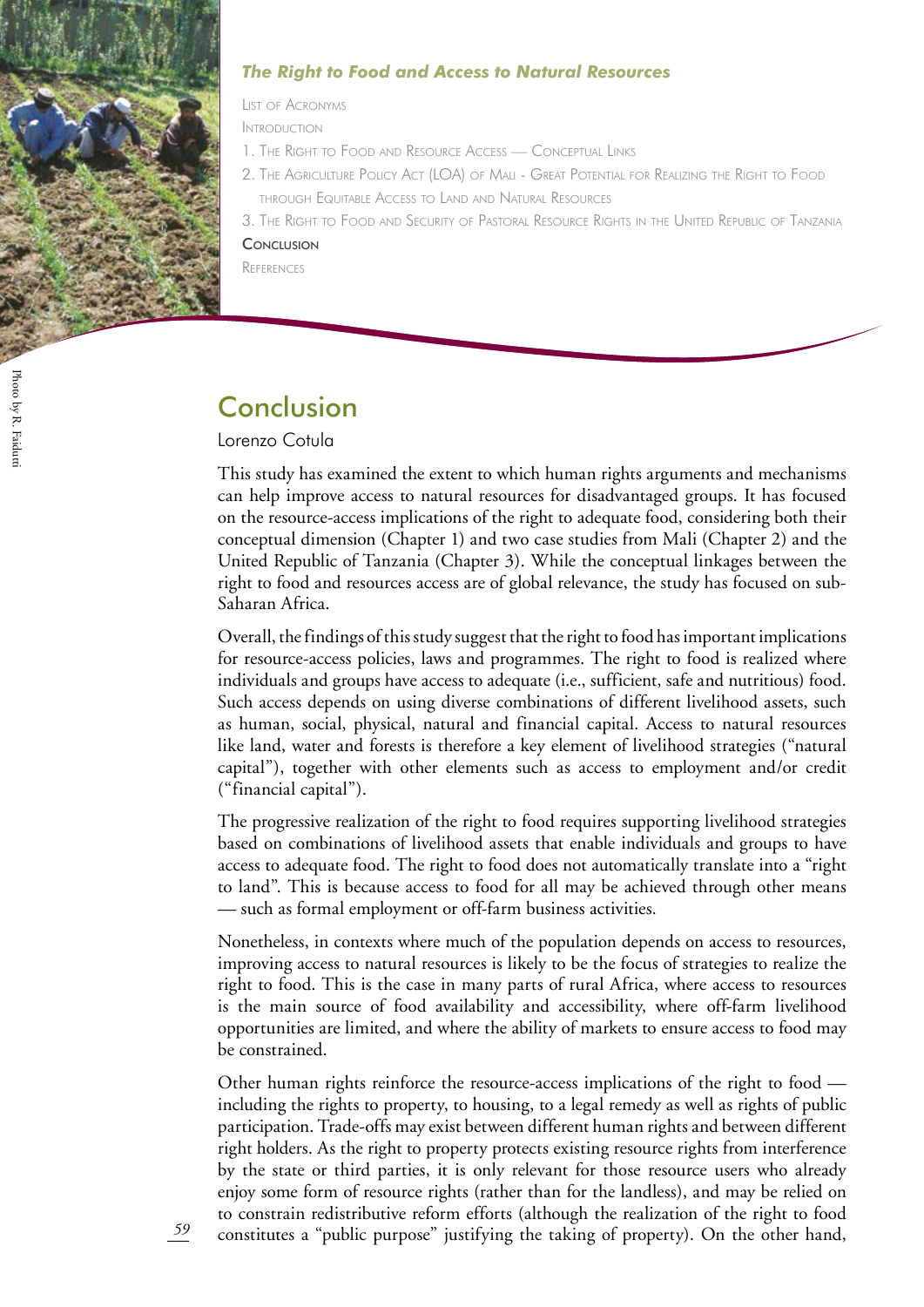resource-access arguments based on the right to food apply both to holders of resource rights (requiring states to improve the security of those rights) and to those without legally backed resource claims (e.g. providing a basis for programmes to increase access to land for the landless, including through redistribution). Trade-offs may also arise with regard to the realization of the right to food of different people — for instance, where overlapping resource claims oppose indigenous people and agricultural settlers, who may also be poor and marginalized.

Thus, under international law, the right to food and other related human rights have important implications for access to natural resources. These implications do not offer a specific blueprint for resource-access policies and programmes. Rather, they require diverse policy options to comply with some basic principles. For instance, states cannot arbitrarily deprive individuals or groups of their existing resource access, must protect such resource access from interference of third parties and must take appropriate steps to increase access to resources if not doing so would jeopardize food access for more vulnerable groups. In addition, states cannot discriminate in resource access, including for instance in agrarian reform programmes; and local resource users must have a say in decisions affecting their access to natural resources. But states retain a considerable margin of discretion in designing and implementing resource-access policies that are tailored to local contexts.

This "openness" of the right-to-food approach to resource access may be seen as a weakness — in the sense that, apart from compliance with the basic principles outlined above, it would be difficult for individuals and groups to rely on the right to food in order to support claims for specific resource-access policies. The comparison between Mali's LOA, which recognizes the right to food (and the concept of food sovereignty) explicitly, and its Senegalese counterpart, which does not (Chapter 2), shows that, apart from differences in the overriding principles and nuances in emphasis, many of the practical policy interventions envisaged to implement the two laws are actually similar — although the Senegalese LOASP does place greater emphasis on international trade agreements and on private investment than the Malian LOA.

On the other hand, the "openness" of the resource-access implications of the right to food may also be seen as a strength. Too specific resource-access implications would result in an idealistic but top-down and one-size-fits-all approach being imposed on very different local contexts. This would not enable the proper addressing of the contextspecific concerns of local people. Past experience shows that top-down and one-size-fitsall approaches are likely to fail. However, human rights arguments define key principles that provide a framework for supporting diverse, context-specific processes to improve access to resources and/or to food. Such support includes for instance paving the way to legal remedies against adverse action, and providing "ammunition" for resource-access claims within political negotiations on policy formulation or implementation.

Access to legal remedies may open up new opportunities for protecting and improving resource access. The effectiveness of such remedies may be constrained by legal and nonlegal factors. At the international level, monitoring and enforcement of human rights under the ACHPR system has proven weak, although the recent establishment of the African Court of Human and Peoples' Rights raises hopes for improvement. At the national level, monitoring and enforcement vary substantially across countries — but are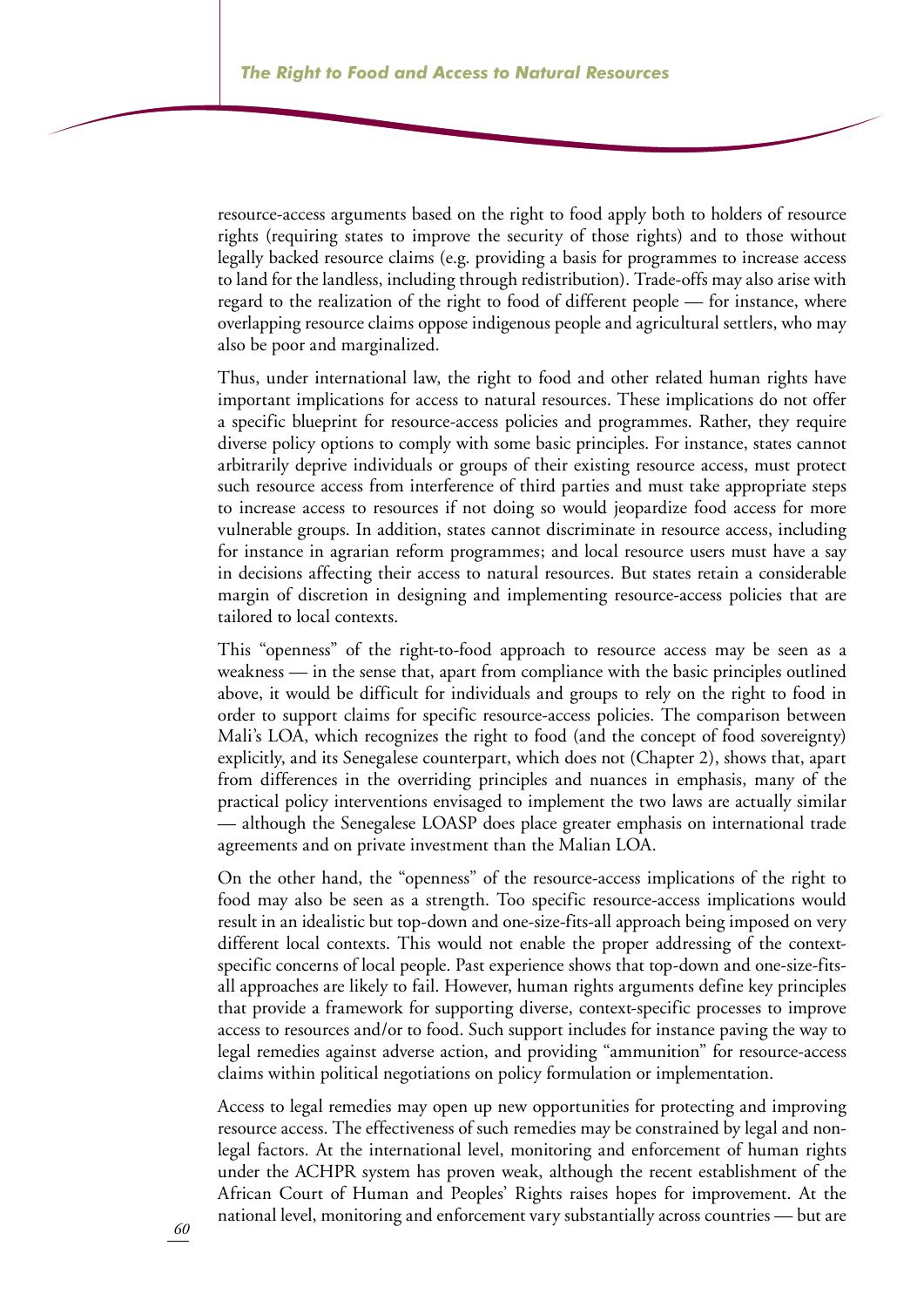often faced with problems linked to limited independence and/or effectiveness of courts and human rights institutions (as illustrated by the experience with court litigation on pastoral resource access in the United Republic of Tanzania), and to limited access to such institutions for the majority of the rural population.

However, some of the national and international cases referred to in this study show that, where appropriate conditions exist, human rights-based litigation can help poorer and more vulnerable groups improve their access to natural resources. A challenge ahead lies in identifying what the conditions that make this possible are (e.g. with regard to the role of legal services organizations in accompanying local resource users through legal processes), and in working to spread the existence of those conditions.

The support that right to food arguments can provide to poorer and more vulnerable groups in their efforts to improve resource access are not limited to use of legal remedies, however. "Negotiations in the shadow of the law" can also result in better resource access — whether within the context of policy formulation, law making or government action. Where the right to food is entrenched in the national constitution, legislation or government action cannot overrule it. The entrenchment of human rights in the national legal framework and the vulnerability of adverse legislation/government action to legal challenge can strengthen the negotiating position of local resource users in their day-to-day negotiations with other social groups, and possibly affect the outcome of those negotiations. The extent to which this happens varies substantially from case to case, depending on a wide range of extralegal factors — including for instance the importance that decision makers attach to complying (or to being seen as complying) with international treaties, national constitution and domestic legislation.

Besides the issue of "justiciability", which has long occupied centre stage in debates on the realization of the right to food, the broader notion of "invokability", proposed by Moussa Djiré in his Mali case study (Chapter 2), is therefore a useful concept. "Invokability" refers to the ability to invoke or rely on the right to food, whether in judicial form or in political negotiations, in order to pursue specific interests such as those concerning access to natural resources for the rural poor.

At this less legalistic level, right to food arguments may usefully be combined with other non-legal arguments which also support efforts to improve resource access. The concept of food sovereignty, briefly touched upon in this study, is a case in point. At this stage of development of international law, food sovereignty is a political rather than legal concept. Its integration in domestic legislation, notably in Mali (Chapter 2), has implications in relevant national legal systems but does not alter that situation. Yet food sovereignty does have significant implications for resource-access policies, laws and programmes, as it promotes a set of models of agricultural development centred on local production and smallholder agriculture. As such, it is a concept that may be used in conjunction with right to food arguments in order to advocate policy interventions that promote access to natural resources for more vulnerable groups. The experience of Mali's LOA illustrates how synergies may be created between right to food and food sovereignty approaches.

Finally, making the right to food approach to resource-access work requires addressing key challenges concerning the role of the state. In the human rights literature, the state is at the centre of emancipatory processes. It is the main "duty bearer" for taking the steps to "respect", "protect" and "fulfil". Human rights are set to constrain state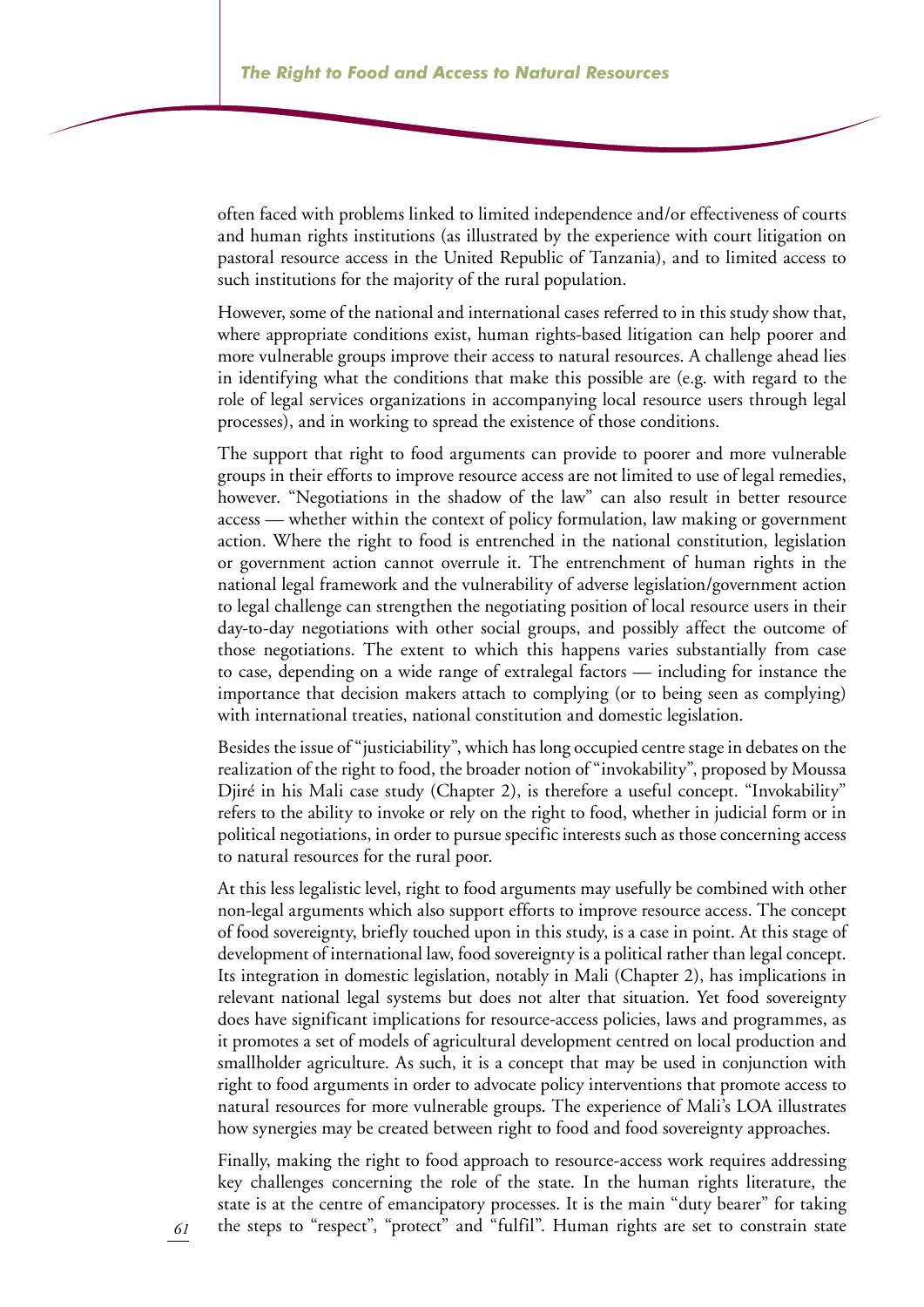action (especially through the "respect" element) — but also require the state to act as a regulator and guarantor of human rights (particularly "protect" and "fulfil"). This view of the state contrasts with the "political economy" of the state in Africa and in other parts of the world, whereby the action of state agents and agencies is shaped by strategies of accumulation and rent-seeking, by in-built biases against certain forms of resource use (see e.g. the attitude towards pastoralism in many African countries, including the United Republic of Tanzania), and by other factors that are not fully in line with pursuit of human rights goals.

Because of these challenges, the formal recognition of the right to food (e.g. its integration into national legislation such as Mali's LOA) can only be the beginning, not the end of the emancipatory process. Translating that formal recognition into practice is what can make a difference for improving people's access to resources. Such processes cannot rely on state action alone. Ultimately, human rights arguments to resource access can only work where resource users themselves are able to appropriate those arguments and make use of them. In addition to — and more than — legal reform, this requires sustained investment in building local capacity to engage with the law, for instance through legal literacy training, legal awareness raising through rural radios, and accessible legal advice, assistance and representation. In many parts of the world, legal services organizations have developed innovative ways to provide these types of support. Building on and accompanying these efforts is key to making the right to food a reality.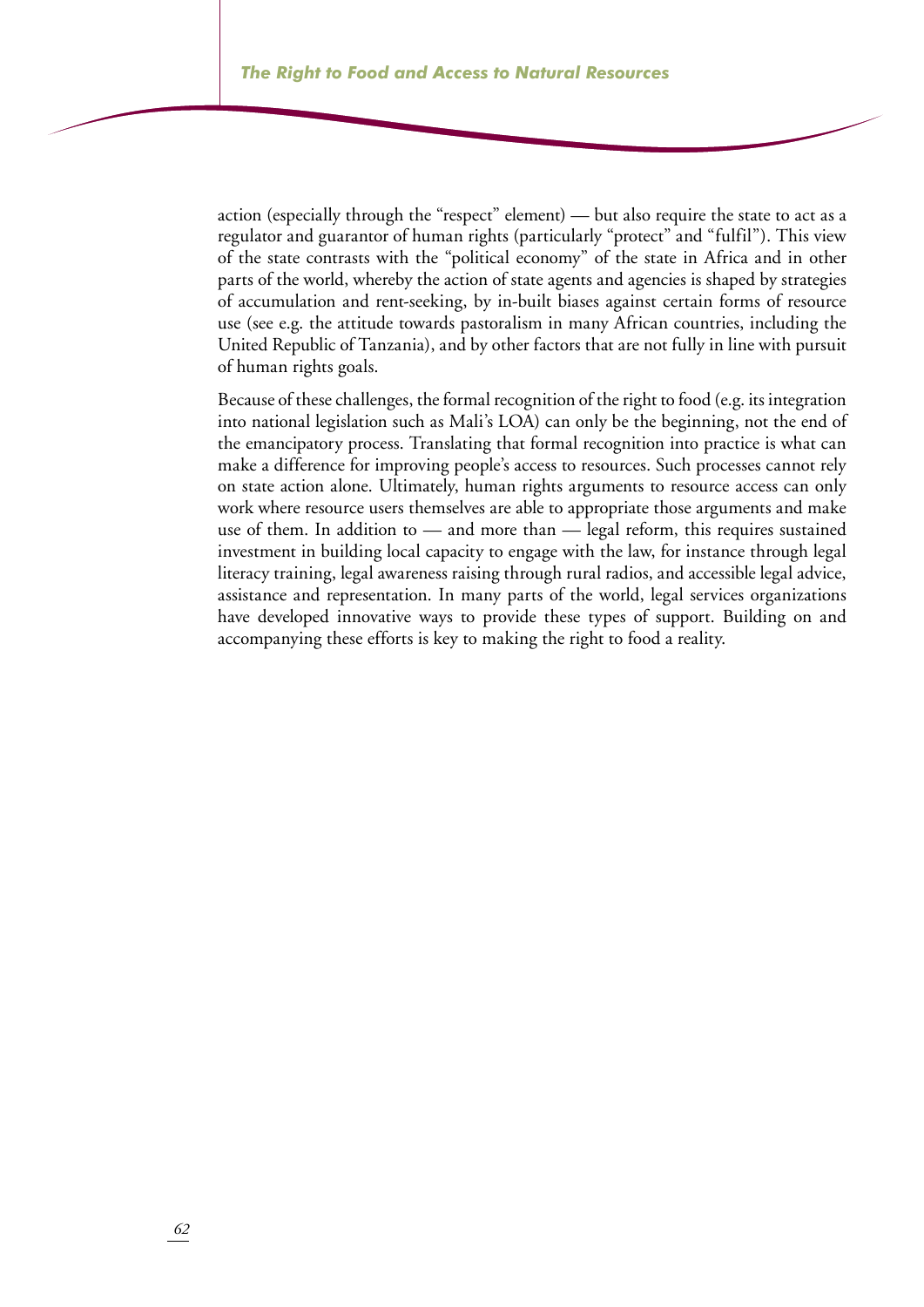

#### *The Right to Food and Access to Natural Resources*

List of Acronyms

Introduction

- 1. The Right to Food and Resource Access Conceptual Link
- 2. The Agriculture Policy Act (LOA) of Mali Great Potential for Realizing the Right to Food through Equitable Access to Land and Natural Resources

3. The Right to Food and Security of Pastoral Resource Rights in the United Republic of Tanzani Conclusion

**REFERENCES** 

## **References**

#### **LITERATURE**

- **Alden Wily, L**. 2003. *Community-based land tenure management: questions and answers about Tanzania's new Village Land Act, 1999*. London, IIED, Issue Paper No. 120. •
- **Berthelot, J**. 2005. Fin de cycle pour l'organisation mondiale du commerce. *Le Monde Diplomatique*. December. •
- **Birnie, P.W., and Boyle, A.E**. 2002. *International Law and the Environment*. Oxford, Oxford University Press. •
- **Carney, D**. 2002. *Sustainable livelihoods approaches: progress and possibilities for change*. Department for International Development, draft. •
- **CESCR**. 1999. *The right to adequate food* (art. 11), General Comment 12. UN doc. E/ C.12/1999/5.5 May 1999. Geneva. UN. •
- **Chambers, R. & Conway, G. 1992**. *Sustainable rural livelihoods: practical concepts for the 21st century*. IDS Discussion Paper 296. Brighton, Institute for Development Studies. •
- **CNCR**. 2006. Mémorandum sur la situation difficile des rureaux sénégalais. August. Conseil National de Concertation et de Coopération des Rureaux. Avalaible at: *http://www.cncr.org/IMG/doc/Memorandum\_juillet\_06\_3\_.doc* •
- **Cotula, L., ed**. 2006. *Land and water rights in the Sahel tenure challenges of improving access to water for agriculture*. London, International Institute for Environment and Development, Issue Paper 139. •
- **Cotula, L., ed**. 2007. *Changes in "customary" land tenure systems in Africa*. London, IIED. •
- **Cotula, L**. 2007. *Legal empowerment for local resource control: securing local resource rights within foreign investment projects in Afric*a. London, IIED. •
- **Cotula, L., & Vidar, M**. 2003. *The right to adequate food in emergencies*. Rome, Legislative Study No. 77. •
- **Cotula, L. Toulmin C., & Quan, J**. 2006. *Better land access for the rural poor — lessons from experience and challenges ahead*. London, IIED. •
- **DCG**. 2006. The UNCCD and food security for pastoralists within a human rights context. DCG Fact Sheet No. 1. Drylands Coordination Group. •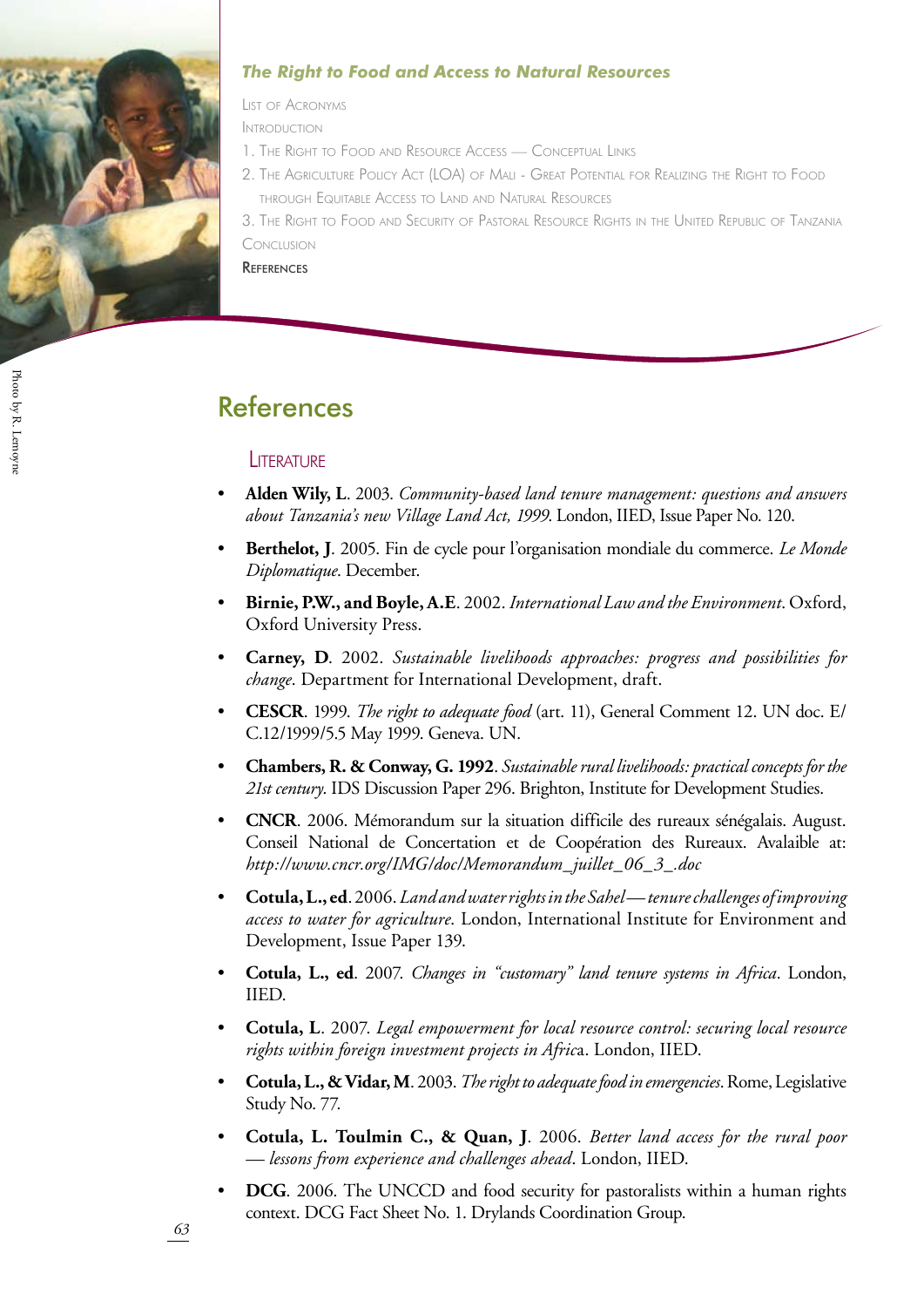- **Deininger, K**. 2003. *Land policies for growth and poverty reduction*. Washington DC, World Bank. •
- **Djiré, M**. 2006a. Improving tenure security for the rural poor Mali country case study. LEP Working paper 4, Rome, Food and Agriculture 0rganization of the United Nations, Support to the Legal Empowerment of the Poor (LEP). •
- **Djiré, M**. 2006b. Les ventes de terres et l'appropriation foncière au Mali: les pratiques foncières entre la tradition, le marché et les procédures légales in FAO, Reformes agraires 2006/02. •
- **Djiré M**. 2007. *Land registration in Mali No land ownership for farmers?* IIIED, London, Issue Paper 144. •
- **Drèze, J. & Sen, A**. 1989. *Hunger and public action*. Oxford, Oxford University Press. •
- **FAO**. 2006a. The state of food insecurity in the world. Rome. FAO. •
- **FAO**. 2006b. A primer to the right to adequate food. Distance learning, available on CD (2007) and on the FAO right to food webpage: *http://www.fao.org/righttofood/kc/dl\_en.htm*  •
- **FAO**. 2006c. United Republic of Tanzania. Monitoring progress towards hunger reduction goals of the World Food Summit (WFS) and the Millennium Declaration (MD). Last update 03/09/2006*.* Avalaible at: *www.fao.org* •
- **FAO**. 2007. Report to the 6th session of the permanent forum on indigenous issues implementation of recommendations on the six mandated areas of the Forum and on the Millennium Development Goals". •
- **FIAN**. 2007. *How to use the Voluntary Guidelines on the Right to Food a manual for social movements, community-based organizations and non-governmental organizations*. Heidelberg. •
- **Golay, C**. 2002. *Vers la justicabilité du droit à l'alimentation*. Genève, Université de Genève, Institut Universitaire de Hautes Etudes Internationales. •
- **Graefen, C. & Kirk, 2005, M**. Access to land: A human right?.12(1) *Agriculture and Rural Development*, 17—19. •
- **Haug, R., & Rauan, E.C.H**. 2001. Operationalising the right to food in Africa. NorAgric Report No. 2B. Oslo, Agricultural University of Norway. •
- **Hodgson, S**. 2004. *Land and Water The Rights Interface*. Rome, FAO, Legislative Study No 84. •
- **Juma, I.H**. 2000. Extinction of customary land rights in the Wildlife Conservation Areas of Tanzaniat: the case of Mkomazi Game Reserve. Africa: *Zeitschrift der Gesellschaft fur Afrikanisches Recht 2*. •
- **Kaare, B**. 1988. The Hadzabe and the Tanzanian State: problems of transformation in a hunting-gathering community. Fifth International Conference on Hunting and Gathering Societies, Darwin. •
- **Kamanga, K**. 2006. International human rights law as reflected in Tanzania's treaty and court practice. *In* W. Binchy & C. Finnegan, *Human rights, constitutionalism and the judiciary: Tanzanian and Irish perspectives*. Dublin, Clarus Press, 50 at pp. 67—8. •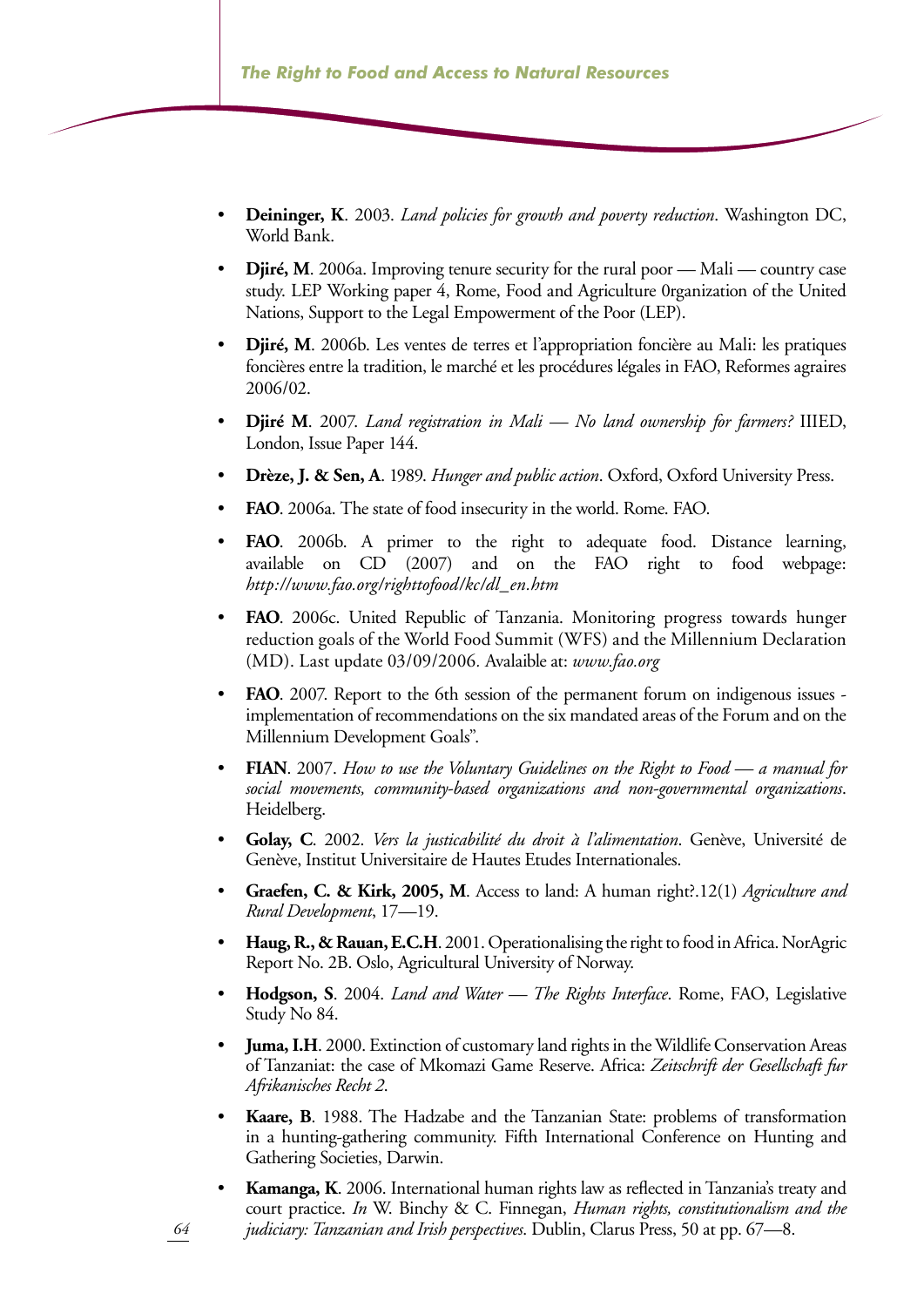- **Kennedy, D**. 2002. The international human rights movement: part of the problem? *Harvard Human Rights Journal*, 15: 101—25. •
- **Lane, C**. 1996. *Pastures lost: Barabaig economy, resource tenure and the alienation of their land in Tanzania*. Nairobi, Initiative Publishers. •
- **Leader, S**., 2006, "Human Rights, Risks, and New Strategies for Global Investment", *9(3) Journal of International Economic Law*, 657-705. •
- **LHRC**. 2007. Tanzania Human Rights Report, 2006. With Zanzibar Chapter. Dar Es Salaam, Legal and Human Rights Centre. •
- **Lindsay, J**. 2004. *Legal frameworks and access to common pool resources*. Rome, FAO, Legal Paper Online No. 39. (avalaible on: *www.fao.org* ) •
- **Lobulu, B**. 1999. Dispossession and land tenure in Tanzania: what hope from the courts. 22:4 *Cultural Survival Quarterly* 64-67. •
- **Mattee, A.Z. & Shem, M.N**. 2006. *Ambivalance and contradiction a review of the policy environment in Tanzania in relation to Pastoralism*. London, IIED. •
- **Mchome, S.E**. 2002. *Evictions and the rights of people in conservation areas in Tanzania*. Dar Es Salaam University Press, Dar Es Salaam. •
- **McKinney, P.** 2006. Tanzania: food security and vulnerability analysis [CFSVA]. Strengthening Emergency Needs Assessment Capacity (SENAC) Project, Rome, WFP (avalaible on: *http://vam.wfp.org* ). •
- **Ministry of Agriculture**. 2006. République du Mali, Ministère de l'agriculture, Secrétariat Général. 2006. Note de présentation de la Loi d'orientation agricole. •
- **Mitlin, D., & Patel, S**. 2005. Re-interpreting the rights-based approach a grassroots perspective on rights and development Global Poverty Research Group (avalaible on: *http://www.gprg.org*). •
- **Monsalve Suárez, S**. 2006. *Access to land and productive resources*. FIAN International. •
- **Moser, C. & Norton, A**. 2001. To claim our rights: livelihood security, human rights and sustainable development. Concept Paper prepared for the Workshop on Human Rights, Assets and Livelihood Security, and Sustainable Development, 19—20 June r001, London, UK. •
- **Mvungi, S.E.A**. 2000. Legal rights of minorities and indigenous peoples in Tanzania. 20/27 *Eastern Africa Law Review* 88-99. •
- **Narula, S**. 2006. The right to food: holding global actors accountable under international law. *Columbia Journal of Transnational Law*, 44: 691—796. •
- **Ndagala, D**. 1998. The need to protect traditional livelihoods: the case of pastoralism and foraging in Tanzania. *In* F. Horn, *Economic, social and cultural rights of the Maasai*, Juridica Lapponica 17, Rovaniemi: University of Lapland. •
- **ODI**. 2004. Right to water: legal forms, political channels. London, Overseas Development Institute, ODI Briefing Paper. •
- **Ole Nangoro, B**. 1998. Branding the land: Maasai responses to resource tenure insecurity and social change". *In* F. Horn, *Economic, social and cultural rights of the Maasai*. Rovaniemi: University of Lapland. •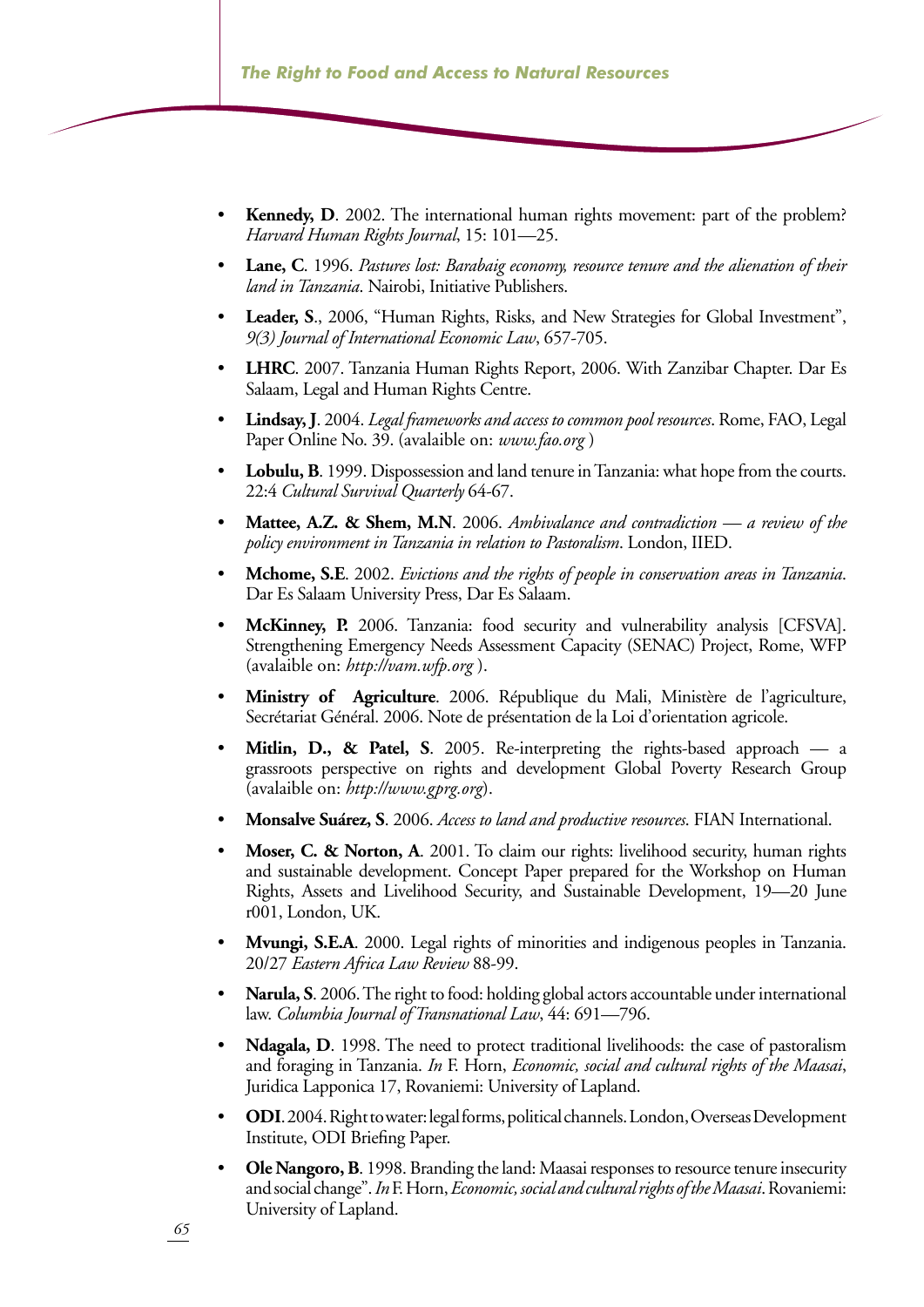- **Ole Parkipuny, M**. 1979. Some crucial aspects of the Maasai predicament. *In* A. Coulson, *African socialism in practice: the Tanzanian experience*. Nottingham, Spokesman. •
- **Orford, A**. 2001. Globalisation and the right to development. *In* P. Alston, ed. *Peoples' rights*. Oxford, Oxford University Press. •
- **Peter, C.M.** 2007. Human rights of indigenous minorities in Tanzania and the courts of law. Raoul Wallenberg Institute of Human Rights and Humanitarian Law, Lund, University of Lund. •
- **République du Sénégal**, Ministère de l'agriculture, de l'hydraulique rurale et de la sécurité alimentaire, Nouvelle orientation de la politique agricole. 2006 Plan REVA retour vers l'agriculture, document, (avalaible on: *http://www.senswiss-far.org/pub/pol/2006\_reva.pdf* ). •
- **Ribot, J.C., & Peluso, L**. 2003. A theory of access. *Rural Sociology*, 68(2): 153—81. •
- **Shivji, I.G**. 1999. Protection of peasant and pastoral rights in land: a brief review of the Bills for the Land Act, 1998 and the Village Land Act, 1998. paper presented at the Workshop on the Bills for the Land Act and the Village Land Act, 26—29 Jan. 1999, Dodoma. •
- **Shivji, I.G. & Kapinga W.B**. 1998. Maasai Rights in Ngorongoro, Tanzania. Drylands Programme IIED, London. •
- **Sida** . 2007. *Natural resource tenure* a position paper for Sida. Stockholm, Swedish International Development Cooperation Agency. •
- **Tenga, R.W**. 2006. Minority Rights in Tanzania. *In* W. Binchy & C. Finnegan. *Human rights, constitutionalism and the judiciary: Tanzanian and Irish perspectives*. Dublin, Clarus Press. •
- **United Nation Special Rapporteur (UNSR)**. 2004. Droit à l'alimentation Rapport présenté par M. Jean Ziegler, Rapporteur special sur le droit à l'alimentation, conformément à la Resolution 2003/25 de la Commission des droits de l'homme, UN doc. E/CN.4/2004/10, 9 février 2004. Geneva, UN. •
- **Vapnek, J., & Spreij, M**. 2005. *Perspectives and guidelines on food legislation, with a new model food law*. Rome, FAO Legislative Study No. 87. •
- **Waldron, J**., 1988, *The Right to Private Property*, Oxford, Clarendon Press. •
- **Windfuhr, M. & Jonsén, J**. 2005. *Food sovereignty: towards democracy in localized food systems*. FIAN ITDG Publishing. •
- **Windfuhr, M**. 2005. Access to land and water: Key elements of the human right to food?. *Agriculture and Rural development*, 1, 20—2. •

#### **CASES**

- Ako Gembul & 100 Others v Gidagamowd and Waret Farms Ltds &NAFCO (HC-Arusha — CV#12/1989) [Tanzania]. •
- Attorney General v Akonaay, Lohar and Another, (1997) TLR 80 [Tanzania]. •
- Bakweri Land Claims Committee v Cameroon, African Commission on Human and Peoples' Rights, Communication 260/02, (2004) AHRLR 43 (ACHPR 2004). •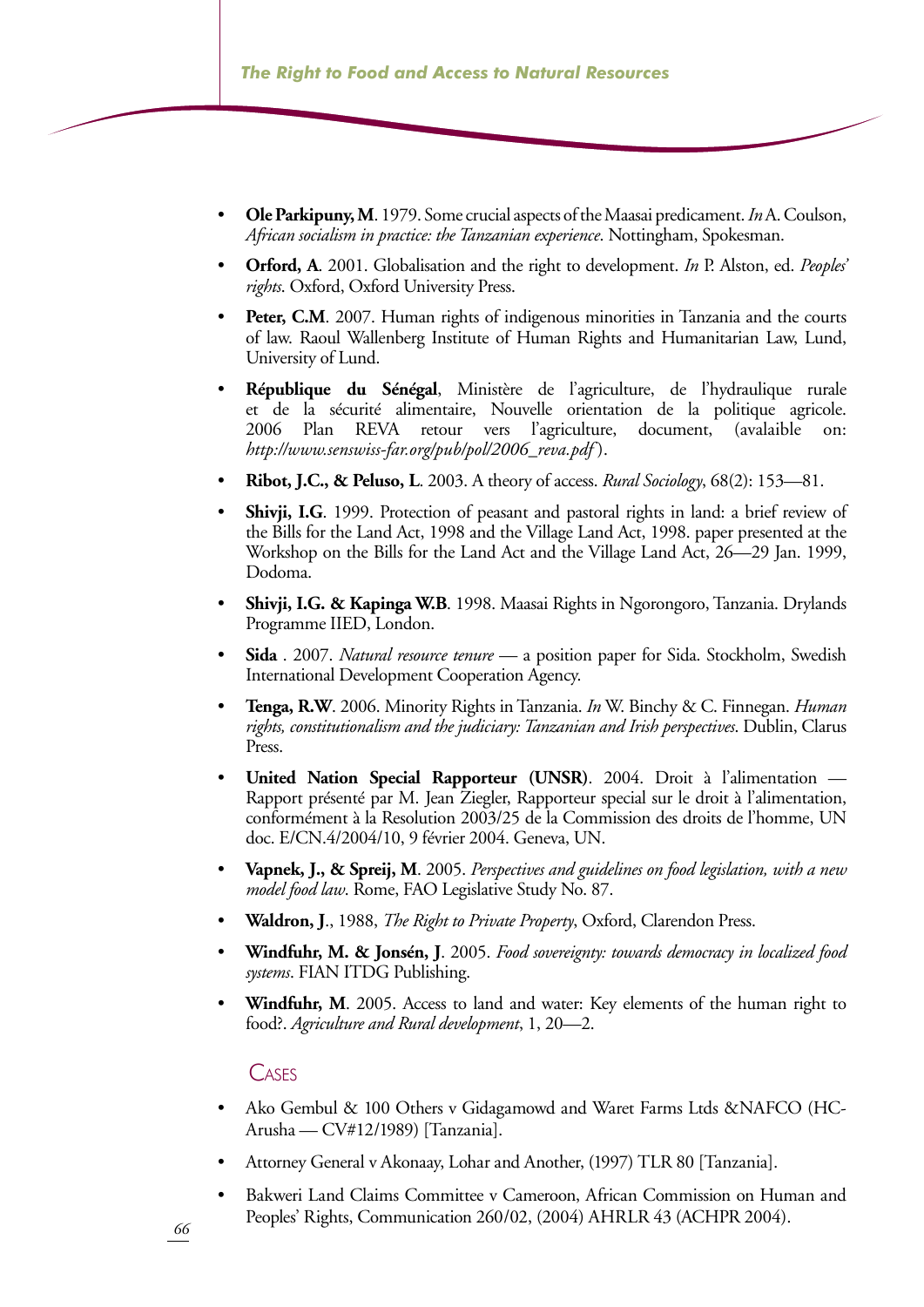- Chameli Singh v State of UP, reported in 1996 (2) scc549 (India). •
- Delgado Paez v Colombia, Human Rights Committee, Communication 195/1985, UN Doc. A/45/40, in Report of the Human Rights Committee 1990, Volume II. •
- Government of the Republic of South Africa and Others v Irene Grootboom and Others, case CCT 11/00, 4 October 2000, reported in 2000 (11) BCLR 1169 (CC). •
- Guerra and Others v Italy, European Court of Human Rights, Judgment, 19 February 1998. •
- Holy Monasteries v Greece, European Court of Human Rights, Judgment, 9 December 1994, 20 EHRR 1. •
- Indigenous Community Yakye Axa v Paraguay, Inter-American Court on Human Rights, 17 June 2005. •
- James v United Kingdom (1986) 8 EH RR 123. •
- Lekengere Faru & Ors v AG & Ors (HC- Moshi CV#33/94 & CV#33/95 and CA — CVA # 53/1998) [Tanzania]. •
- Marckx v Belgium, European Court of Human Rights, Judgent, 13 June 1979, 2 EHRR 330. •
- Matos E Silva LDA and Others v Portugal, European Court of Human Rights, Judgment, 16 September 1996, 24 EHRR 573. •
- Maya Indigenous Communities of the Toledo District v Belize, Inter-American Commission of Human Rights, Report No. 40/04, Case 12.053, 12 October 2004. •
- Mayagna (Sumo) Awas Tingni Community v Nicaragua, Inter-American Court of Human Rights, Judgment, 31 August 2001. •
- Mulbadaw Village Council & 67 Others v NAFCO (HC -Arusha CV# 10/1981 and CA - CVA # 3/1986) [Tanzania]. •
- Ngotyaki, Oloruja & Others v Republic of Tanzania, (HC Arusha Criminal Appeal # 8/1991) [Tanzania]. •
- Sawhoyamaxa Indigenous Community v Paraguay, Inter-American Court on Human Rights, Judgment, 29 March 2006. •
- SERAC (The Social and Economic Rights Action Centre) and CESR (The Center for Economic and Social Rights) v Nigeria, African Commission on Human and Peoples' Rights, Communication No. 155/96, 27 October 2001. •
- Sesana, Setlhobogwa and Others v Attorney General, High Court of Botswana, 13 December 2006 [Botswana]. •
- Van Raalte v The Netherlands, European Court of Human Rights, Judgement, 21 February 1997, 24 EHRR 503. •
- Velásquez Rodríguez v Honduras, Inter-American Court of Human Rights, 29 July 1988, Series C, No. 4. •
- Yoke Gwaku & 5 Others v Gawal Farms Ltd & NAFCO (HC-Arusha-CV#52/1988) [Tanzania]. •

*67*